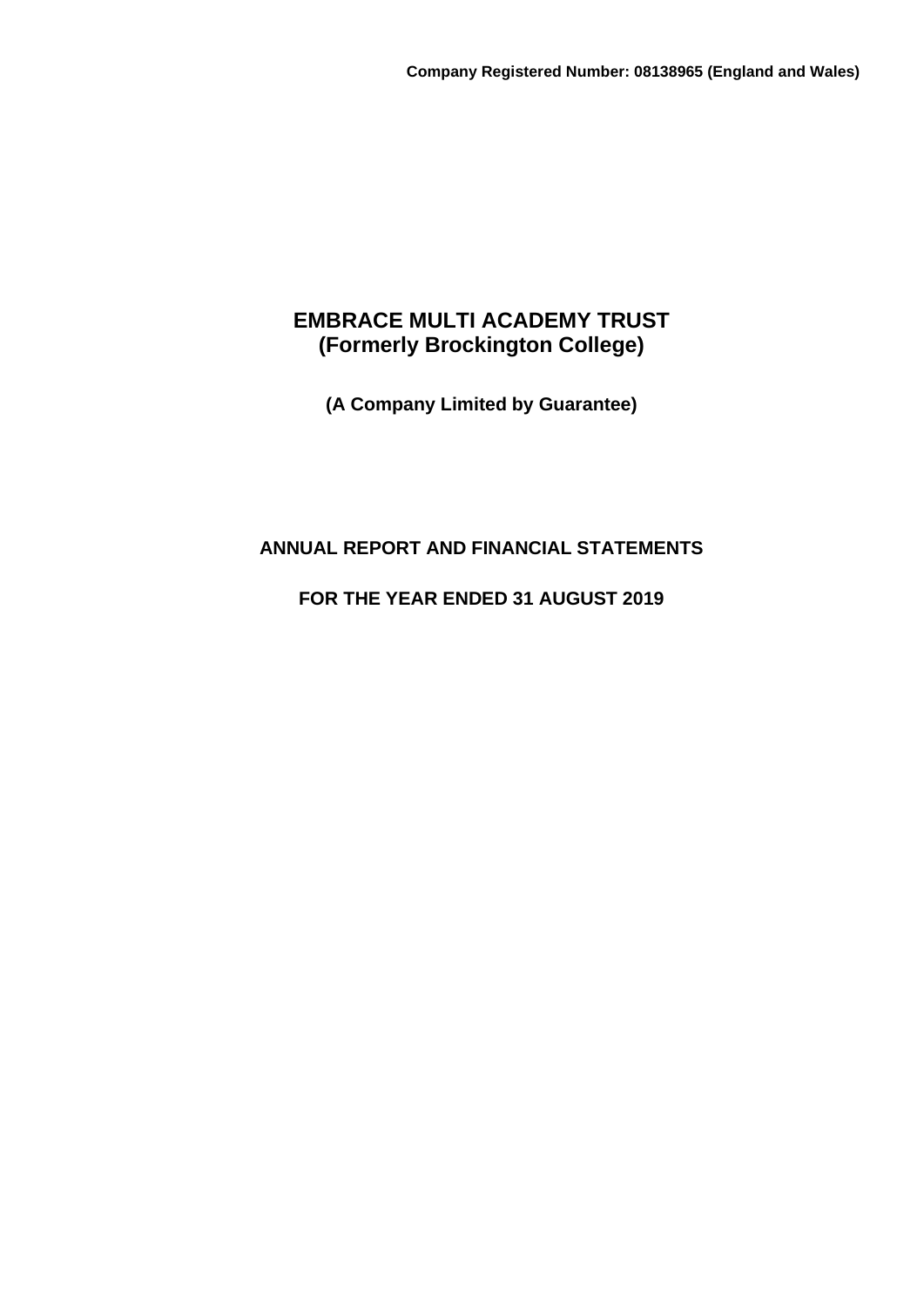# **(A Company Limited by Guarantee)**

# **CONTENTS**

|                                                                                                                                 | Page      |
|---------------------------------------------------------------------------------------------------------------------------------|-----------|
| <b>Reference and Administrative Details</b>                                                                                     | $1 - 2$   |
| <b>Trustees' Report</b>                                                                                                         | $3 - 12$  |
| <b>Governance Statement</b>                                                                                                     | $13 - 18$ |
| <b>Statement on Regularity, Propriety and Compliance</b>                                                                        | 19        |
| <b>Trustees' Responsibilities Statement</b>                                                                                     | 20        |
| <b>Independent Auditors' Report</b>                                                                                             | $21 - 23$ |
| <b>Independent Reporting Accountant's Assurance Report on Regularity</b>                                                        | $24 - 25$ |
| Statement of Financial Activities Incorporating Income and Expenditure Account                                                  | $26 - 27$ |
| <b>Balance Sheet</b>                                                                                                            | $28 - 29$ |
| <b>Statement of Cash Flows</b>                                                                                                  | 30        |
| Notes to the Financial Statements Incorporating Statement of Accounting Policies<br>and Other Notes to the Financial Statements | $31 - 64$ |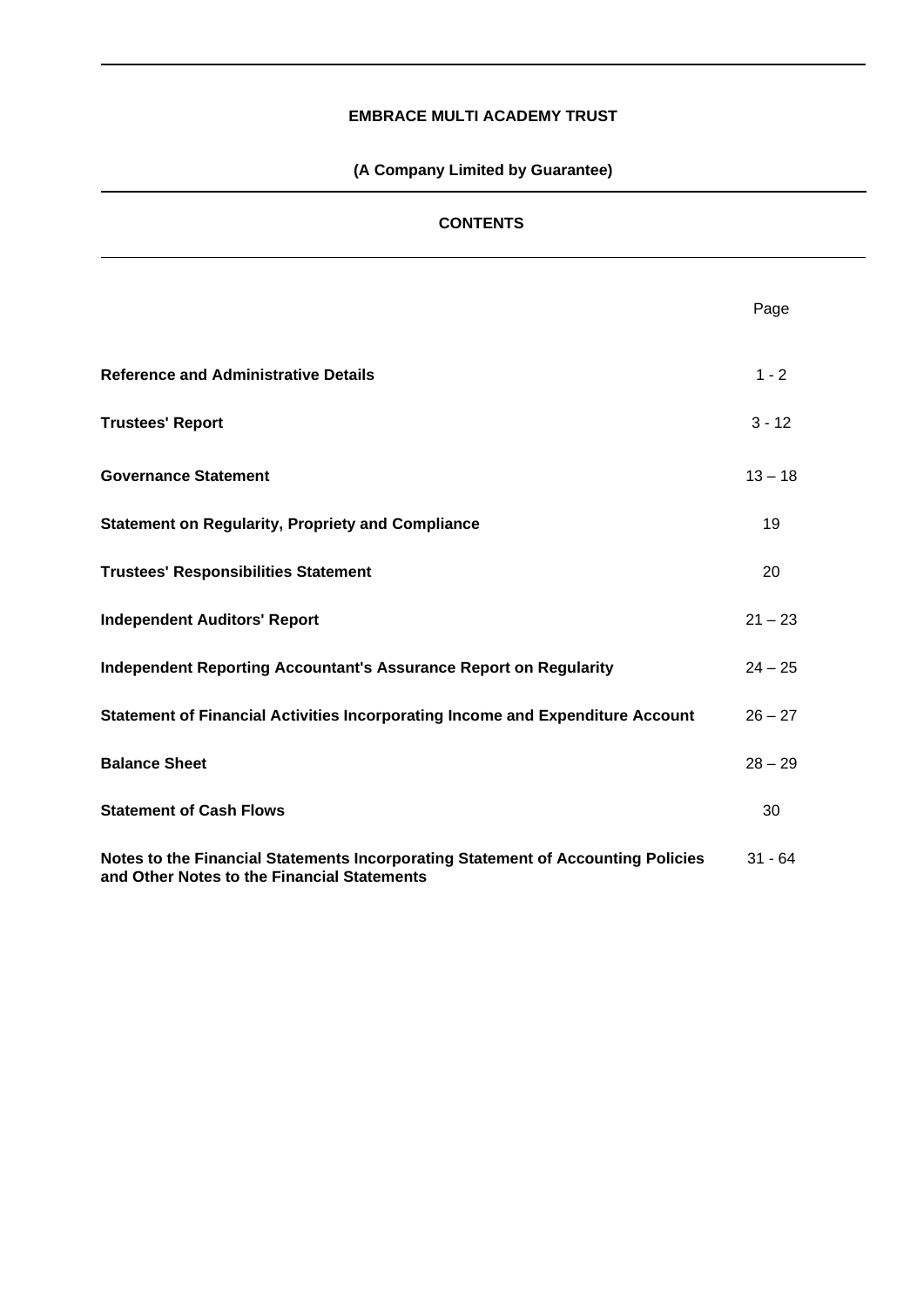#### **REFERENCE AND ADMINISTRATIVE DETAILS FOR THE YEAR ENDED 31 AUGUST 2019**

#### **Members up to 31 March 2019 Members from 1 April 2019**

C Lewis C Lewis

R Andrews Bishop G Francis-Dehqani Ven. C Wood R Dunnett S Bray

#### **Trustees up to 31 March 2019 Trustees from 1 April 2019**

| J Swinfield-Wells, Trustee                   | (Resigned 01/07/2019)                     | R Andrews, Chair of Trustees                    |                        |
|----------------------------------------------|-------------------------------------------|-------------------------------------------------|------------------------|
| R Andrews, Chair of Trustees                 |                                           | D Chadwick, Trustee                             | (Appointed 01/04/2019) |
| M Brown, Trustee                             | (Resigned 01/07/2019)                     | J Haggart, Trustee                              | (Appointed 01/04/2019) |
| K Slipp, Trustee                             | (Resigned 01/07/2019)                     | S Piggot, Trustee                               | (Appointed 01/04/2019) |
| F Speake, Trustee                            | (Resigned 01/07/2019) M Poultney, Trustee |                                                 | (Appointed 01/04/2019) |
| G Spencer, Trustee                           | (Resigned 01/07/2019)                     | C Southall, Trust Leader and Accounting Officer |                        |
| J Taylor, Trustee                            | (Resigned 01/07/2019)                     | J Toman, Trustee                                | (Appointed 01/04/2019) |
| M Walton, Trustee                            | (Resigned 01/07/2019)                     | S Turner, Trustee                               | (Appointed 01/04/2019) |
| P Johnson, Trustee                           | (Resigned 14/01/2019)                     | E Roberts                                       | (Appointed 15/11/2019) |
| C Southall, Principal and Accounting Officer |                                           |                                                 |                        |
| R Dunnett, Trustee                           | (Resigned 01/07/2019)                     |                                                 |                        |
| C Nash, Trustee                              | (Resigned 01/07/2019)                     |                                                 |                        |
| K Saadat, Trustee                            | (Resigned 01/07/2019)                     |                                                 |                        |
| P Graham, Trustee                            | (Resigned 01/07/2019)                     |                                                 |                        |
| C Bates, Trustee                             | (Resigned 01/07/2019)                     |                                                 |                        |
| L Mayes, Staff Trustee                       | (Resigned 01/07/2019)                     |                                                 |                        |
| SR Moseley, Trustee                          | (Resigned 01/07/2019)                     |                                                 |                        |
| S Wright, Trustee                            | (Resigned 01/07/2019)                     |                                                 |                        |
| K Neville, Staff Trustee                     | (Resigned 01/07/2019)                     |                                                 |                        |
| D Richardson, Trustee                        | (Resigned 21/09/2018)                     |                                                 |                        |
| K White, Trustee                             |                                           | (Appointed 01/11/2018 and Resigned 01/07/2019)  |                        |

#### **Senior Management Team up to 31 March 2019 From 1 April 2019**

Christopher Southall, Principal Christopher Southall, Trust Leader Clare Darby Vice Principal (Resigned 06/01/2019) Beverley Cuppelditch, Chief Financial Officer Beverley Cuppelditch, Business Manager Sue Lawrence Assistant Principal Victoria Carr, Assistant Principal Jon Barton, Assistant Principal (Appointed Vice Principal 04/01/2019) Rakesh Patel, Assistant Principal

# **Company Name**

Brockington College up to 12 November 2018 Embrace Multi Academy Trust from 12 November 2018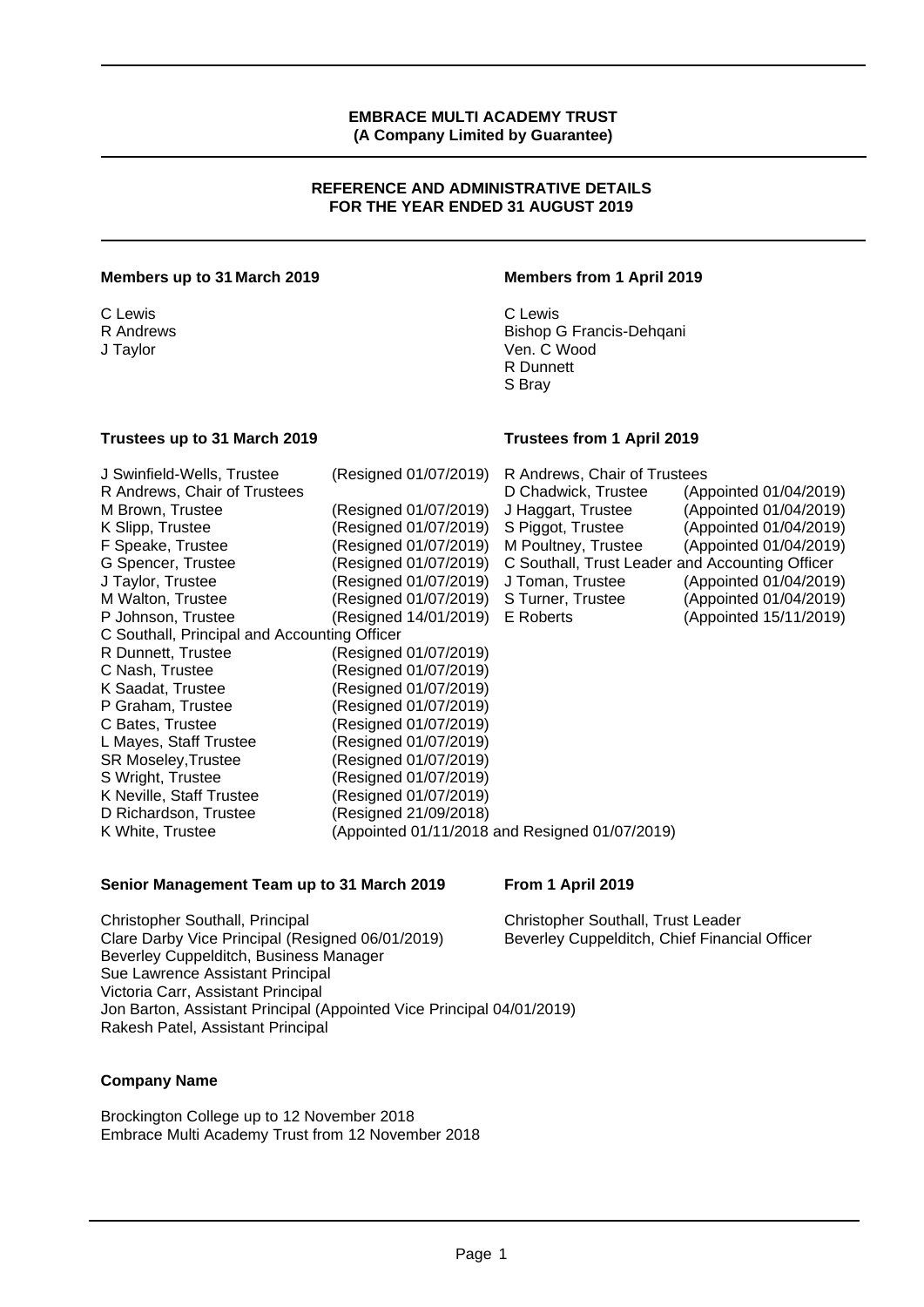#### **REFERENCE AND ADMINISTRATIVE DETAILS (continued) FOR THE YEAR ENDED 31 AUGUST 2019**

# **Principal and registered office**

Blaby Road **Enderby** Leicester LE19 4AQ

#### **Company registered number**

08138965

#### **Independent Auditor**

MHA MacIntyre Hudson 11 Merus Court Meridian Business Park Leicester LE19 1RJ

# **Bankers**

Lloyds Bank High Street Leicester LE1 9FS

# **Solicitors**

Lee Bolton Monier-Williams 1 The Sanctuary Westminster London SW1P 3JT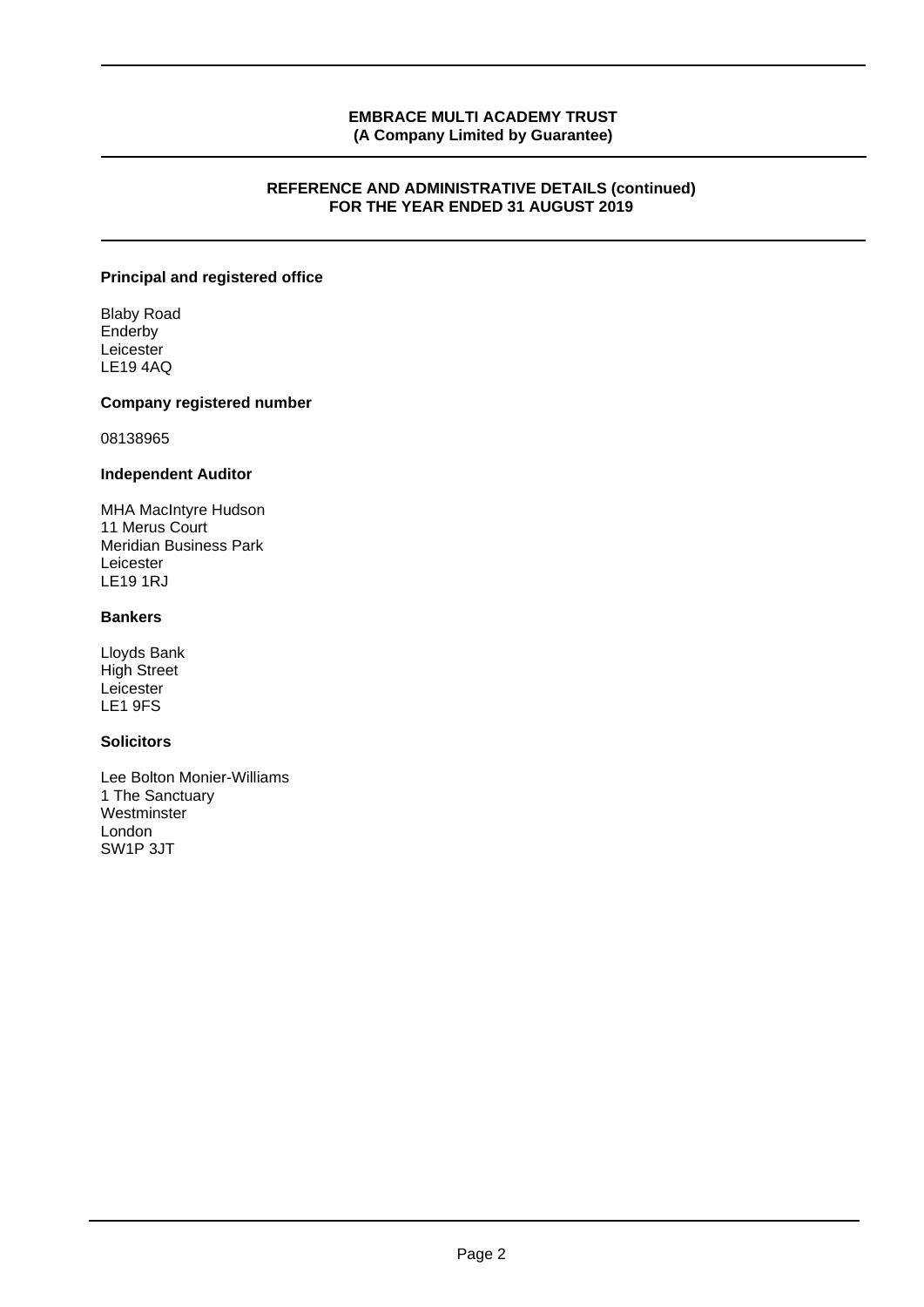#### **TRUSTEES' REPORT FOR THE YEAR ENDED 31 AUGUST 2019**

The Trustees present their annual report together with the financial statements and Auditors' Reports of the charitable company for the year 1 September 2018 to 31 August 2019. The annual report serves the purposes of both a Trustees' Report, and a Directors' Report under company law. On 12 November 2018 the charitable company changed its name from Brockington College to Embrace Multi Academy Trust.

The Academy Trust operates 6 primary and 1 secondary Academies in South Leicestershire. Its Academies have a combined pupil capacity of 2605 and had a roll of 2653 in the school census in May 2019.

#### **Structure, Governance and Management**

#### **Constitution**

The Academy Trust is a company limited by guarantee and an exempt charity. The charitable company's Memorandum and Articles of Association are the primary governing documents of the Academy Trust.

The Trustees of Embrace Multi Academy Trust are also the Directors of the charitable company for the purposes of company law. The charitable company is known as Embrace Multi Academy Trust.

Details of the Trustees who served throughout the year are included in the Reference and Administrative Details on page 1.

#### **Members Liability**

Each member of the charitable company undertakes to contribute to the assets of the charitable company in the event of it being wound up while they are a member, or within one year after they cease to be a member, such amount as may be required, not exceeding £10, for the debts and liabilities contracted before they ceased to be a member.

#### **Trustees' Indemnities**

Trustees benefit from indemnity insurance to cover the liability of the Trustees which by virtue of any rule of law would otherwise attach to them in respect of any negligence, default or breach of trust or breach of duty of which they may be guilty in relation to the Academy Trust. The cost of this insurance is included in the Risk Protection Arrangement with the ESFA and details provided in note 14.

#### **Method of Recruitment and Appointment or Election of Trustees**

Recruitment of Trustees is outlined in the Memorandum and Articles of Association. Members shall appoint a minimum of 3 Trustees. Each Academy within the Trust has its own local governing body that may include staff and parent governors.

#### **Policies and Procedures Adopted for the Induction and Training of Trustees**

Trustee induction training alongside a menu of extensive specialised training is available through the local network of schools that support all new Trustees. The Academy buys into the Local Authority Governor Development Service, who across the Board of Trustees offers further Trustee training. A skills matrix is kept to identify areas of strength and weakness within the Board of Trustees.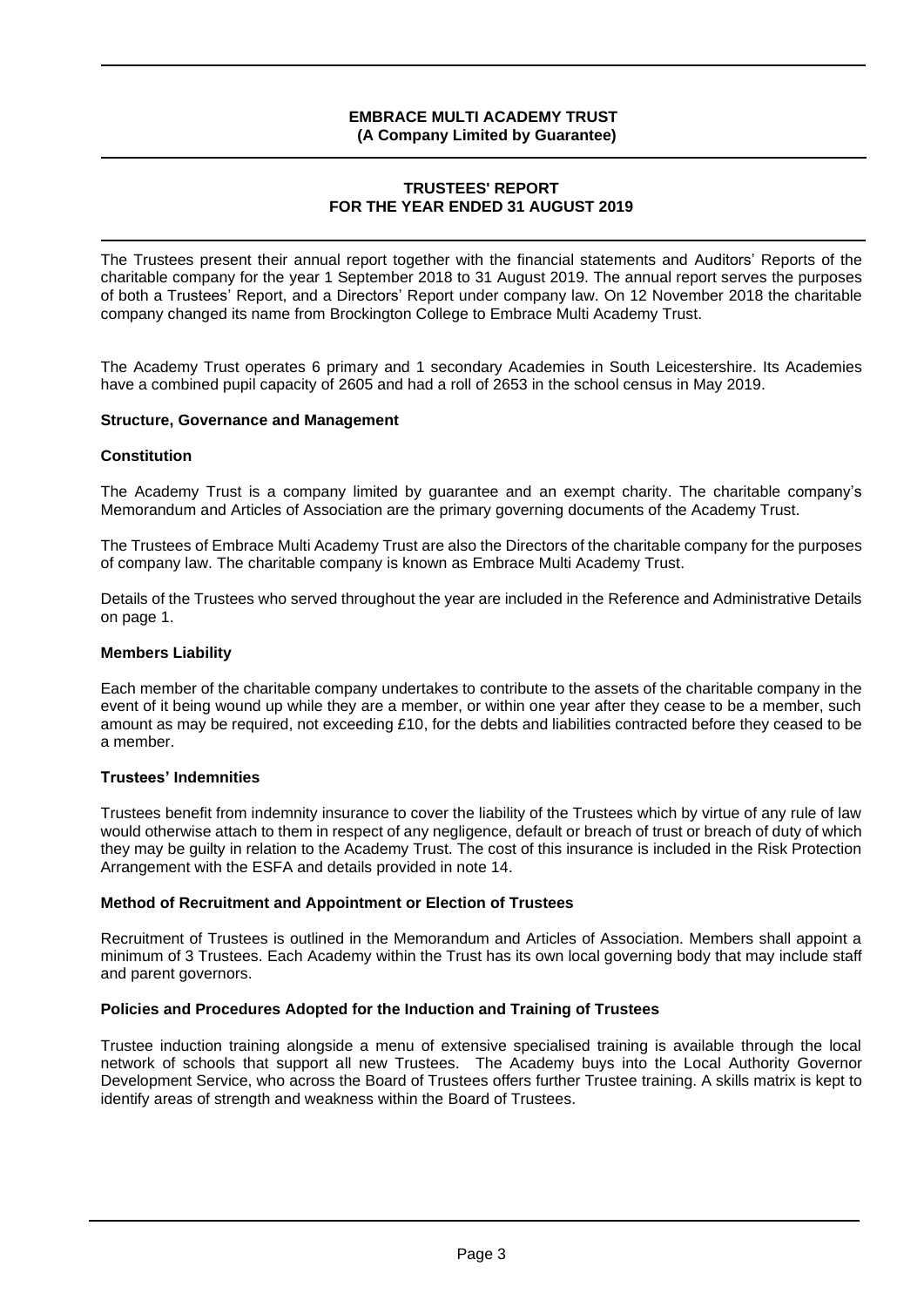## **TRUSTEES' REPORT (continued) FOR THE YEAR ENDED 31 AUGUST 2019**

# **Organisational Structure**

As **Brockington College**, the Board of Members met at least annually to appoint new member Trustees and to receive the annual accounts.

The Board of Trustees meets at least 4 times each year and at each meeting they received reports from the following committees:

- 1. Finance and Audit Committee which meets at least 3 times per year
- 2. Leadership and Management Committee which meets at least 3 times per year
- 3. Teaching and Learning Committee which meets at least 3 times per year
- 4. Pupil Outcomes Committee which meets at least 3 times per year

5. Pupil Wellbeing and Safety Committee – which meets at least 3 times per year

The day to day management of the academy is delegated to the Principal, who operates with a senior leadership team that meets on a weekly basis to discuss both strategic and day to day responsibilities.

As **Embrace Multi Academy Trust**, the Board of Members meet at least annually to appoint new member Trustees and to receive the annual accounts.

The Board of Trustees meets at least 4 times each year and at each meeting they received reports from the following committees:

- 1. Finance and Audit Committee which meets at least 3 times per year
- 2. Standards Committee which meets at least 3 times per year

The day to day management of the Trust is delegated to the Trust Leader who delegates the leadership of each academy to the Headteacher. This group of staff meets fortnightly to discuss both strategic and day to day responsibilities.

A scheme of delegation has been approved which provides a clear line of responsibilities at all levels.

# **Arrangements for setting pay and remuneration of key management personnel**

As **Brockington College**, the Board of Trustees reviewed the Headteacher's pay on an annual basis and the Board approved any pay review. The Board of Trustees reviewed and approved the pay for the Senior Leadership Team on an annual basis and in making such determinations took into account a range of factors including; the nature of the post; the level of qualifications, skills and experience required; market conditions; the wider school context; external activity; achievement against performance targets.

As **Embrace Multi Academy Trust**, the Board of Trustees reviews the Trust Leader's pay on an annual basis and the Board approves any pay review. Each Local Governing Body Board (with the advice of the Trust leader) reviews and approves the pay for the Headteacher and Senior Leadership Team of their school on an annual basis and in making such determinations takes into account a range of factors including; the nature of the post; the level of qualifications, skills and experience required; market conditions; the wider school context; external activity; achievement against performance targets.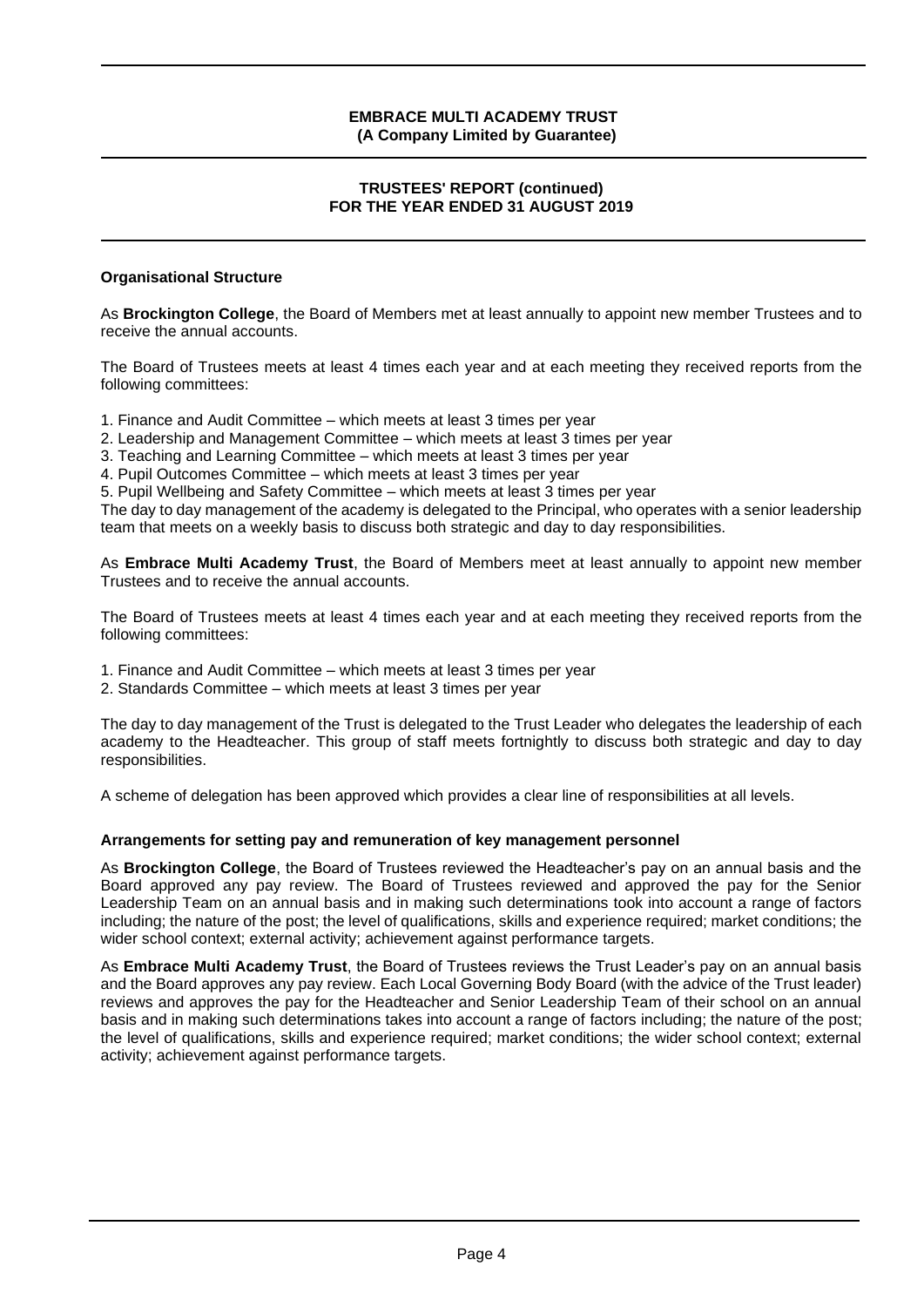#### **TRUSTEES' REPORT (continued) FOR THE YEAR ENDED 31 AUGUST 2019**

#### **Employees and Disabled Persons**

#### **Disabled Employees**

Embrace Multi Academy Trust believes in equality of opportunity for all stakeholders. This also relates to the appointment of new members of staff. All applications are judged in relation to a specific job description and person specification with shortlisting and appointment dependent upon matching these requirements. Where required, the trust will make reasonable adjustments to the role to support a disabled employee or new appointment. This same policy applies to training, career development and promotion.

#### **Employee Consultation**

As a new Multi Academy Trust, we invited all members of staff to attend our launch event in August 2019. The vision and values of the Trust were shared and employees informed that their views on the development of the Trust would be sought and valued.

The trust has consulted with all employees on both the teacher and support staff pay policies. Other policies to date have been developed based upon union consultation as representatives of our employees. The Trust is actively seeking the views of employees in respect of staff workload.

#### **Trade union facility time**

Under the provisions of the Trade Union (Facility Time Publication Requirements) Regulations 2017, where an academy trust has more than 49 full time equivalent employees throughout any 7 months within the reporting period, it must include information included in Schedule 2 of the Regulations.

#### **Relevant Union Officials**

Number of employees who were relevant union officials 4 Full time equivalent employee number 3.8

No school time or funds were spent during the year on trade union facilities time. The staff undertook no paid trade union activities during the period.

#### **Related parties and other connected charities and organisations.**

As both Brockington College and Embrace Multi Academy Trust, we have worked in conjunction with the Football Association to deliver sporting opportunities to the wider community. We continue to work with the Diocese of Leicester to uphold the Christian ethos of the Church of England academies within the Trust.

#### **Objectives and Activities**

#### **Scope**

The following information reviews the priorities held by Brockington College for the financial year 2018-19. For the financial year 2019-20, the objectives and priorities reflect the plans for Embrace Multi Academy Trust.

#### **Objectives, Strategies and Activities 2018-19**

The key priority areas for **Brockington College** for 2018-19 were: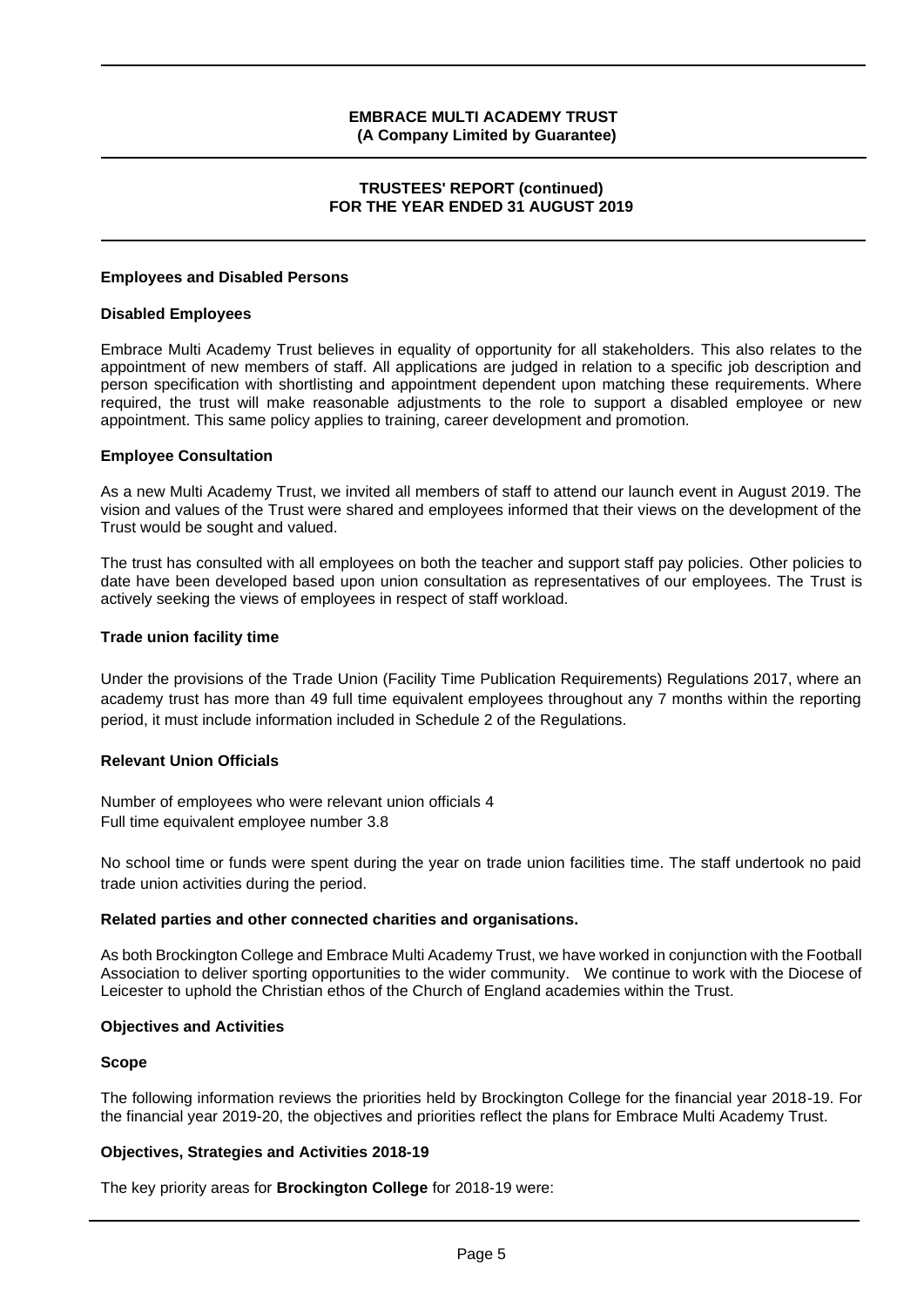#### **TRUSTEES' REPORT (continued) FOR THE YEAR ENDED 31 AUGUST 2019**

- 1. Ensure that Leadership and Management across the college provide the climate for all children to prosper. For 2018-19, we aim to ensure that all leaders work together to provide the culture where Key Stage 3 and Key Stage 4 pupils can thrive as individuals and academically.
- 2. Further develop Teaching and Learning practices to an optimum level. For 2018-19, we will continue to challenge our teaching members of staff to perform at the level that our skill level descriptor (appraisal) document indicates for each individual. This will reflect pay and experience levels. This in turn will ensure that our teaching and learning is outstanding.
- 3. Ensure that, through inclusive practices, barriers to learning are reduced so that all children make high levels of progress in all areas. We aim to continue to narrow the gap for disadvantaged children alongside targets given within the SIP and to further raise the level of achievement for more and most able pupils. This will be undertaken, whilst continuing to develop the character of all our learners.
- 4. For 2018-19, pupil outcomes will be for KS4 exam results to generate a progress 8 score of +0.2 and for those receiving pupil premium funding to generate a progress 8 score of 0.
- 5. Seek additional opportunities for pupils through our extensive range of partnerships. For 2018-19, this will include forming a Multi-Academy Trust, whilst developing and strengthening initiatives that support teaching, learning and intervention, especially at KS4 as we continue to grow the school to become an outstanding 11-16 establishment in respect of culture first and academia second.

These priorities were achieved in the following ways:

- 1. At the end of the 2018-19 academic year, we completed our third experience of taking a Key Stage 4 cohort through GCSE accreditation. The trustees were fully informed throughout the two years of how this was progressing and improved their knowledge and skills via committee meetings and explicit training; the senior leadership team has led a massive bulge in pupil numbers, staffing and facilities as a result of age range change, over the first few years of being an 11-16 school. At one stage there were 1370 pupils on roll (increase from 880), an increase in staffing by 40% and an increase in physical resources to match; The extended senior leadership team led initiatives specifically supporting our pupil premium children, careers provision, work experience, pastoral leadership, maths faculty leadership and English faculty leadership; Middle leadership has written and followed schemes of work for Key Stage 4 in all subjects and in most subjects, two schemes of work given that new specifications have been introduced from 2016-17. Our third set of GCSE results were pleasing across several areas, although did not match the standards of 2017-18.
- 2. The college has a rigorous and robust monitoring and evaluation schedule in relation to teaching and learning. We ensure that we have the data available that allows us to reward, celebrate and share good practice, with the teacher on a page initiative now able to give each teacher an overview of their teaching over time performance which is viewed in relation to specific career stage for each member of staff. Additionally, we are able to prioritise support for members of staff when it is required. A high priority for the college is CPD for members of staff and we invest heavily in our most precious resource, in this manner. As a result of this work, the vast majority of teaching staff receive a pay award as a result of improving standards. Clearly, the outcomes for pupils reflect the quality of teaching and learning across the college.
- 3. In 2018-19, we continued with our small group intervention classes for English and maths to work predominantly with pupil premium children across the school. Our ESLT Pupil Premium Champion represents PP children and advocates for them. She undertook several creative initiatives in 2018-19, which have made a difference to the outcomes of PP children. As a result, there were many opportunities for PP children and specific support towards their GCSE exams. The school counsellor,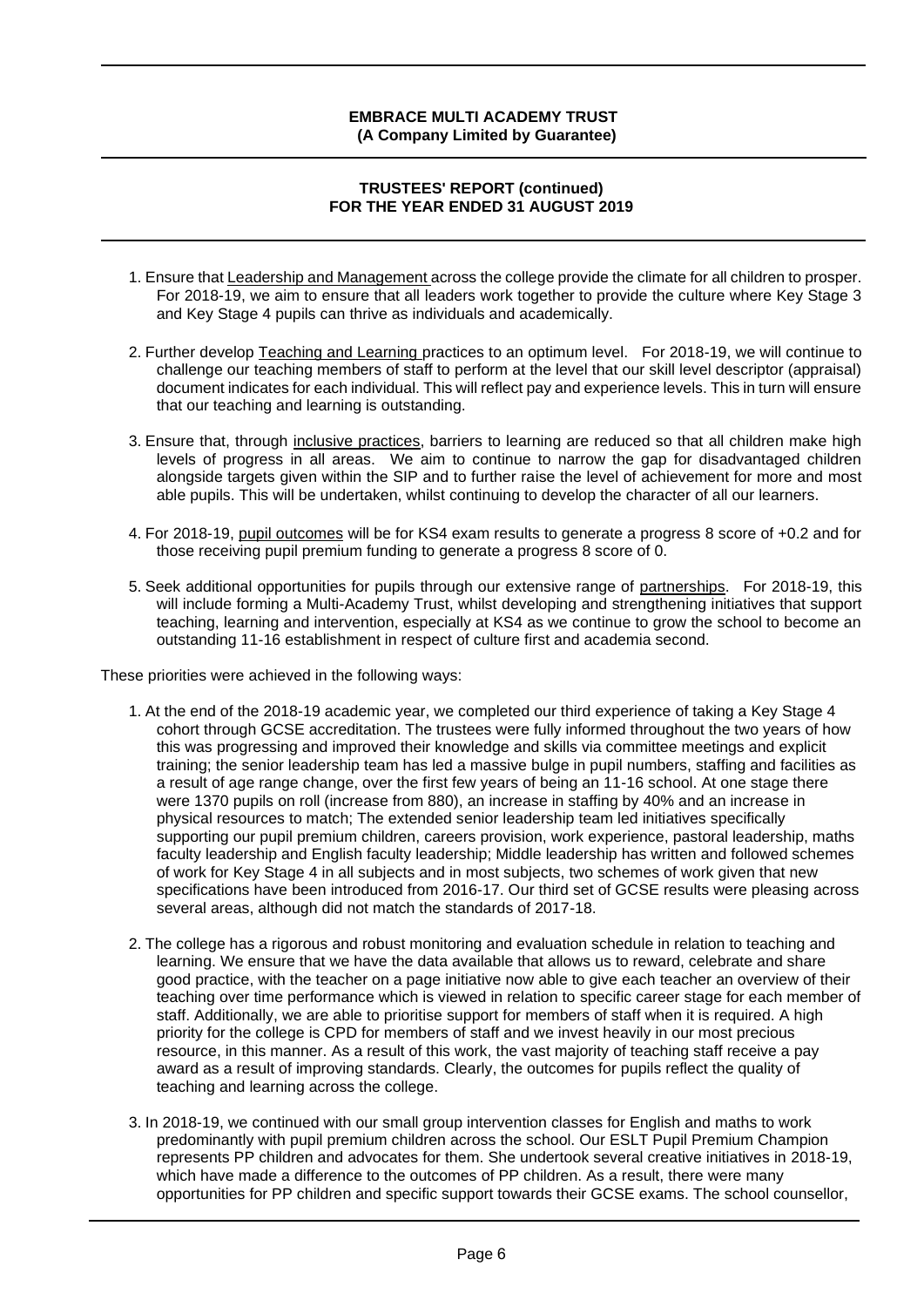## **TRUSTEES' REPORT (continued) FOR THE YEAR ENDED 31 AUGUST 2019**

appointed in 2015-16 has seen many PP children and is an outstanding support mechanism for them.

- 4. As part of rigorous monitoring, we continue to track the progress of all pupils so that we are able to respond through targeted intervention. The use of small group intervention at Brockington, has continued to be successful and has led to improved pupil performance and the narrowing of achievement gaps between groups of pupils. This is in addition to the support offered for PP pupils and the MAMA. On top of this there are a significant amount of intervention classes that take place after school, at weekends and during school holidays.
- 5. We are a lead strategic partner in a local teaching and learning alliance (TELA) for which the trust leader is the Chair of the Strategic Heads' Group. This has given us access to a wide range of training opportunities. Additionally, our CPD budget means that all teaching staff have access to training externally and internally. All subject areas have also worked hard to develop links with other local schools around key stage 4 that has enabled us to share resources and develop expertise around working with Key Stage 4 pupils at Brockington. The 'excellence groups' which involve 8 other recently converted age range change schools, have been a real success and have led to improved pupil outcomes. We are also a member of PiXL (Partners in Excellence), which has facilitated national training and initiatives. Our greatest collaboration over the past year has been alongside a further six schools to form Embrace Multi Academy Trust which officially opened on April 1, 2019. Much of the work to reach this milestone was undertaken by Brockington College employees and has provided the basis that will allow all seven schools to prosper within this new educational climate.

| Brockington College and Brockington College within Embrace Multi Academy Tust: Key Performance |  |
|------------------------------------------------------------------------------------------------|--|
| Indicators 2018-2020                                                                           |  |

| Progress 8 and Attainment 8        | Current<br>Predicted<br>2020 | School<br><b>GCSE 2019</b><br>(unvalidated) | School<br><b>GCSE 2018</b> | Local authority<br>state-funded<br>schools 2018 | England state-<br>funded<br>schools 2018 |
|------------------------------------|------------------------------|---------------------------------------------|----------------------------|-------------------------------------------------|------------------------------------------|
| Number of pupils                   | 233                          | 272                                         | 280                        | 6838                                            | 523636                                   |
| Average KS2 Prior<br>Attainment    | $4.88(-0.01)$                | $4.89 (+0.1)$                               | 4.79                       | N/A                                             | N/A                                      |
| Progress 8 score                   | $+0.35(+0.52)$               | $-0.17(-0.29)$                              | $+0.12$                    | $-0.04$                                         | $-0.02$                                  |
| Progress 8 score: English          | $+0.23(+0.36)$               | $-0.13(-0.25)$                              | $+0.12$                    | $-0.04$                                         | 0.04                                     |
| Progress 8 score: Maths            | $+0.46(+0.72)$               | $-0.26(-0.4)$                               | $+0.14$                    | 0.09                                            | $-0.02$                                  |
| Progress 8 score: EBacc<br>slots   | $+0.32(+0.57)$               | $-0.26(-0.37)$                              | $+0.11$                    | 0.05                                            | $-0.03$                                  |
| Progress 8 score: Open<br>slots:   | $+0.39(+0.46)$               | $-0.07(-0.17)$                              | $+0.10$                    | $-0.22$                                         | $-0.04$                                  |
| Attainment 8 score                 | $52.4 (+5.9)$                | $46.5(-2.1)$                                | 48.6                       | 46.2                                            | 46.5                                     |
| Attainment 8 score: English        | $10.8(+0.8)$                 | $10.0(-0.4)$                                | 10.4                       | 9.9                                             | 9.9                                      |
| Attainment 8 score: Maths          | $10.5(+1.6)$                 | $8.9(-0.6)$                                 | 9.5                        | 9.2                                             | 9.0                                      |
| Attainment 8 score: EBacc<br>slots | $15.0(+1.9)$                 | $13.1(-0.9)$                                | 14.0                       | 13.5                                            | 13.4                                     |
| Attainment 8 score: Open<br>slots: | $16.0(+1.6)$                 | $14.4(-0.4)$                                | 14.8                       | 13.6                                            | 14.2                                     |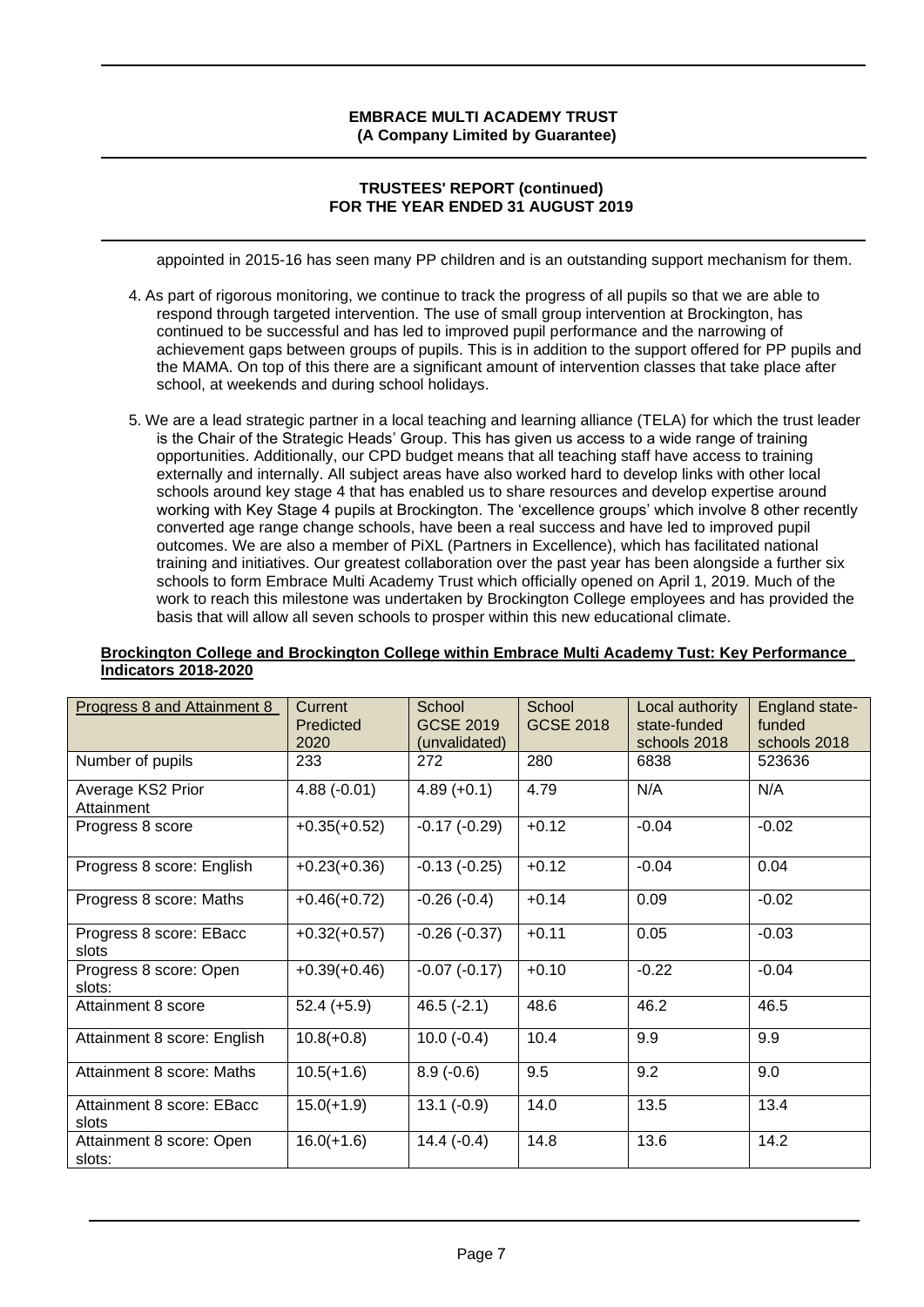## **TRUSTEES' REPORT (continued) FOR THE YEAR ENDED 31 AUGUST 2019**

| <b>Headline Figures</b>     | Current          | School          | School           | <b>Local Authority</b> | England state- |
|-----------------------------|------------------|-----------------|------------------|------------------------|----------------|
|                             | Predicted        | GCSE 2019       | <b>GCSE 2018</b> | state-funded           | funded school  |
|                             | 2020             | (unvalidated)   |                  | schools 2018           | 2017           |
| Grade 5 or above in English | $57.9\% (+16.7)$ | $41.2\%$ (-1.1) | 42.3%            | 43.6%                  | 43.3%          |
| and maths GCSEs             |                  |                 |                  |                        |                |
| Achieving the EBacc at      | $27.5\%(+21.6)$  | $5.9\%$ (+1.3)  | 4.6%             | 14.4%                  | 16.7%          |
| grade 5/C or above          |                  |                 |                  |                        |                |
| Grade 4 or above in English | 76.7%(+14.2)     | $62.5\%$ (-4.8) | 67.3%            | 67.1%                  | 64.2%          |
| and maths GCSEs             |                  |                 |                  |                        |                |
| Achieving the EBacc at      | $34.6\%(+26.9)$  | $7.7\%$ (-1.2)  | 8.9%             | 21.5%                  | 24.1%          |
| grade 4/C or above          |                  |                 |                  |                        |                |
| <b>Entering EBacc</b>       | $41.3\% (+28.1)$ | $13.2\% (+1.5)$ | 11.7%            | 34.6%                  | 38.4%          |
|                             |                  |                 |                  |                        |                |

#### **Objectives, Strategies and Activities 2018-19**

The key priority areas for **Embrace Multi Academy Trust** from 1st April 19 are:

1. To develop shared service provision across Embrace

Shared financial services are our initial key development area because it will provide compliance across and within academies. Additionally, expertise in this area will allow us to move towards making savings through joint procurement and through developing further shared services.

We also wish to explore the benefit of shared services across payroll, IT, site and HR. We require these services to support all academies and the central team and believe that shared services in these areas will lead to financial savings, increased effectiveness and will increase our capacity for growth.

#### 2. Strategy for growth

We are committed to growing as a trust. We believe that we have lots to offer to other schools that may wish to join us and that we have a moral imperative to support other schools and their pupils that need support. Growth will also enable us to optimise shared services and to restrict the cost of shared services for all academies.

#### 3. Communication

Internal communication is essential in order to ensure that all stakeholders share and understand our vision. Additionally, we need to reach out to others in order to share our successes, such that our individual academies attract pupils and employees and so that we can grow as a trust through new academies joining Embrace Multi Academy Trust.

# **Embrace Multi Academy Tust: Key Performance Indicators 1 st April 2019 – August 2019**

Key performance indicators for Brockington College are shown in the table above. The table below sets out the key performance indicators for all primary schools within Embrace Multi academy Trust: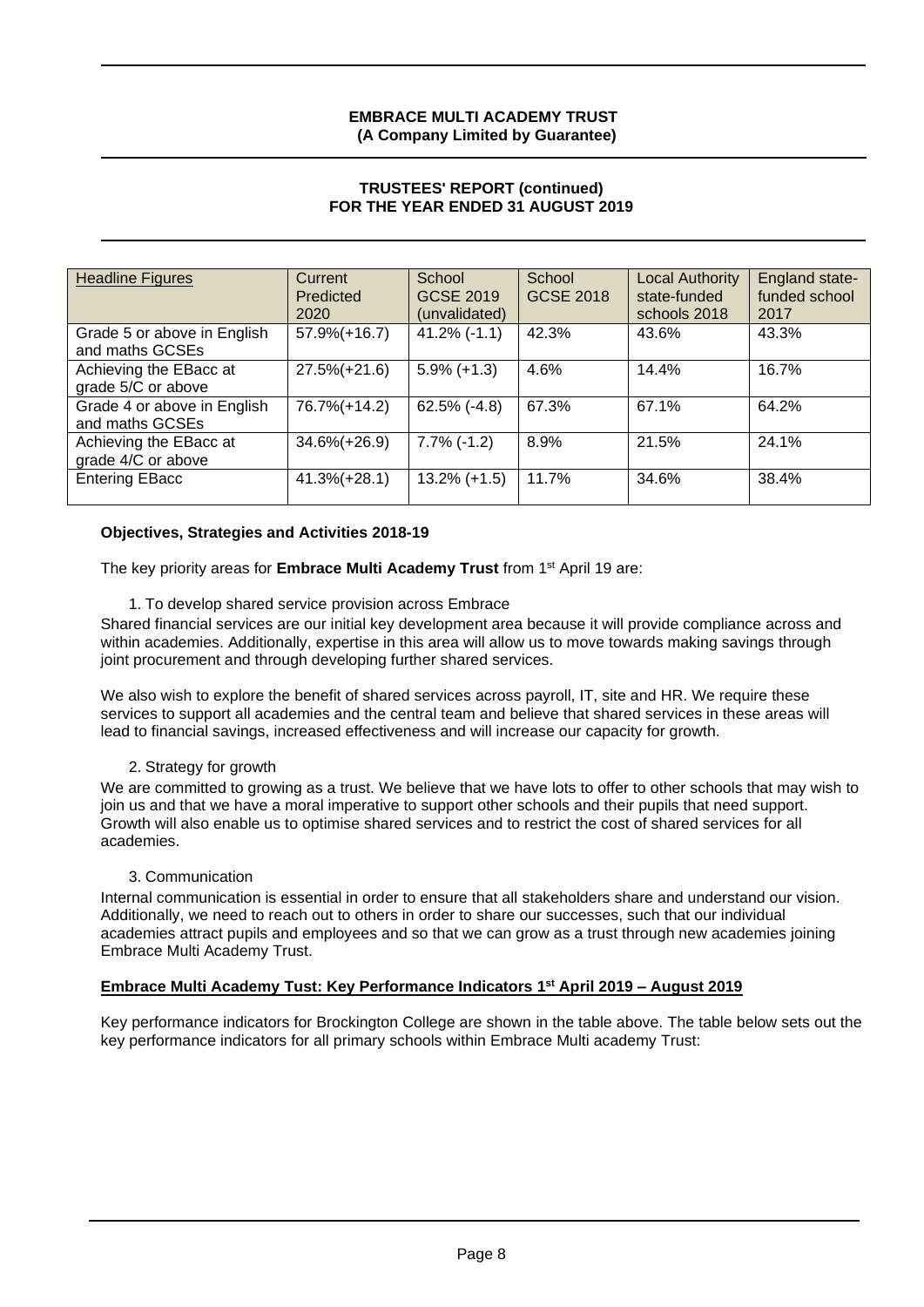#### **TRUSTEES' REPORT (continued) FOR THE YEAR ENDED 31 AUGUST 2019**

|                                    | <b>EYFS</b> | Y <sub>1</sub> | KS <sub>1</sub> | KS <sub>2</sub> R | KS <sub>2</sub> W | KS <sub>2</sub> M | KS <sub>2</sub> |
|------------------------------------|-------------|----------------|-----------------|-------------------|-------------------|-------------------|-----------------|
|                                    |             | <b>Phonics</b> | R/W/M           |                   |                   |                   | R/W/M           |
| National                           | 71.8%       | 81.8%          | 64.9%           | 73%               | 78%               | 79%               | 65%             |
| <b>Arnesby CE Primary</b>          | 87.5%       | 70.0%          | 44.4%           | 100%              | 71%               | 100%              | 71%             |
| Croft CE Primary                   | 73.3%       | 91.7%          | 70.0%           | 77%               | 85%               | 92%               | 69%             |
| <b>Huncote Primary</b>             | 75.0%       | 89.7%          | 62.5%           | 78%               | 83%               | 96%               | 78%             |
| Manorfield CE Primary              | 75.0%       | 94.5%          | 75.0%           | 80%               | 86%               | 84%               | 66%             |
| <b>Sherrier CE Primary</b>         | 80.4%       | 96.7%          | 75.0%           | 87%               | 85%               | 89%               | 75%             |
| St Peter's CE Primary              | 69.2%       | 93.5%          | 61.8%           | 63%               | 75%               | 69%               | 59%             |
| <b>Embrace Multi Academy Trust</b> | 75.7%       | 92.8%          | 69.1%           | 80%               | 83%               | 85%               | 70%             |

#### **Public Benefit**

The Trustees of the Academy Trust have complied with their duty to have due regard to the guidance on Public Benefit published by the Charity Commission in exercising their powers and duties.

#### **Key Financial Performance Indicators**

Brockington College and the other single academy that joined Embrace Multi Academy Trust, year on year, since Academy conversion, have had an in year surpluses which has led to healthy reserves. The Local Authority is currently finalising the transfers on conversion to the trust for each of the 5 previous maintained schools which will again increase the level of reserves.

#### **Going Concern**

After making appropriate enquiries, the Board of Trustees has a reasonable expectation that the Academy Trust has adequate resources to continue in operational existence for the foreseeable future. For this reason, it continues to adopt the going concern basis in preparing the financial statements. Further details regarding the adoption of the going concern basis can be found in the Statement of Accounting Policies.

#### **Financial Review**

#### **Reserves Policy**

At 31 August 2019 the total funds comprised:

| Total         |                   | 252      |
|---------------|-------------------|----------|
|               | Other             |          |
|               | Pension reserve   | (6, 335) |
|               | GAG               | 1.037    |
| Restricted:   | Fixed asset funds | 3.864    |
| Unrestricted: |                   | 1.599    |
|               |                   | £'000    |

There are a number of constraints placed upon Academies in terms of financial management. One of these constraints is the inability to borrow funds. This constraint represents a key risk to the Academy in relation to financial planning and monitoring, however, one of the ways the Academy mitigates this risk is through the effective management of reserves which provide alternative temporary funding streams should there be a delay in grant receipts or a sudden unforeseen increase in expenditure.

Trustees have agreed that an appropriate reserves balance would equate to 4 weeks of expenditure, both in terms of salaries and invoices.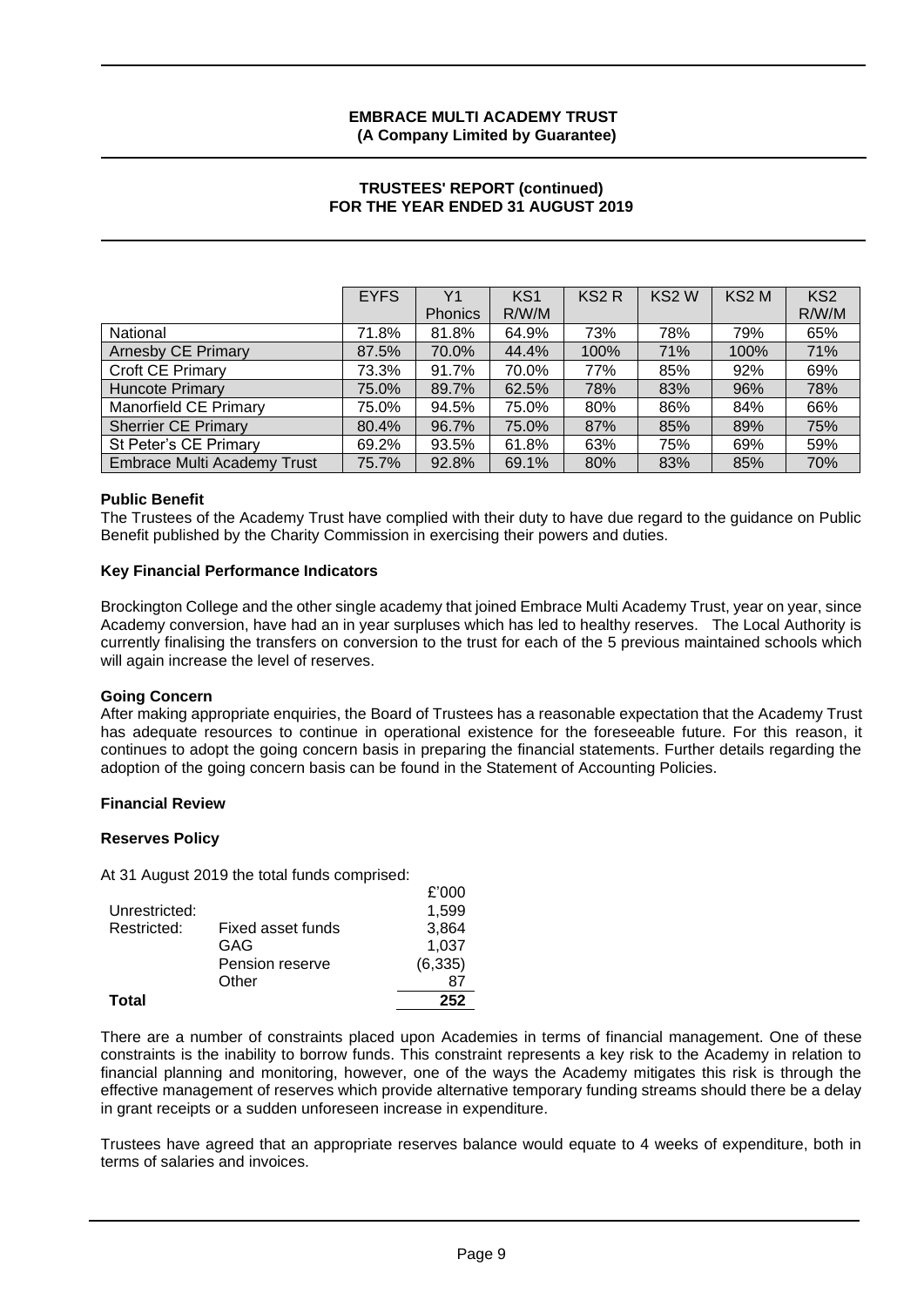#### **TRUSTEES' REPORT (continued) FOR THE YEAR ENDED 31 AUGUST 2019**

The deficit on the pension reserve relates to the non-teaching staff pension scheme where, unlike the Teachers' Pension Scheme, separate assets are held to fund future liabilities as discussed in note 27. The deficit can be met in the longer term from any combination of increased employer or employee contributions, increased government funding or changes to scheme benefits.

Restricted funds will be spent in accordance with the terms of the funding agreement. Unrestricted funds are for use on the general purposes of the Academy, at the discretion of the Trustees. The aim of the Trustees has been to increase this reserve to meet current working capital requirements.

#### **Investment Policy**

The Investment Policy ensures that the Academy monitor cash flow on a regular basis and that surplus funds are deposited so as to maximise interest, with a consideration to only invest in risk free and short term deposit accounts, whilst limiting liability. Investments held at 31 August 2019 are as follows:

|                                                       | Invested £ | Interest Earned £               |
|-------------------------------------------------------|------------|---------------------------------|
| <b>Saffron Building Society</b>                       | 85.442     | 1.325                           |
| Lloyds 32 day notice account $(05/02/2018 -$ ongoing) | 300,000    | 0.57% increased to 0.82% 3/8/18 |

# **Principal Risks and Uncertainties**

The principal risks facing **Brockington College** are included in their Risk Register and Management Plan and include:

- Reputational Risk
- Performance Risk
- Financial Risk reduction in pupil numbers, reduction in central government funding, unbudgeted increase in teaching or support staff costs, or unbudgeted major capital repairs
- Risks associated with Personnel

Control measures are identified in the Risk Register and Management Plan to manage these risks. The Leadership Team and the Board of Trustees hold regular discussions on how the Academy can improve further. This involves ensuring teaching and learning is monitored, reviewed and improved as well as ensuring students are fully supported in preparation for their exams or external assessments. Budgets are monitored carefully to facilitate any reduction in funding or change in pupil numbers due to demographic decline.

The Academy also has an insurance policy to mitigate the risk of the Local Government Pension Scheme deficit, which the Academy currently holds within its accounts and a number of the academies within the trust insure against staff long term absence.

**Embrace Multi Academy Trust** undertakes risk assessment through the Board of Trustees and in particular the Finance and Audit Committee. Trustees received Risk Management training during the year and Finance and Audit Committee meetings include a standing agenda item on the management of risk. Any major risks highlighted at any committee are brought to the main Board with proposed mitigating actions and they continue to be reported until the risk is adequately mitigated.

The Board of Trustees accepts managed risk as an inevitable part of its operations but maintains an objective not to run unacceptable levels of risk in any area. The subjective nature of the process requires major risks to be resolved by the Board of Trustees collectively, whilst more minor risks are dealt with by senior executive officers.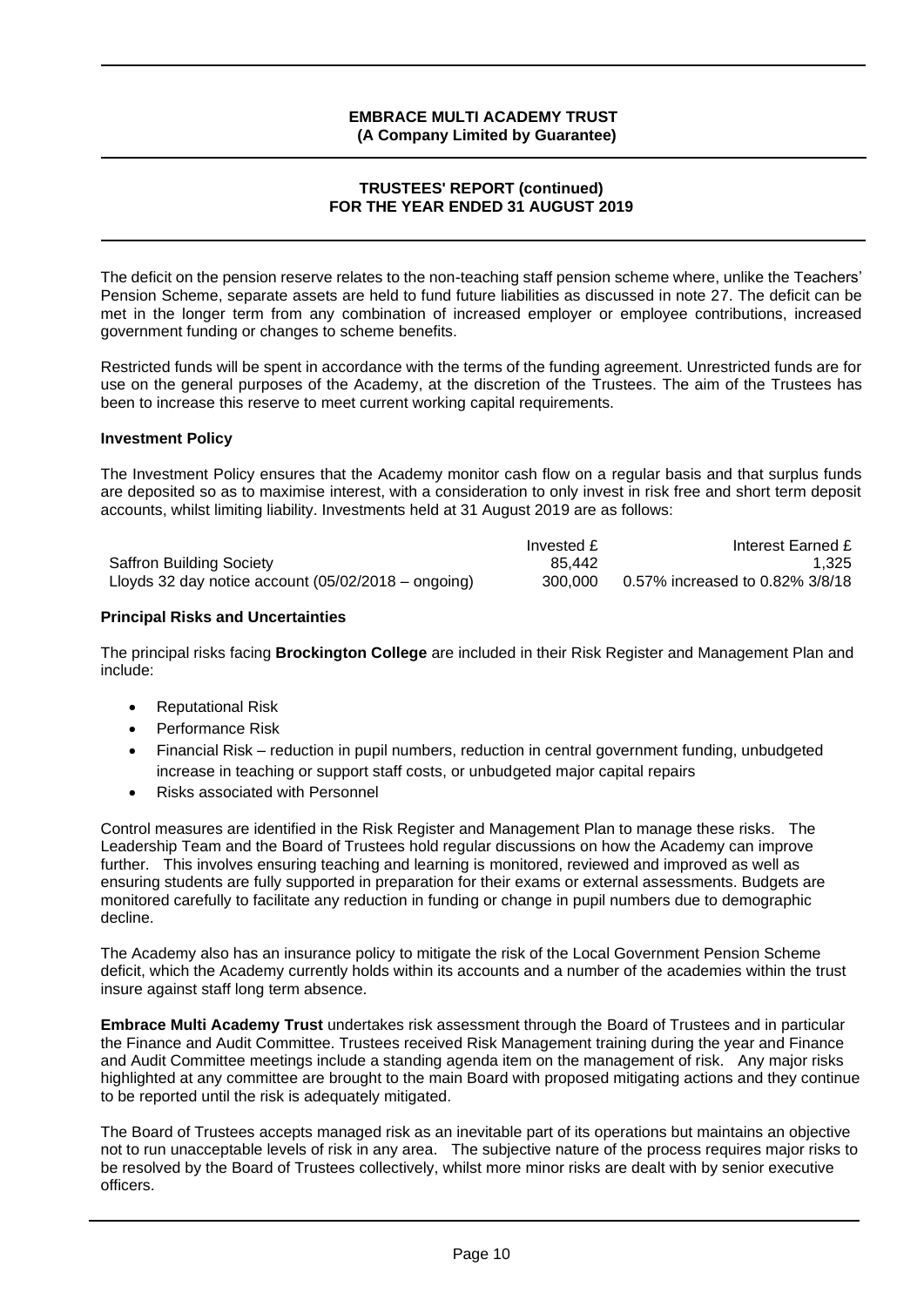## **TRUSTEES' REPORT (continued) FOR THE YEAR ENDED 31 AUGUST 2019**

The current top risks are around the following items:

- Due to a lack of funding, there is not the capacity to create a shared service team
- Staff do not have sufficient time to fully implement all necessary processes for an efficient organisation.
- Individual academies with significant financial deficit
- Risk of financial loss due to changes in funding and impact of external political factors on this
- Delegation risk: committees and local governing boards not established with effectively delegated authority

# **Fundraising**

The Multi Academy Trust actively supports both national and local charities. Staff and students are involved in raising funds by organising events such as non-uniform days. All contributions are given on a purely voluntary basis with no minimum amount being set or expected. The income is credited to a separate cost centre and nominal code in the Multi Academy Trust's finance system to ensure that it is ring-fenced. This allows for full transparency of income collected and charity donations made. This is also therefore subject to scrutiny annually by audit. As a Multi Academy Trust we do not use professional fundraisers or any commercial participators to fundraise on our behalf. During the year we received no fundraising complaints with the public receiving no unreasonably intrusive fundraising approaches or undue pressure to donate. All fundraising is monitored by the Trustees.

# **Plans for Future Periods**

#### **Key strategic objectives for Embrace Multi Academy Trust**

Embrace has seven key objectives that all stakeholders wish to pursue by August 2020 and beyond. These are essential for the Trust to prosper as a new Multi Academy Trust.

- 1. To safeguard the distinctive ethos and character of each academy and its unique content
- 2. To work together and with those outside Embrace for the benefit of all
- 3. To be committed to the continual improvement of pupil academic outcomes
- 4. To develop thoughtful, caring and active citizens
- 5. To prioritise support for the most vulnerable within our academies
- 6. To grow and sustain a strong, skilled and effective workforce at all levels
- 7. To ensure financial sustainability to allow excellence and growth for Embrace

#### **Funds Held as Custodian Trustee on Behalf of Others**

No funds are held as Custodian Trustee on behalf of others.

#### **Auditor**

In so far as the Trustees are aware:

- there is no relevant audit information of which the charitable company's auditor is unaware; and
- the Trustees have taken all steps that they ought to have taken to make themselves aware of any relevant audit information and to establish that the auditor is aware of that information.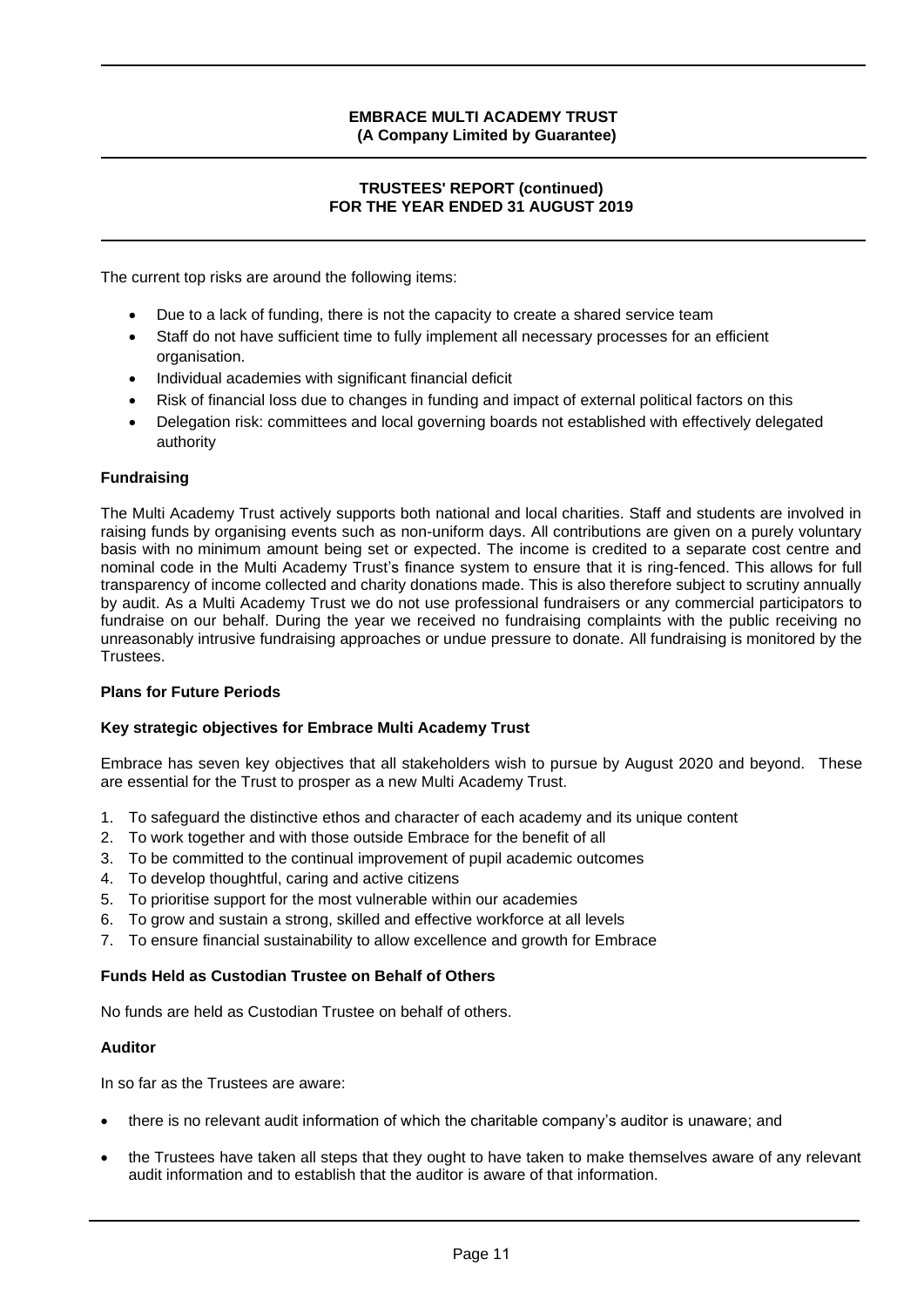## **TRUSTEES' REPORT (continued) FOR THE YEAR ENDED 31 AUGUST 2019**

The Trustees' Report, incorporating a strategic report, was approved by order of the Board of Trustees, as the company directors, on 12 December 2019 and signed on the board's behalf by:

**Russell Andrews Chris Southall Chair of Trustees Chris Southall Chair of Trustees** 

…………………………………………… ……………………………………………

Accounting Officer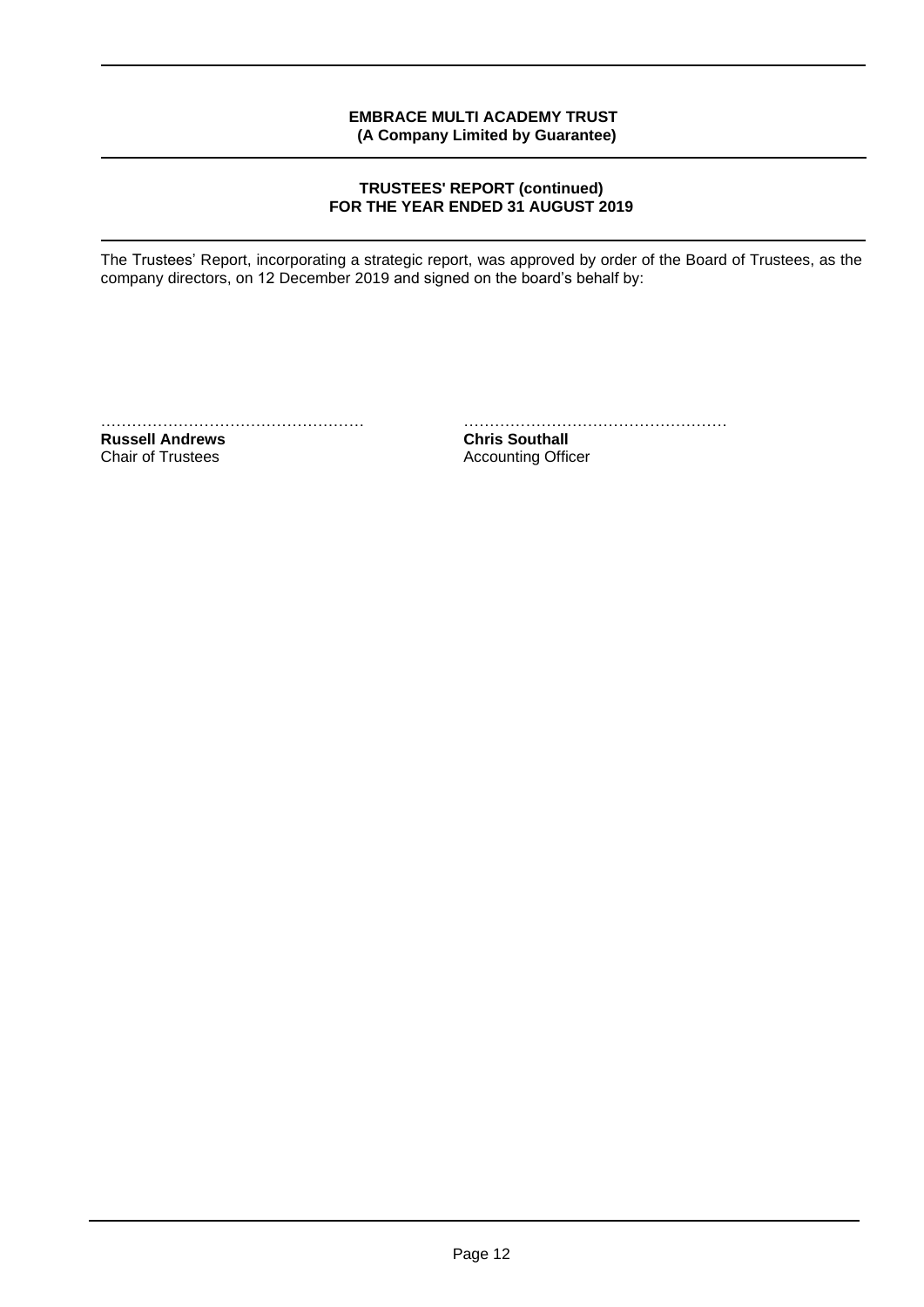#### **GOVERNANCE STATEMENT FOR THE YEAR ENDED 31 AUGUST 2019**

#### **Scope of Responsibility**

As Trustees we acknowledge we have overall responsibility for ensuring that Embrace Multi Academy Trust has an effective and appropriate system of control, financial and otherwise. However, such a system is designed to manage rather than eliminate the risk of failure to achieve business objectives, and can provide only reasonable and not absolute assurance against material misstatement or loss.

The Board of Trustees has delegated the day-to-day responsibility to the Trust Leader as Accounting Officer, for ensuring financial controls conform with the requirements of both propriety and good financial management and in accordance with the requirements and responsibilities assigned to it in the funding agreement between Embrace Multi Academy Trust and the Secretary of State for Education. They are also responsible for reporting to the Board of Trustees any material weaknesses or breakdowns in internal control.

#### **Governance**

The information on governance included here supplements that described in the Trustees' Report and in the Statement of Trustees' Responsibilities. The Board of Trustees of Brockington College formally met 4 times during the year. Although the Board of Trustees has formally met 4 times during the year, which is less than the requirement of 6 times in the year. However, between formal trustee meetings, all trustees are updated through receipt of monthly management accounts, minutes of Finance and other committees and regular updates from the CFO.

Attendance during the year at meetings of the Board of Trustees was as follows:

| <b>Trustee</b>               |                         | <b>Meetings</b><br>attended | Out of a possible |
|------------------------------|-------------------------|-----------------------------|-------------------|
| J Swinfield-Wells, Trustee   | (Resigned 01/07/2019)   | 4                           | 4                 |
| R Andrews, Chair of Trustees |                         | 3                           | 4                 |
| M Brown, Trustee             | (Resigned 01/07/2019)   | $\overline{2}$              | 4                 |
| K Slipp, Trustee             | (Resigned 01/07/2019)   | 4                           | 4                 |
| F Speake, Trustee            | (Resigned 01/07/2019)   | 4                           | 4                 |
| G Spencer, Trustee           | (Resigned 01/07/2019)   | 4                           | 4                 |
| J Taylor, Trustee            | (Resigned 01/07/2019)   | 4                           | 4                 |
| M Walton, Trustee            | (Resigned 01/07/2019)   | 4                           | 4                 |
| P Johnson, Trustee           | (Resigned 14/01/2019)   |                             | $\overline{2}$    |
| C Southall, Principal and    |                         | 4                           | $\overline{4}$    |
| <b>Accounting Officer</b>    |                         |                             |                   |
| R Dunnett, Trustee           | (Resigned 01/07/2019)   | 3                           | 4                 |
| C Nash, Trustee              | (Resigned 01/07/2019)   | 4                           | 4                 |
| K Saadat, Trustee            | (Resigned 01/07/2019)   | $\overline{2}$              | 4                 |
| P Graham, Trustee            | (Resigned 01/07/2019)   | 4                           | 4                 |
| C Bates, Trustee             | (Resigned 01/07/2019)   | 3                           | 4                 |
| D Richardson, Staff Trustee  | (Resigned 21/09/2018)   | 0                           | 1                 |
| L Mayes, Staff Trustee       | (Resigned 01/07/2019)   | 4                           | 4                 |
| SR Moseley, Trustee          | (Resigned 01/07/2019)   | 4                           | 4                 |
| K Neville, Staff Trustee     | (Resigned 01/07/2019)   | 4                           | 4                 |
| S Wright Trustee             | (Resigned 01/07/2019)   |                             | 4                 |
| K White Trustee              | (Appointed 01/11/2018 & | 3                           | 3                 |
|                              | Resigned 01/07/2019)    |                             |                   |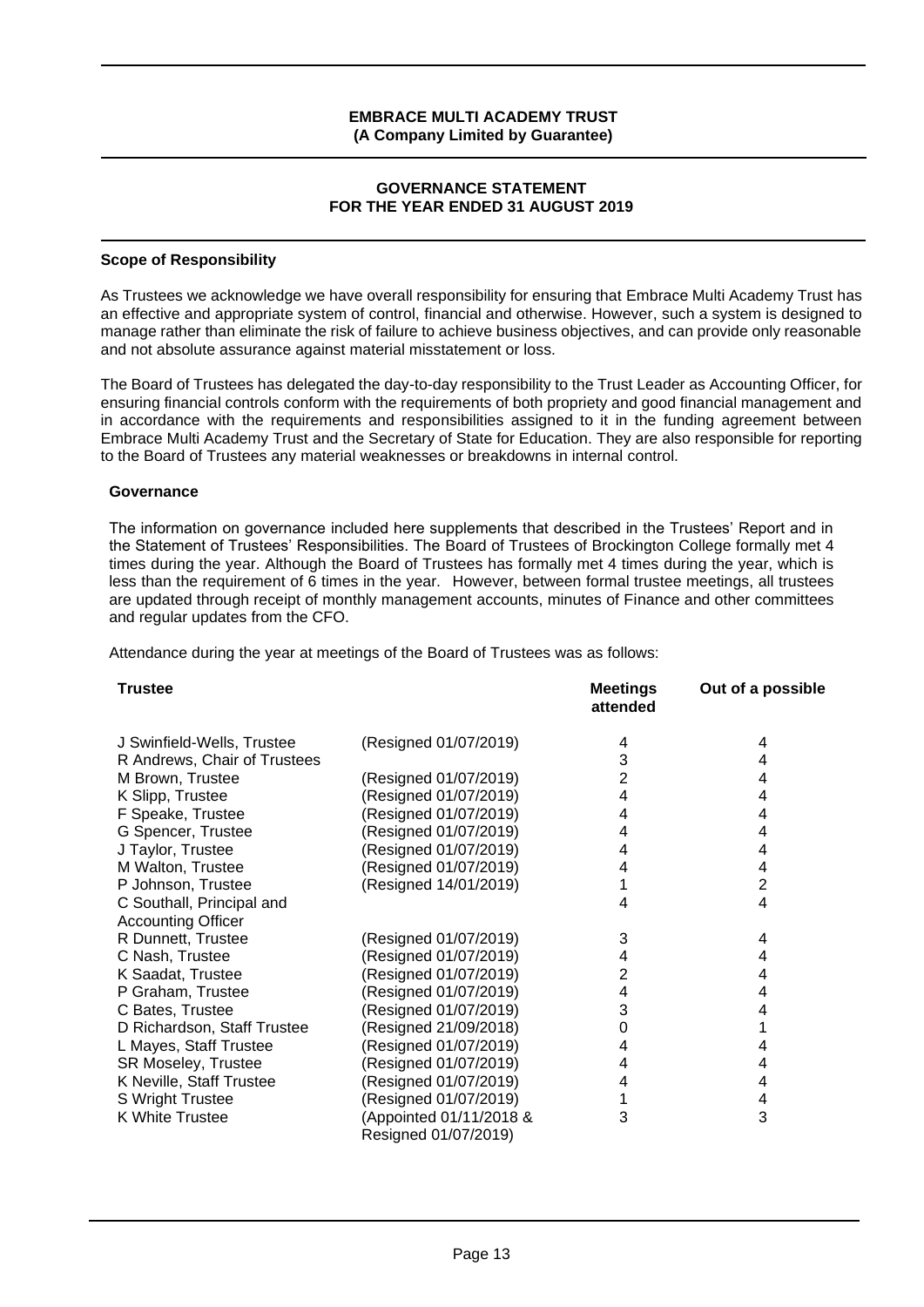# **GOVERNANCE STATEMENT (continued) FOR THE YEAR ENDED 31 AUGUST 2019**

The Board of Trustees of Embrace Multi Academy Trust formally met twice during the year. Attendance during the year at the meetings of the Board of Trustees was as follows:

| <b>Trustee</b>                                  |                        | <b>Meetings attended</b> | Out of a possible |
|-------------------------------------------------|------------------------|--------------------------|-------------------|
| R Andrews, Chair of Trustees                    |                        |                          | 2                 |
| D Chadwick, Trustee                             | (Appointed 01/04/2019) |                          | 2                 |
| J Haggart, Trustee                              | (Appointed 01/04/2019) | 2                        | 2                 |
| S Piggot, Trustee                               | (Appointed 01/04/2019) | 2                        | 2                 |
| M Poultney, Trustee                             | (Appointed 01/04/2019) |                          | 2                 |
| C Southall, Trust Leader and Accounting Officer |                        |                          | 2                 |
| J Toman, Trustee                                | (Appointed 01/04/2019) | 2                        | 2                 |
| S Turner, Trustee                               | (Appointed 01/04/2019) |                          | 2                 |
|                                                 |                        |                          |                   |

# **Governance Reviews**

Full board meetings for Trustees take place at least 4 times per year. The Trust employs a fully trained clerk and minutes are produced and made available to all Trustees via GovernorHub.

The Academy Trust members review the effectiveness of the Board of Trustees on an annual basis via the Leicester Diocesan Annual Return for School Governing Boards. Areas that are reviewed include the skills of Trustees, how well the Governing Board holds school leaders to account, the leadership and effectiveness of the Chair of Governors, the impact of effective governance on pupil outcomes and training (undertaken and planned) of Trustees.

Prior to the formation of Embrace, the Trustees of Brockington College completed a skills audit in April 2018, which was subsequently reviewed during the academic year 2018-19. This led to discussions at committee and trustee level about broadening the skill set and experience across the trustees, via appropriate training and skillsbased recruitment of Trustees when vacancies arise.

As Embrace is a new Trust, Trustees have been recruited with a view to possessing the business, financial and educational skills required to lead a Trust. We feel that we have a set of Trustees that meet this aim and they come from a background of leadership within the business, financial and educational world. A skills audit will take place every two years, with the next one scheduled for April 2020.

Trustee committees for Embrace Multi Academy Trust have been established in the following two areas:

- Finance and Audit
- **Standards**

These committees focus on what the Trust considers are the two key areas. Committee members have been allocated according to expertise and the Chair of each committee reports back to the full Trust Board after all meetings.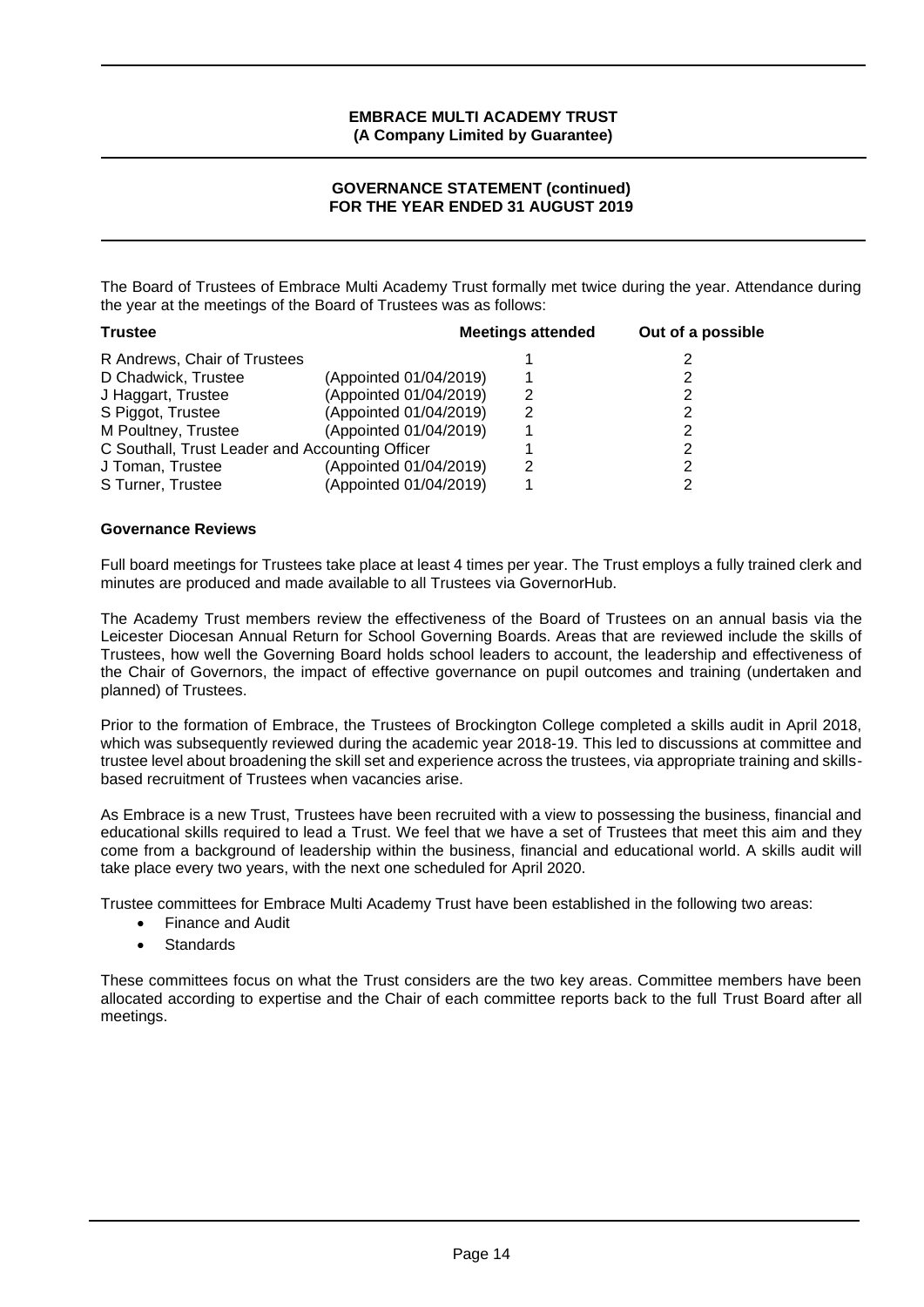# **GOVERNANCE STATEMENT (continued) FOR THE YEAR ENDED 31 AUGUST 2019**

The Finance and Audit Committee of Embrace Multi Academy Trust formally met four times during the year. Attendance during the year at the meetings of the Board of Trustees was as follows:

| <b>Trustee</b>                                  |                       | <b>Meetings attended</b> | Out of a possible |
|-------------------------------------------------|-----------------------|--------------------------|-------------------|
| M Brown, Trustee                                |                       |                          | 4                 |
| R Dunnett, Trustee                              | (Resigned 01/07/2019) | 4                        | 4                 |
| C Southall, Trust Leader and Accounting Officer |                       |                          | 3                 |
| G Spencer, Trustee                              | (Resigned 01/07/2019) |                          | 4                 |
| J Swinfield-Wells, Trustee                      | (Resigned 01/07/2019) | 3                        | 4                 |
| M Walton, Trustee                               | (Resigned 01/07/2019) | 4                        | 4                 |
| S Batstone                                      |                       |                          |                   |

The Finance and Audit Committee is a committee of the main Board of Trustees. Its purpose is as follows:

# **1. Finance**

- To review the Trust's proposed annual consolidated budget to ensure that it has been prepared in accordance with Embrace policies and guidance and that it presents a balanced position for the coming year, taking into account the confirmed level of funding and agreed priorities of Embrace.
- To recommend the consolidated budget for approval by the Trust Board, drawing to their attention any matters of concern or significance.
- To review the financial implications placed upon the budget and the consistency of application across the Trust of the Trust's pay policy and performance management policy.
- To review and approve the consolidated 3 year financial projections for the Trust then recommend to the Trust Board, drawing to their attention any matters of concern or significance.
- To approve a reserves policy for recommendation to the Trust Board.
- To receive and consider consolidated budget monitoring accounts at each meeting and to review the appropriateness of any proposed adaptive action.
- The chair of the committee will receive and consider consolidated budget monitoring accounts on a monthly basis and will review the appropriateness of any proposed adaptive action.
- To monitor and review the Embrace strategic plan, advising on the financial implications of any proposed developments. To regularly review the finance section of the Embrace strategic plan.
- To receive a summary of any debts that are recommended to be written-off and thereby ensure compliance with prevailing Embrace, ESFA and DfE regulations.

#### **2. Audit**

- To appoint an internal audit service for the Trust and agree the scope of its work.
- To receive copies of individual Academy internal audit reports, as requested. To provide assurance on each individual Academy's adherence to Trust wide financial policies, procedures and regulations, and to ensure that adequate financial controls are in place and operating satisfactorily. The committee should only review specific actions where high priority recommendations have been made.
- To review and approve the Trust's annual accounts prior to submission.
- To consider the recommendations made by the external auditor in their management letter following the audit of the Trust's annual statutory accounts and to advise the Board on any action needed.
- To recommend to the members the appointment or reappointment of the external auditors of the Trust.
- To review annually the register of business interests for all Trustee and executive Embrace employees and to take appropriate action should issues be apparent.
- To annually review and approve the Trust's financial Scheme of Delegation and appropriate financial regulations.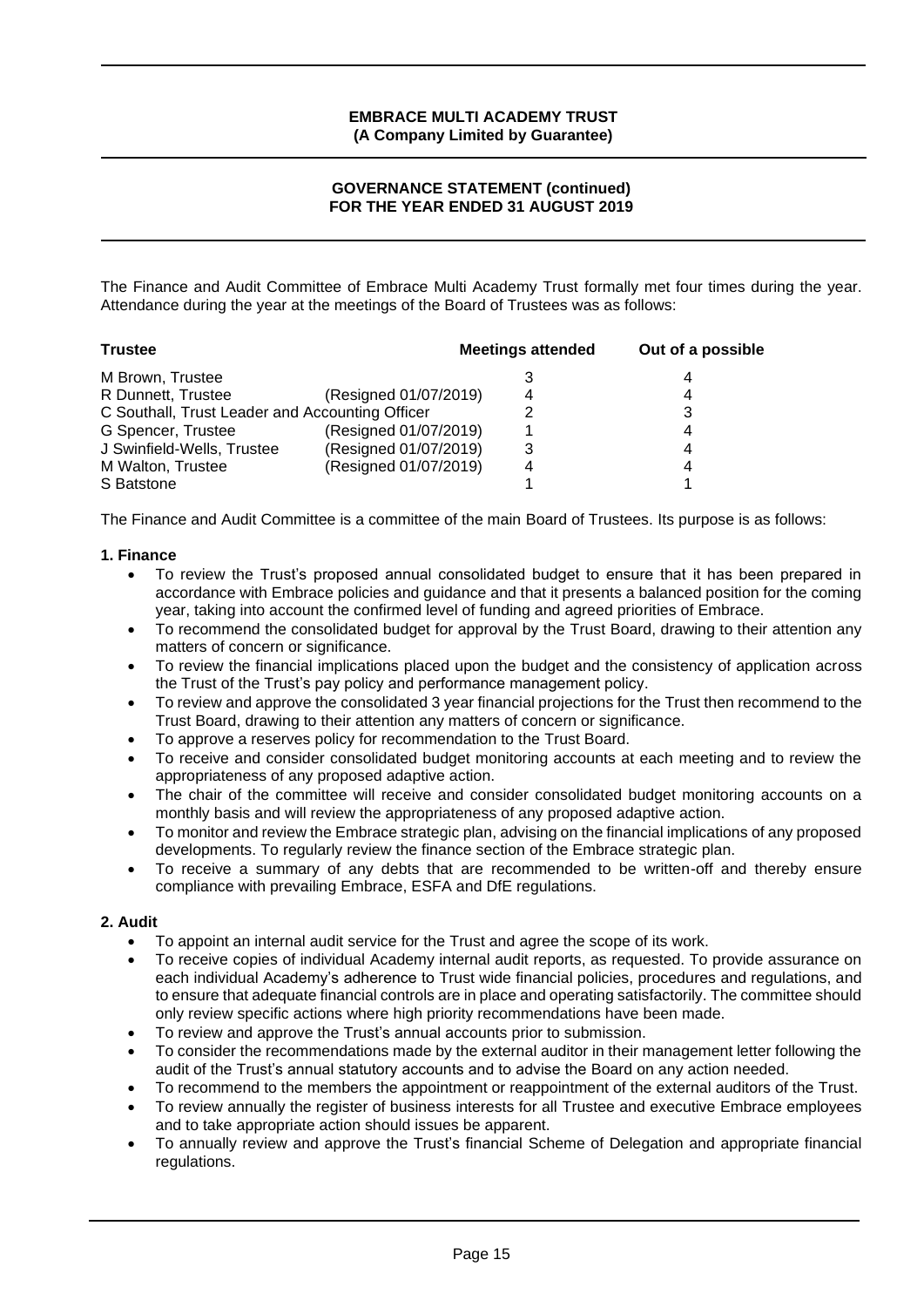## **GOVERNANCE STATEMENT (continued) FOR THE YEAR ENDED 31 AUGUST 2019**

# **3. Risk**

The committee has oversight of the trust's implementation of appropriate risk management and internal control systems, thus enabling the board to make a robust assessment of the principal risks. Specifically, the committee will:

- Monitor and review the risk management and internal control systems and its process of monitoring and reviewing, to ensure they are functioning effectively and that corrective action is being taken where necessary.
- Monitor and review termly the Embrace risk register and escalate key risks to the Trust board for the board to agree a programme of work to address, and provide assurance on those risks.

# **4. Relevant Policies**

To approve policies as determined by the Trust Board through a Trust policy framework.

#### **5. General**

To consider other areas, as determined by the Trust Board from time to time.

#### **6. Review**

The committee will self-assess its performance against these terms of reference on an annual basis and will also review the terms of reference, submitting any proposed changes to the Board for approval.

#### **Review of Value for Money**

As Accounting Officer the Trust Leader has responsibility for ensuring that the Multi Academy Trust delivers good value in the use of public resources. The Accounting Officer understands that value for money refers to the educational and wider societal outcomes achieved in return for the taxpayer resources received.

The Accounting Officer considers how the Trust's use of its resources has provided good value for money during each academic year, and reports to the Board of Trustees where value for money can be improved, including the use of benchmarking data where appropriate. The Accounting Officer for the Academy Trust has delivered improved value for money during the year by:

- Reviewing all contracts for services and re-negotiating or changing provider. This includes gas and electric and Broadband which have resulted in major savings and improved efficiencies. Payroll provision is currently being reviewed to improve value for money.
- Lettings across the Trust are to be reviewed to maximise income potential whilst providing the community with additional sporting and social opportunities.

# **Purpose of the System of Internal Control**

The system of internal control is designed to manage risk to a reasonable level rather than to eliminate all risk of failure to achieve policies, aims and objectives. It can, therefore, only provide reasonable and not absolute assurance of effectiveness. The system of internal control is based on an on-going process designed to identify and prioritise the risks to the achievement of Academy Trust policies, aims and objectives, to evaluate the likelihood of those risks being realised and the impact should they be realised, and to manage them efficiently, effectively and economically. The system of internal control has been in place in Brockington College and subsequently Embrace Multi Academy Trust for the year 1 September 2018 to 31 August 2019 and up to the date of approval of the annual report and financial statements.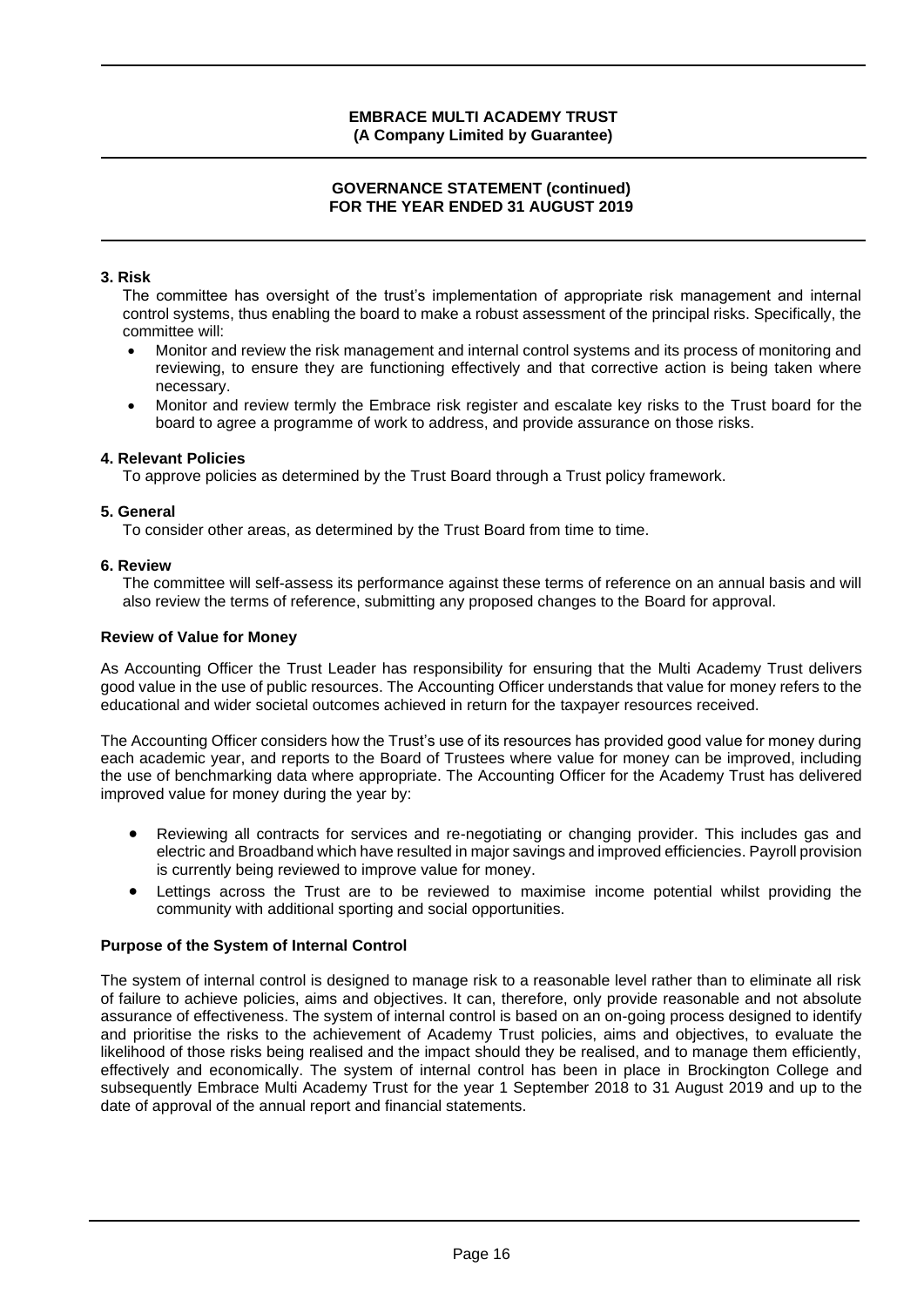#### **GOVERNANCE STATEMENT (continued) FOR THE YEAR ENDED 31 AUGUST 2019**

# **Capacity to Handle Risk**

The Board of Trustees has reviewed the key risks to which the Academy Trust is exposed together with the operating, financial and compliance controls that have been implemented to mitigate those risks. The Board of Trustees is of the view that there is a formal on-going process for identifying, evaluating and managing the Academy Trust's significant risks that has been in place for the year 1 September 2018 to 31 August 2019 and up to the date of approval of the annual report and financial statements. This process is regularly reviewed by the Board of Trustees.

#### **The Risk and Control Framework**

The Academy Trust's system of internal financial control is based on a framework of regular management information and administrative procedures including the segregation of duties and a system of delegation and accountability. In particular, it includes:

- comprehensive budgeting and monitoring systems with an annual budget and periodic financial reports which are reviewed and agreed by the Board of Trustees;
- regular reviews by the Finance and Audit Committee of reports which indicate financial performance against the forecasts and of major purchase plans, capital works and expenditure programmes;
- setting targets to measure financial and other performance;
- clearly defined purchasing (asset purchase or capital investment) guidelines;
- delegation of authority and segregation of duties; and
- identification and management of risks.

The Board of Trustees has considered the need for a specific internal audit function and has decided to appoint Leicestershire County Council as internal auditor.

The internal auditor's role includes giving advice on financial matters and performing a range of checks on the Academy Trust's financial systems. On an annual basis, the internal auditor reports to the Board of Trustees, through the Audit Committee on the operation of the systems of control and on the discharge of the Board of Trustee's financial responsibilities. In particular the checks carried out in the current period included:

- testing of payroll systems;
- testing of purchase systems;
- testing of control account/bank reconciliations;
- review of the financial procedures and financial policies document;
- review of Trustees meetings and minutes;
- review of cash flow;
- inventory checks;
- review of preparation, approval and monitoring of budgets; and
- review of private funds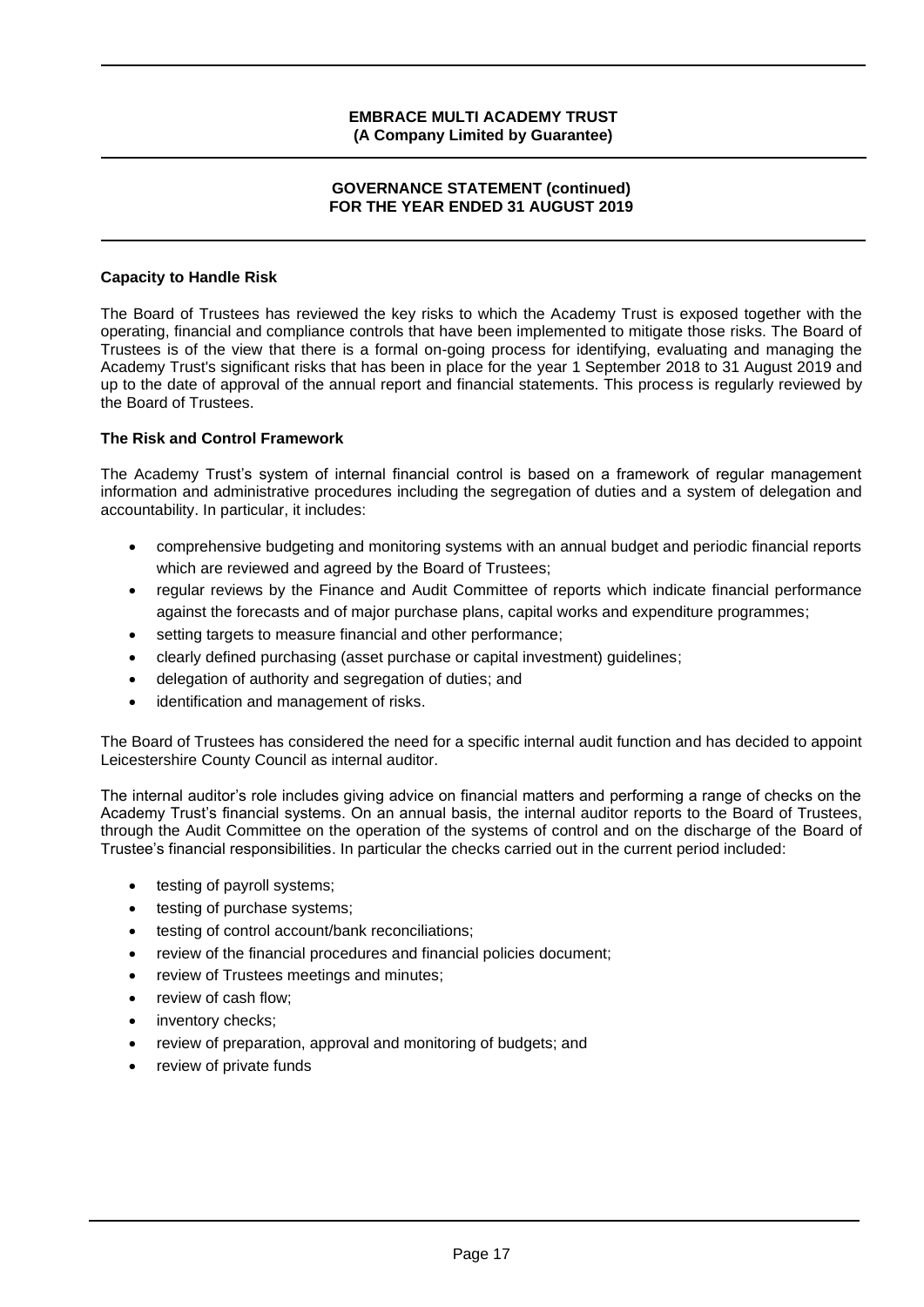## **GOVERNANCE STATEMENT (continued) FOR THE YEAR ENDED 31 AUGUST 2019**

# **Review of Effectiveness**

As Accounting Officer the Trust Leader has responsibility for reviewing the effectiveness of the system of internal control. During the year in question the review has been informed by:

- the work of the internal auditor;
- the work of the external auditor; and
- the work of staff within the Academy Trust who have responsibility for the development and maintenance of the internal control framework.

The Accounting Officer has been advised of the implications of the result of their review of the system of internal control by the Finance and Audit Committee and a plan to address any weaknesses identified and ensure continuous improvement of the system is in place.

Approved by order of the members of the Board of Trustees on 12 December 2019 and signed on its behalf by:

**Russell Andrews**<br>Chair of Trustees

…………………………………………… …………………………………………… **Accounting Officer**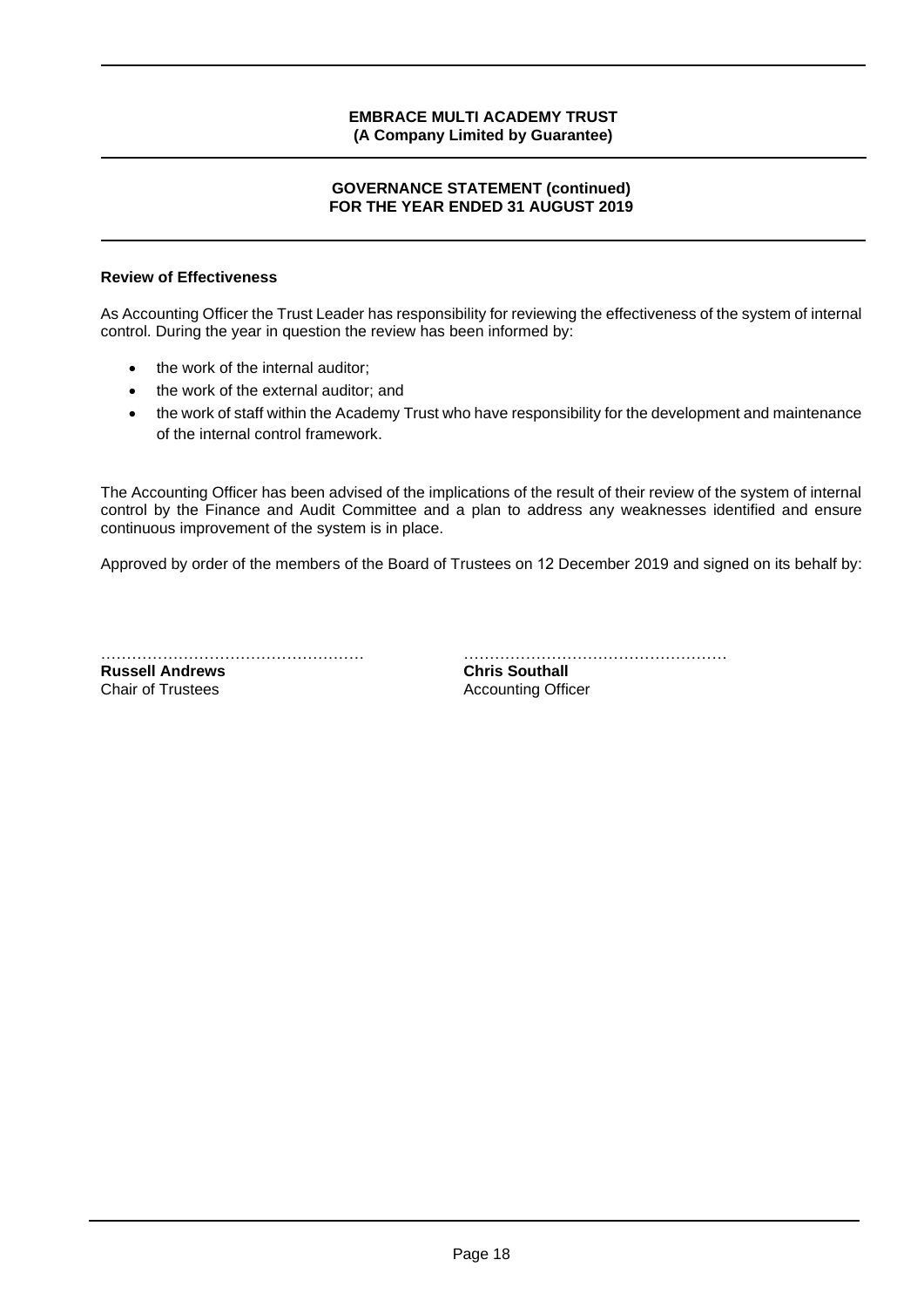# **STATEMENT ON REGULARITY, PROPRIETY AND COMPLIANCE FOR THE YEAR ENDED 31 AUGUST 2019**

As Accounting Officer of Embrace Multi Academy Trust I have considered my responsibility to notify the Academy Trust Board of Trustees and the Education and Skills Funding Agency (ESFA) of material irregularity, impropriety and non-compliance with ESFA terms and conditions of funding, under the funding agreement in place between the Academy Trust and the Secretary of State for Education. As part of my consideration I have had due regard to the requirements of the Academies Financial Handbook 2018.

I confirm that I and the Academy Trust Board of Trustees are able to identify any material irregular or improper use of funds by the Academy Trust, or material non-compliance with the terms and conditions of funding under the Academy Trust's funding agreement and the Academies Financial Handbook 2018.

I confirm that no instances of material irregularity, impropriety or funding non-compliance have been discovered to date. If any instances are identified after the date of this statement, these will be notified to the Board of Trustees and ESFA.

……………………………………………….. **Chris Southall** 

Accounting Officer

12 December 2019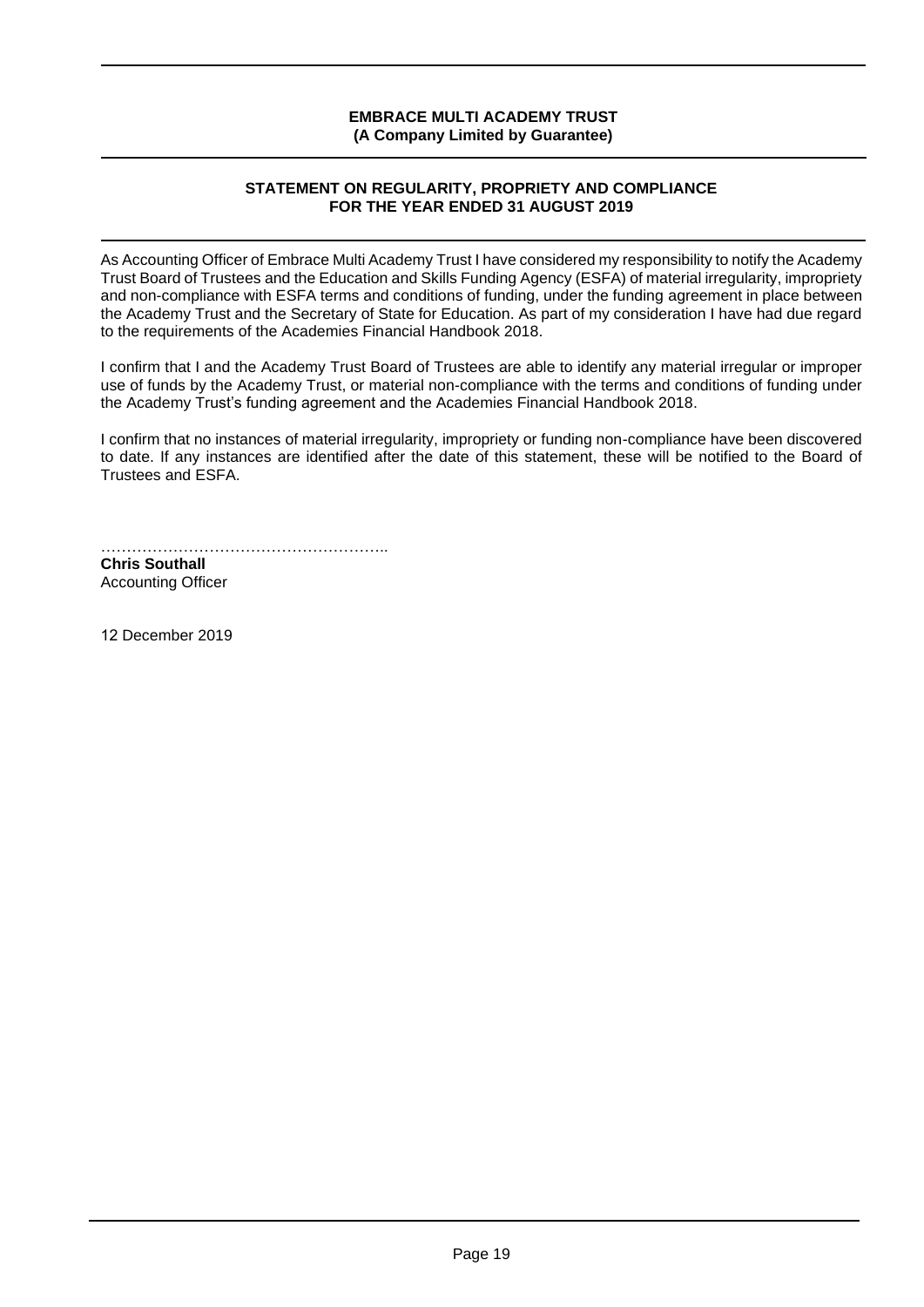## **(A Company Limited by Guarantee)**

# **STATEMENT OF TRUSTEES' RESPONSIBILITIES FOR THE YEAR ENDED 31 AUGUST 2019**

The Trustees (who are also the directors of the charitable company for the purposes of company law) are responsible for preparing the Trustees' Report and the financial statements in accordance with the Academies Accounts Direction published by the Education & Skills Funding Agency, United Kingdom Accounting Standards (United Kingdom Generally Accepted Accounting Practice) and applicable law and regulations.

Company law requires the Trustees to prepare financial statements for each financial year. Under company law the Trustees must not approve the financial statements unless they are satisfied that they give a true and fair view of the state of affairs of the charitable company and of its incoming resources and application of resources, including its income and expenditure, for that period. In preparing these financial statements, the Trustees are required to:

- select suitable accounting policies and then apply them consistently;
- observe the methods and principles of the Charities SORP 2015 and the Academies Accounts Direction 2018 to 2019;
- make judgments and accounting estimates that are reasonable and prudent;
- state whether applicable UK Accounting Standards have been followed, subject to any material departures disclosed and explained in the financial statements;
- prepare the financial statements on the going concern basis unless it is inappropriate to presume that the charitable company will continue in business.

The Trustees are responsible for keeping adequate accounting records that are sufficient to show and explain the charitable company's transactions and disclose with reasonable accuracy at any time the financial position of the charitable company and enable them to ensure that the financial statements comply with the Companies Act 2006. They are also responsible for safeguarding the assets of the charitable company and hence for taking reasonable steps for the prevention and detection of fraud and other irregularities.

The Trustees are responsible for ensuring that in its conduct and operation the charitable company applies financial and other controls, which conform with the requirements both of propriety and of good financial management. They are also responsible for ensuring grants received from ESFA/DfE have been applied for the purposes intended.

The Trustees are responsible for the maintenance and integrity of the corporate and financial information included on the charitable company's website. Legislation in the United Kingdom governing the preparation and dissemination of financial statements may differ from legislation in other jurisdictions.

Approved by order of the members of the Board of Trustees on 12 December 2019 and signed on its behalf by:

| <b>Russell Andrews</b>   |  |
|--------------------------|--|
| <b>Chair of Trustees</b> |  |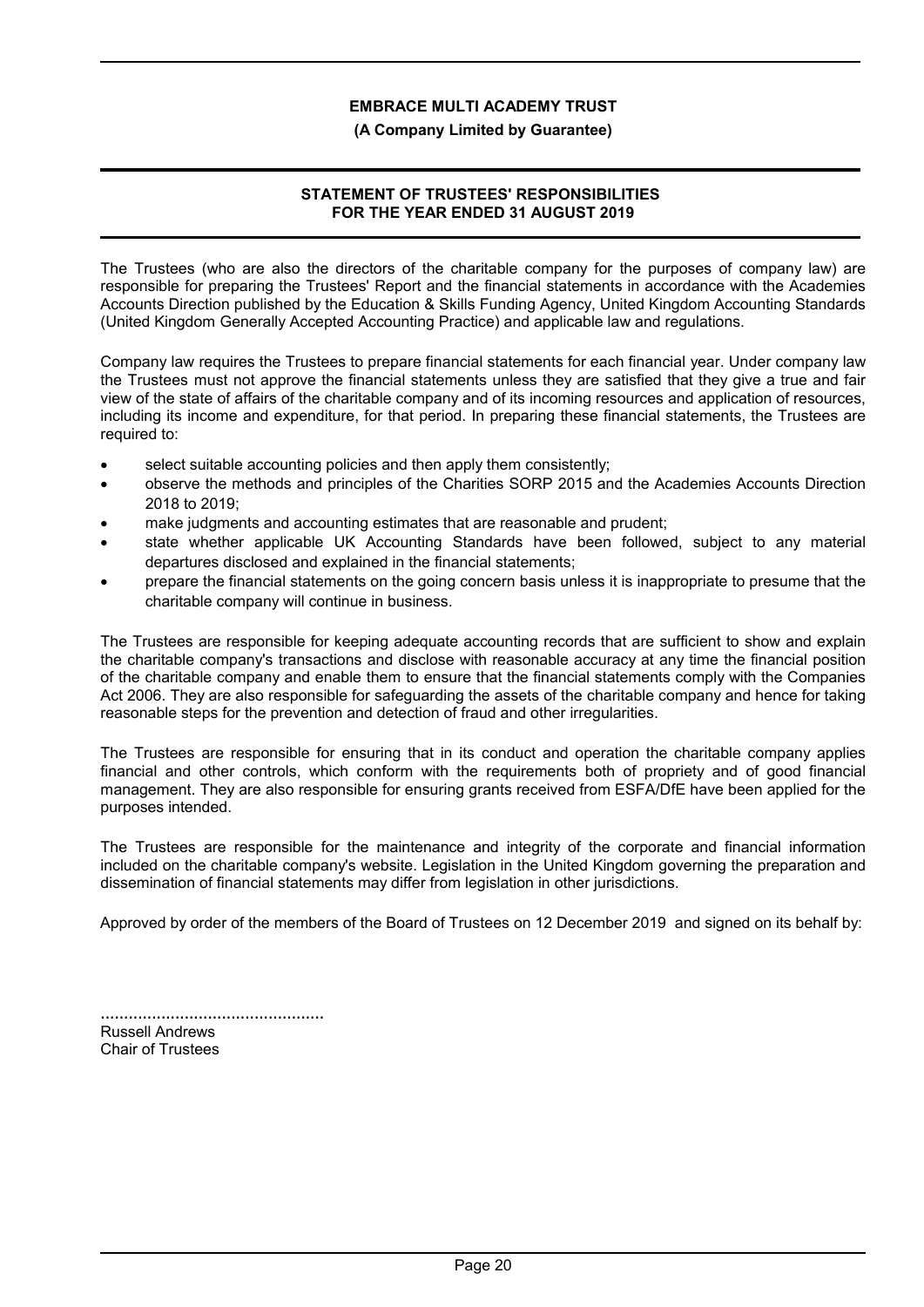# **(A Company Limited by Guarantee)**

# **INDEPENDENT AUDITORS' REPORT ON THE FINANCIAL STATEMENTS TO THE MEMBERS OF EMBRACE MULTI ACADEMY TRUST**

# **Opinion**

We have audited the financial statements of Embrace Multi Academy Trust (the 'Academy') for the year ended 31 August 2019 which comprise the Statement of Financial Activities incorporating Income and Expenditure Account, the Balance Sheet, the Statement of Cash Flows and the related notes, including a summary of significant accounting policies. The financial reporting framework that has been applied in their preparation is applicable law, United Kingdom Accounting Standards (United Kingdom Generally Accepted Accounting Practice), including Financial Reporting Standard 102 'The Financial Reporting Standard applicable in the UK and Republic of Ireland', the Charities SORP 2015 and the Academies Accounts Direction 2018 to 2019 issued by the Education & Skills Funding Agency.

In our opinion the financial statements:

- give a true and fair view of the state of the Academy's affairs as at 31 August 2019 and of its incoming resources and application of resources, including its income and expenditure for the year then ended;
- have been properly prepared in accordance with United Kingdom Generally Accepted Accounting Practice; and
- have been prepared in accordance with the requirements of the Companies Act 2006, the Charities SORP 2015 and the Academies Accounts Direction 2018 to 2019 issued by the Education & Skills Funding Agency.

# **Basis for opinion**

We conducted our audit in accordance with International Standards on Auditing (UK) (ISAs (UK)) and applicable law. Our responsibilities under those standards are further described in the Auditors' responsibilities for the audit of the financial statements section of our report. We are independent of the Academy in accordance with the ethical requirements that are relevant to our audit of the financial statements in the United Kingdom, including the Financial Reporting Council's Ethical Standard, and we have fulfilled our other ethical responsibilities in accordance with these requirements. We believe that the audit evidence we have obtained is sufficient and appropriate to provide a basis for our opinion.

# **Conclusions relating to going concern**

We have nothing to report in respect of the following matters in relation to which the ISAs (UK) require us to report to you where:

- the Trustees' use of the going concern basis of accounting in the preparation of the financial statements is not appropriate; or
- the Trustees have not disclosed in the financial statements any identified material uncertainties that may cast significant doubt about the Academy's ability to continue to adopt the going concern basis of accounting for a period of at least twelve months from the date when the financial statements are authorised for issue.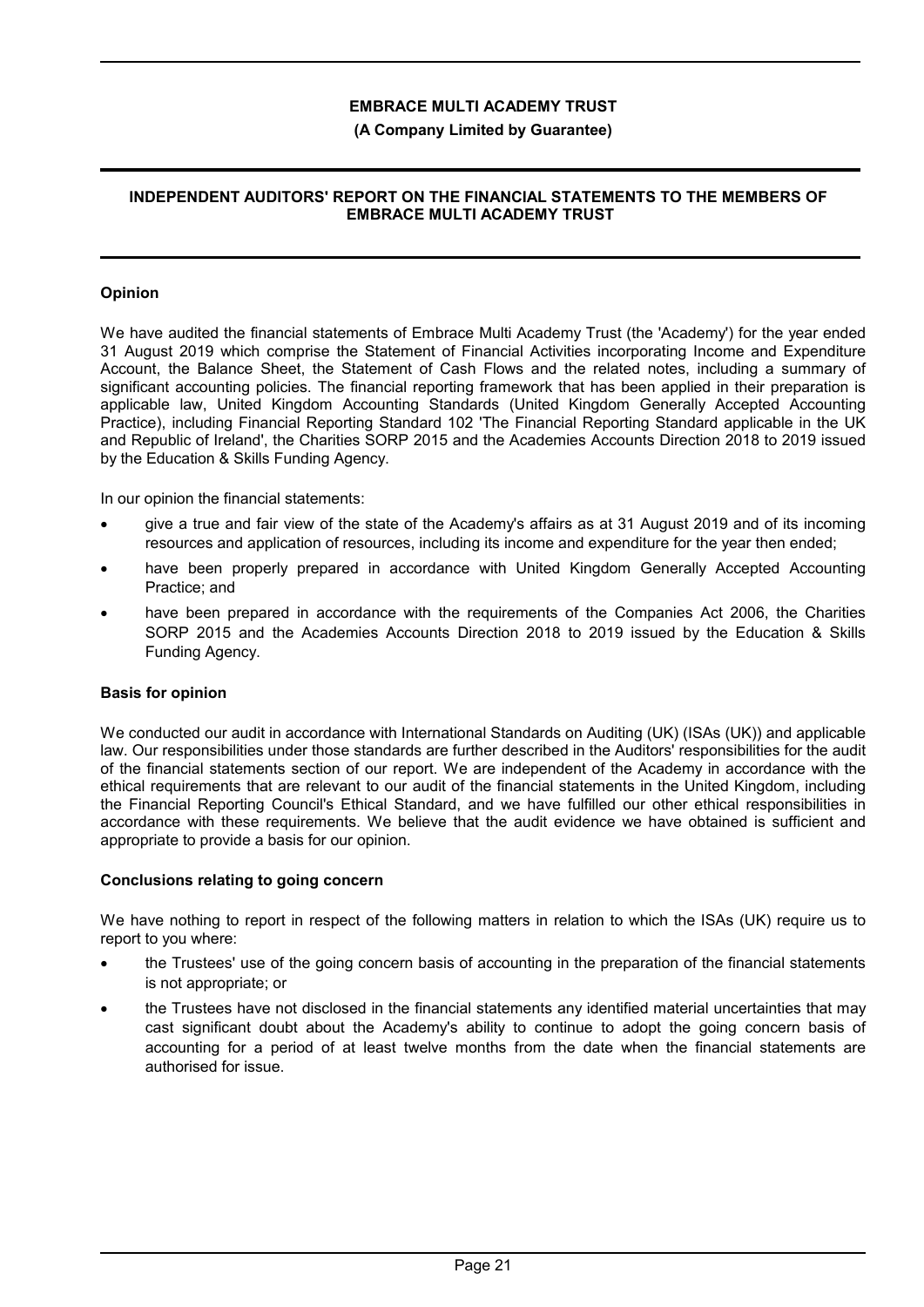## **(A Company Limited by Guarantee)**

# **INDEPENDENT AUDITORS' REPORT ON THE FINANCIAL STATEMENTS TO THE MEMBERS OF EMBRACE MULTI ACADEMY TRUST (CONTINUED)**

#### **Other information**

The Trustees are responsible for the other information. The other information comprises the information included in the Trustees' Report, other than the financial statements and our Auditors' Report thereon. Other information includes Reference and Administrative details, Trustees Report, incorporating the Strategic Report and the Directors Report, the Governance Statement, the Statement of Regularity, Propriety and Compliance and the Trustees Responsibilities Statement. Our opinion on the financial statements does not cover the other information and, except to the extent otherwise explicitly stated in our report, we do not express any form of assurance conclusion thereon.

In connection with our audit of the financial statements, our responsibility is to read the other information and, in doing so, consider whether the other information is materially inconsistent with the financial statements or our knowledge obtained in the audit or otherwise appears to be materially misstated. If we identify such material inconsistencies or apparent material misstatements, we are required to determine whether there is a material misstatement in the financial statements or a material misstatement of the other information. If, based on the work we have performed, we conclude that there is a material misstatement of this other information, we are required to report that fact.

We have nothing to report in this regard.

# **Opinion on other matters prescribed by the Companies Act 2006**

In our opinion, based on the work undertaken in the course of the audit:

- the information given in the Trustees' Report (incorporating the Strategic Report and the Directors Report) for the financial year for which the financial statements are prepared is consistent with the financial statements and.
- the Strategic Report and the Directors Report have been prepared in accordance with applicable legal requirements.

#### **Matters on which we are required to report by exception**

In the light of our knowledge and understanding of the Academy and its environment obtained in the course of the audit, we have not identified material misstatements in the Trustees' Report including the Strategic Report and the Directors Report.

We have nothing to report in respect of the following matters in relation to which the Companies Act 2006 requires us to report to you if, in our opinion:

- adequate accounting records have not been kept, or returns adequate for our audit have not been received from branches not visited by us; or
- the financial statements are not in agreement with the accounting records and returns; or
- certain disclosures of Trustees' remuneration specified by law are not made; or
- we have not received all the information and explanations we require for our audit.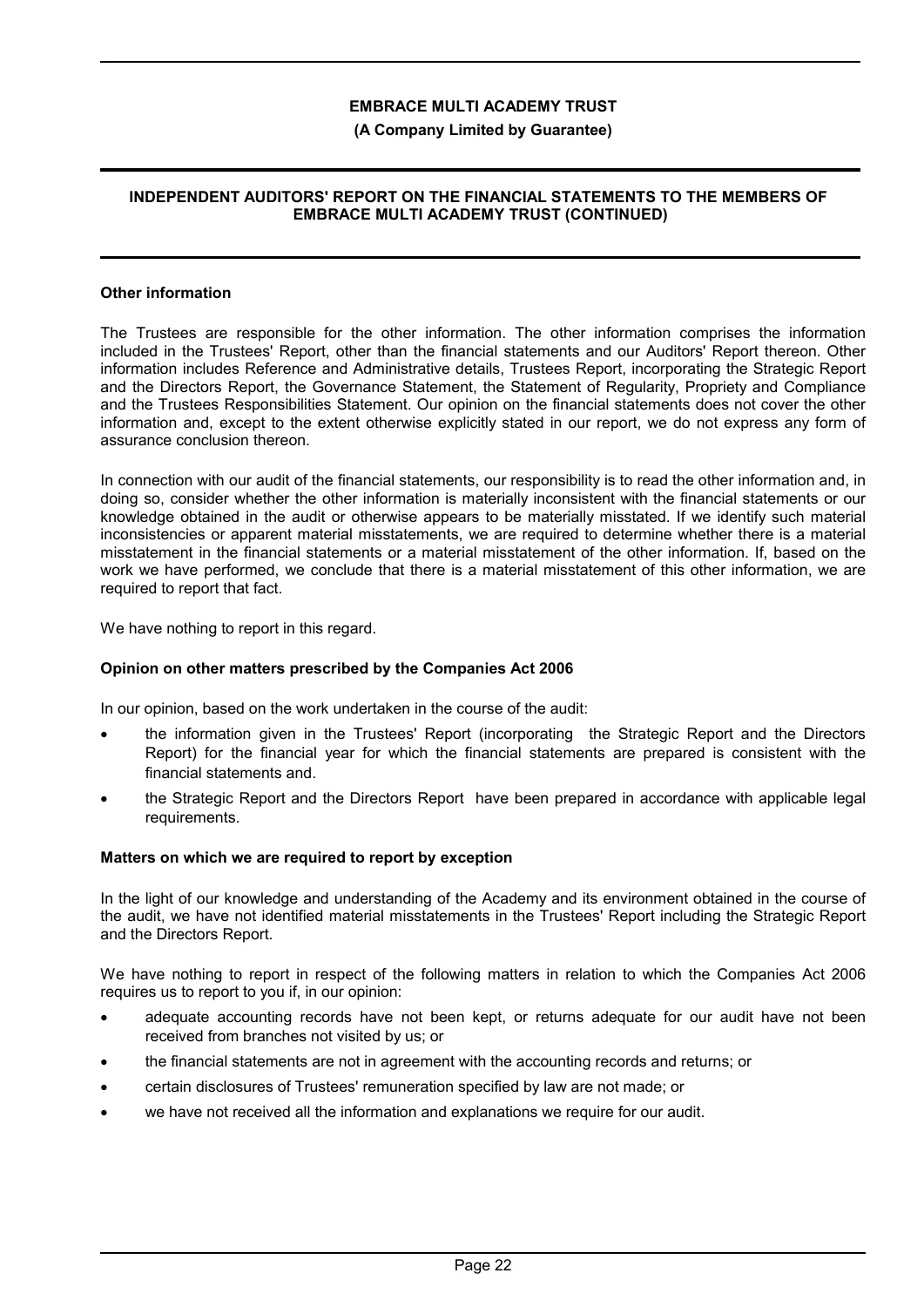#### **(A Company Limited by Guarantee)**

## **INDEPENDENT AUDITORS' REPORT ON THE FINANCIAL STATEMENTS TO THE MEMBERS OF EMBRACE MULTI ACADEMY TRUST (CONTINUED)**

#### **Responsibilities of trustees**

As explained more fully in the Trustees' Responsibilities Statement, set out on page 28, the Trustees (who are also the Directors of the Academy for the purposes of company law) are responsible for the preparation of the financial statements and for being satisfied that they give a true and fair view, and for such internal control as the Trustees determine is necessary to enable the preparation of financial statements that are free from material misstatement, whether due to fraud or error.

In preparing the financial statements, the Trustees are responsible for assessing the Academy's ability to continue as a going concern, disclosing, as applicable, matters related to going concern and using the going concern basis of accounting unless the Trustees either intend to liquidate the Academy or to cease operations, or have no realistic alternative but to do so.

#### **Auditors' responsibilities for the audit of the financial statements**

Our objectives are to obtain reasonable assurance about whether the financial statements as a whole are free from material misstatement, whether due to fraud or error, and to issue an Auditors' Report that includes our opinion. Reasonable assurance is a high level of assurance, but is not a guarantee that an audit conducted in accordance with ISAs (UK) will always detect a material misstatement when it exists. Misstatements can arise from fraud or error and are considered material if, individually or in the aggregate, they could reasonably be expected to influence the economic decisions of users taken on the basis of these financial statements.

A further description of our responsibilities for the audit of the financial statements is located on the Financial Reporting Council's website at: www.frc.org.uk/auditorsresponsibilities. This description forms part of our Auditors' Report.

#### **Use of our report**

This report is made solely to the Academy's members, as a body, in accordance with Chapter 3 of Part 16 of the Companies Act 2006. Our audit work has been undertaken so that we might state to the Academy's members those matters we are required to state to them in an Auditors' Report and for no other purpose. To the fullest extent permitted by law, we do not accept or assume responsibility to anyone other than the Academy and its members, as a body, for our audit work, for this report, or for the opinions we have formed.

Helen Blundell LLB FCA FCIE DChA (Senior Statutory Auditor)

for and on behalf of

#### **MHA MacIntyre Hudson**

Chartered Accountants Statutory Auditors 11 Merus Court Meridian Business Park Leicester LE19 1RJ

Date: 18 December 2019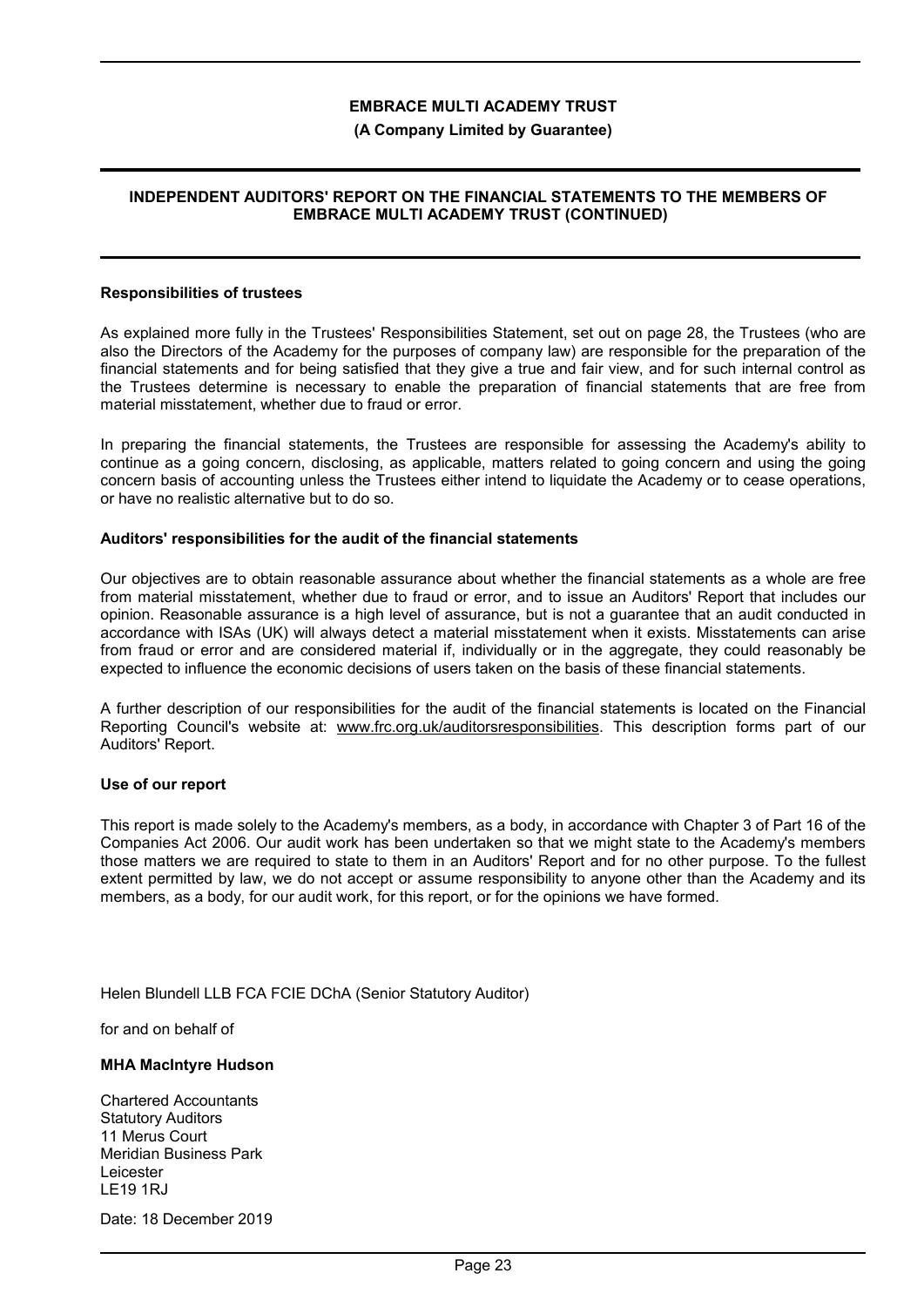## **(A Company Limited by Guarantee)**

# **INDEPENDENT REPORTING ACCOUNTANT'S ASSURANCE REPORT ON REGULARITY TO EMBRACE MULTI ACADEMY TRUST AND THE EDUCATION & SKILLS FUNDING AGENCY**

In accordance with the terms of our engagement letter dated 22 September 2019 and further to the requirements of the Education & Skills Funding Agency (ESFA) as included in the Academies Accounts Direction 2018 to 2019, we have carried out an engagement to obtain limited assurance about whether the expenditure disbursed and income received by Embrace Multi Academy Trust during the year 1 September 2018 to 31 August 2019 have been applied to the purposes identified by Parliament and the financial transactions conform to the authorities which govern them.

This report is made solely to Embrace Multi Academy Trust and the ESFA in accordance with the terms of our engagement letter. Our work has been undertaken so that we might state to Embrace Multi Academy Trust and ESFA those matters we are required to state in a report and for no other purpose. To the fullest extent permitted by law, we do not accept or assume responsibility to anyone other than Embrace Multi Academy Trust and ESFA, for our work, for this report, or for the conclusion we have formed.

#### **Respective responsibilities of Embrace Multi Academy Trust's Accounting Oficer and the reporting accountant**

The Accounting Officer is responsible, under the requirements of Embrace Multi Academy Trust's funding agreement with the Secretary of State for Education dated 27 March 2019 and the Academies Financial Handbook, extant from 1 September 2018, for ensuring that expenditure disbursed and income received is applied for the purposes intended by Parliament and the financial transactions conform to the authorities which govern them.

Our responsibilities for this engagement are established in the United Kingdom by our profession's ethical guidance and are to obtain limited assurance and report in accordance with our engagement letter and the requirements of the Academies Accounts Direction 2018 to 2019. We report to you whether anything has come to our attention in carrying out our work which suggests that in all material respects, expenditure disbursed and income received during the year 1 September 2018 to 31 August 2019 have not been applied to purposes intended by Parliament or that the financial transactions do not conform to the authorities which govern them.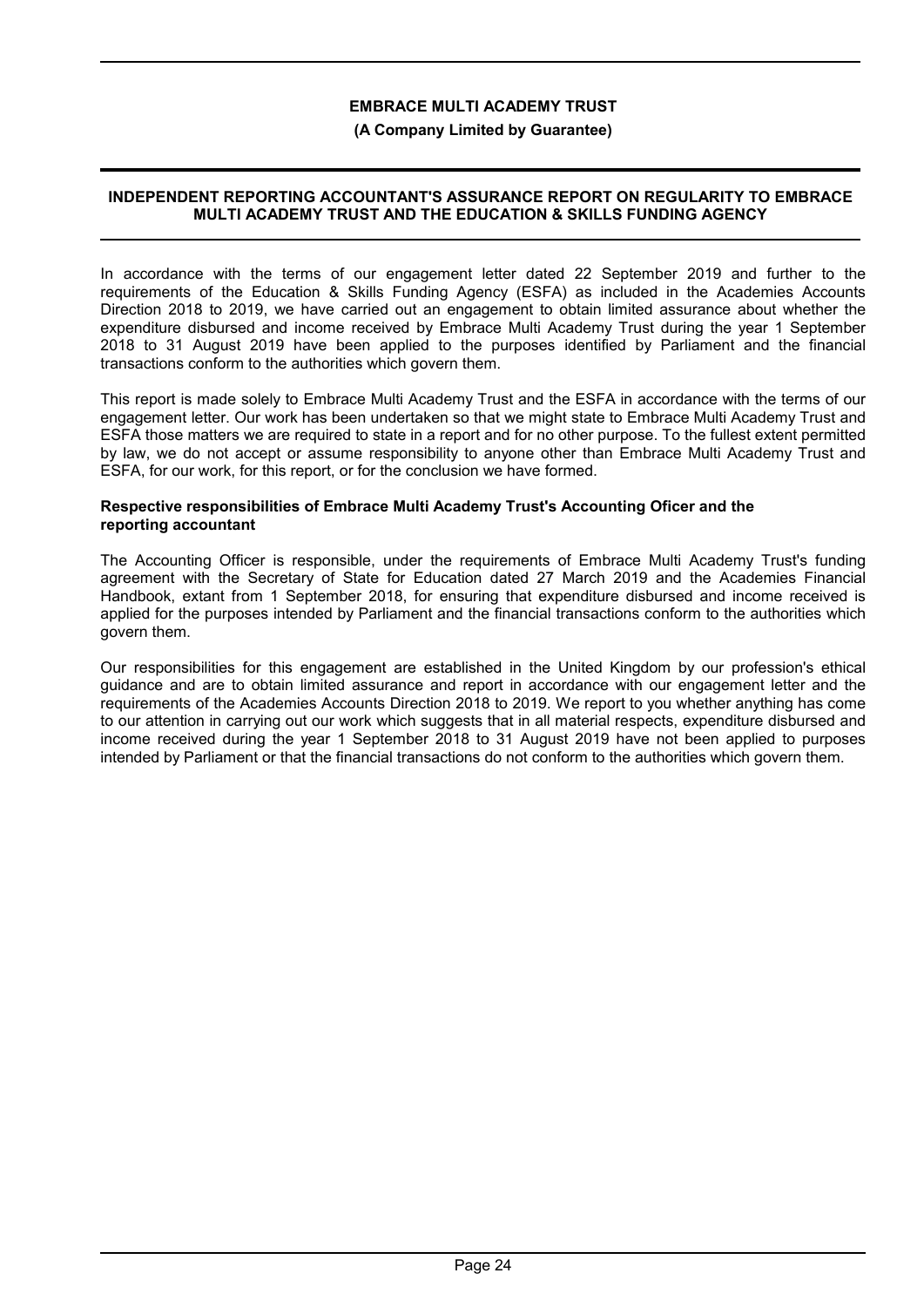#### **(A Company Limited by Guarantee)**

#### **INDEPENDENT REPORTING ACCOUNTANT'S ASSURANCE REPORT ON REGULARITY TO EMBRACE MULTI ACADEMY TRUST AND THE EDUCATION & SKILLS FUNDING AGENCY (CONTINUED)**

#### **Approach**

We conducted our engagement in accordance with the Academies Accounts Direction 2018 to 2019 issued by ESFA. We performed a limited assurance engagement as defined in our engagement letter.

The objective of a limited assurance engagement is to perform such procedures as to obtain information and explanations in order to provide us with sufficient appropriate evidence to express a negative conclusion on regularity.

A limited assurance engagement is more limited in scope than a reasonable assurance engagement and consequently does not enable us to obtain assurance that we would become aware of all significant matters that might be identified in a reasonable assurance engagement. Accordingly, we do not express a positive opinion.

Our engagement includes examination, on a test basis, of evidence relevant to the regularity and propriety of the Academy's income and expenditure.

The work undertaken to draw our conclusions includes:

- reviewing the Minutes of the meetings of the Governing Body and other evidence made available to us, relevant to our consideration of regularity
- a review of the objectives and activities of the Academy, with reference to the income streams and other information available to us as auditors of the Academy;
- testing of a sample of grants received and other income streams;
- testing of a sample of payroll payments to staff;
- testing of a sample of payments to suppliers and other third parties;
- considerations of governance issues; and
- evaluating the internal control procedures and reporting lines, testing as appropriate and making appropriate enquiries of the Accounting Officer.

#### **Conclusion**

In the course of our work, nothing has come to our attention which suggest that in all material respects the expenditure disbursed and income received during the year 1 September 2018 to 31 August 2019 has not been applied to purposes intended by Parliament and the financial transactions do not conform to the authorities which govern them.

#### **Reporting Accountant**

#### **MHA MacIntyre Hudson**

Chartered Accountants and Statutory Auditors 11 Merus Court Meridian Business Park Leicester LE19 1RJ

Date: 18 December 2019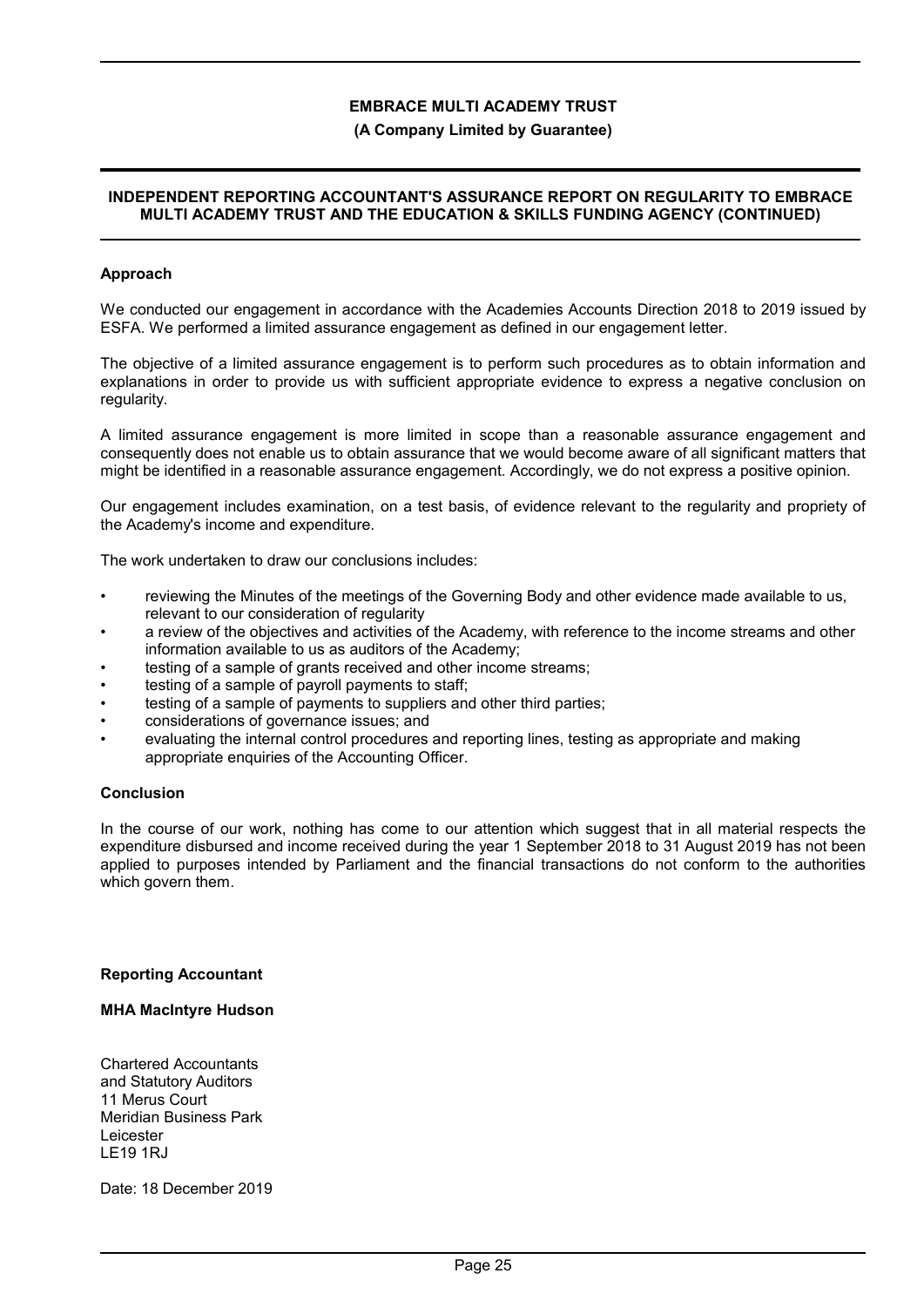**(A Company Limited by Guarantee)**

|                                                          | <b>Note</b> | <b>Unrestricted</b><br>funds<br>2019<br>£000 | <b>Restricted</b><br>funds<br>2019<br>£000 | <b>Restricted</b><br>fixed asset<br>funds<br>2019<br>£000 | <b>Total</b><br>funds<br>2019<br>£000 | Total<br>funds<br>2018<br>£000 |
|----------------------------------------------------------|-------------|----------------------------------------------|--------------------------------------------|-----------------------------------------------------------|---------------------------------------|--------------------------------|
| Income from:                                             |             |                                              |                                            |                                                           |                                       |                                |
| Donations and capital<br>grants                          | 3           | 788                                          | (2, 102)                                   | 2,759                                                     | 1,445                                 | 77                             |
| Funding for the<br><b>Academy Trust's</b><br>educational |             |                                              |                                            |                                                           |                                       |                                |
| operations                                               | 4           | 54                                           | 9,230                                      |                                                           | 9,284                                 | 6,410                          |
| Other trading activities                                 | 5           | 702                                          |                                            |                                                           | 702                                   | 461                            |
| Investments                                              | 6           | 9                                            |                                            |                                                           | 9                                     | $\overline{2}$                 |
| <b>Total income</b>                                      |             | 1,553                                        | 7,128                                      | 2,759                                                     | 11,440                                | 6,950                          |
| <b>Expenditure on:</b>                                   |             |                                              |                                            |                                                           |                                       |                                |
| Raising funds                                            | 7,8         | 518                                          |                                            |                                                           | 518                                   | 358                            |
| <b>Academy Trust</b><br>educational                      |             |                                              |                                            |                                                           |                                       |                                |
| operations                                               | 9           |                                              | 9,274                                      | 81                                                        | 9,355                                 | 6,844                          |
| <b>Total expenditure</b>                                 |             | 518                                          | 9,274                                      | 81                                                        | 9,873                                 | 7,202                          |
| Net income/                                              |             |                                              |                                            |                                                           |                                       |                                |
| (expenditure)                                            |             | 1,035                                        | (2, 146)                                   | 2,678                                                     | 1,567                                 | (252)                          |
| Transfers between<br>funds                               | 21          |                                              | (44)                                       | 44                                                        |                                       |                                |
| Net movement in<br>funds before other                    |             |                                              |                                            |                                                           |                                       |                                |
| recognised<br>gains/(losses)                             |             | 1,035                                        | (2, 190)                                   | 2,722                                                     | 1,567                                 | (252)                          |
| Other recognised<br>gains/(losses):                      |             |                                              |                                            |                                                           |                                       |                                |
| Actuarial<br>(losses)/gains on<br>defined benefit        |             |                                              |                                            |                                                           |                                       |                                |
| pension schemes                                          | 27          |                                              | (2, 104)                                   |                                                           | (2, 104)                              | 562                            |
| Net movement in<br>funds                                 |             | 1,035                                        | (4, 294)                                   | 2,722                                                     | (537)                                 | 310                            |
|                                                          |             |                                              |                                            |                                                           |                                       |                                |

#### **STATEMENT OF FINANCIAL ACTIVITIES (INCORPORATING INCOME AND EXPENDITURE ACCOUNT) FOR THE YEAR ENDED 31 AUGUST 2019**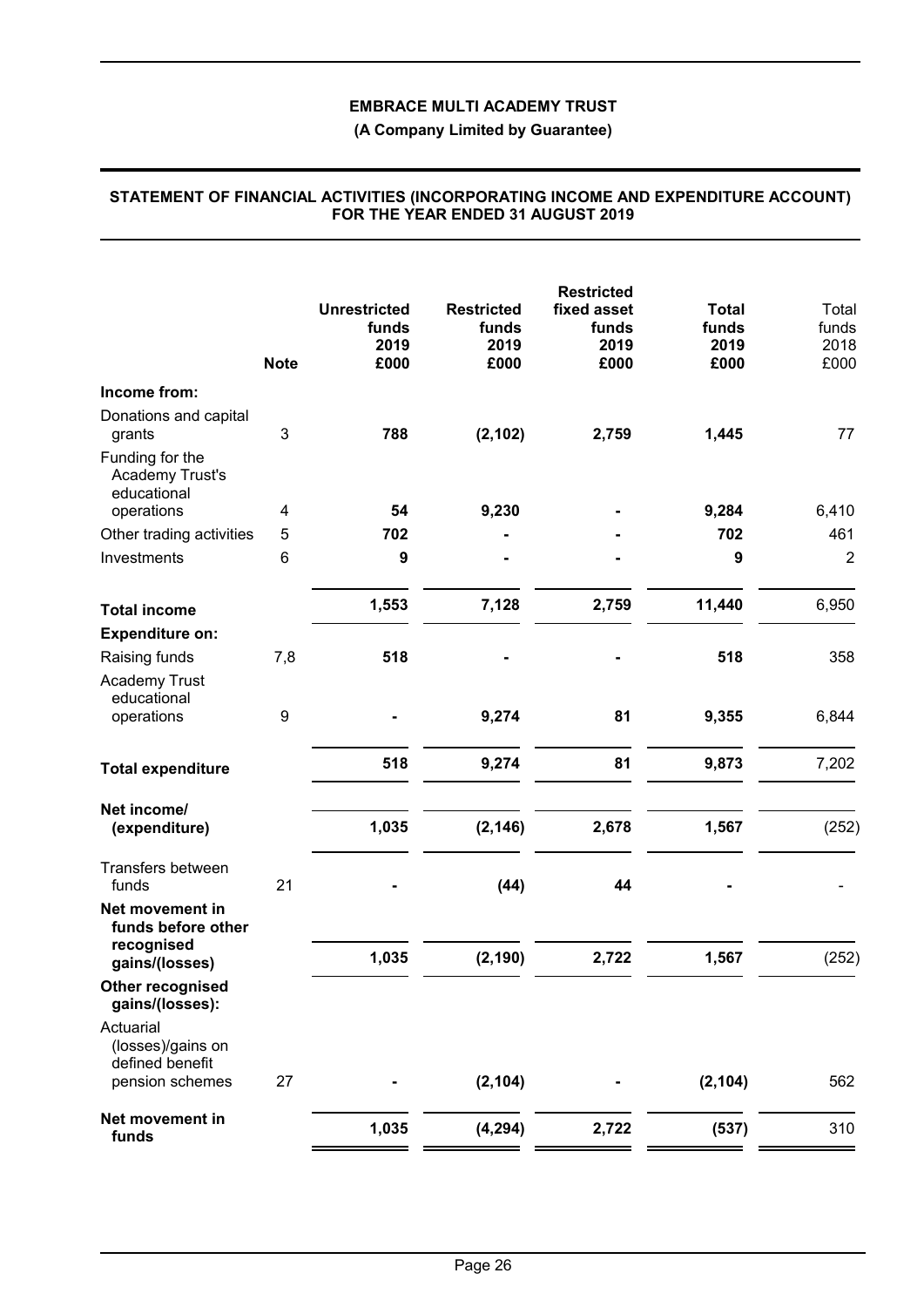# **(A Company Limited by Guarantee)**

#### **Unrestricted funds 2019 Restricted funds 2019 Restricted fixed asset funds 2019 Total funds 2019** Total funds 2018<br>£000 **Note £000 £000 £000 £000** £000 **Reconciliation of funds:** Total funds brought forward **564 (917) 1,142 789** 479 Net movement in funds **1,035 (4,294) 2,722 (537)** 310 **Total funds carried forward 1,599 (5,211) 3,864 <sup>252</sup>** <sup>789</sup>

#### **STATEMENT OF FINANCIAL ACTIVITIES (INCORPORATING INCOME AND EXPENDITURE ACCOUNT) (CONTINUED) FOR THE YEAR ENDED 31 AUGUST 2019**

The Statement of Financial Activities includes all gains and losses recognised in the year.

The notes on pages 31 to 64 form part of these financial statements.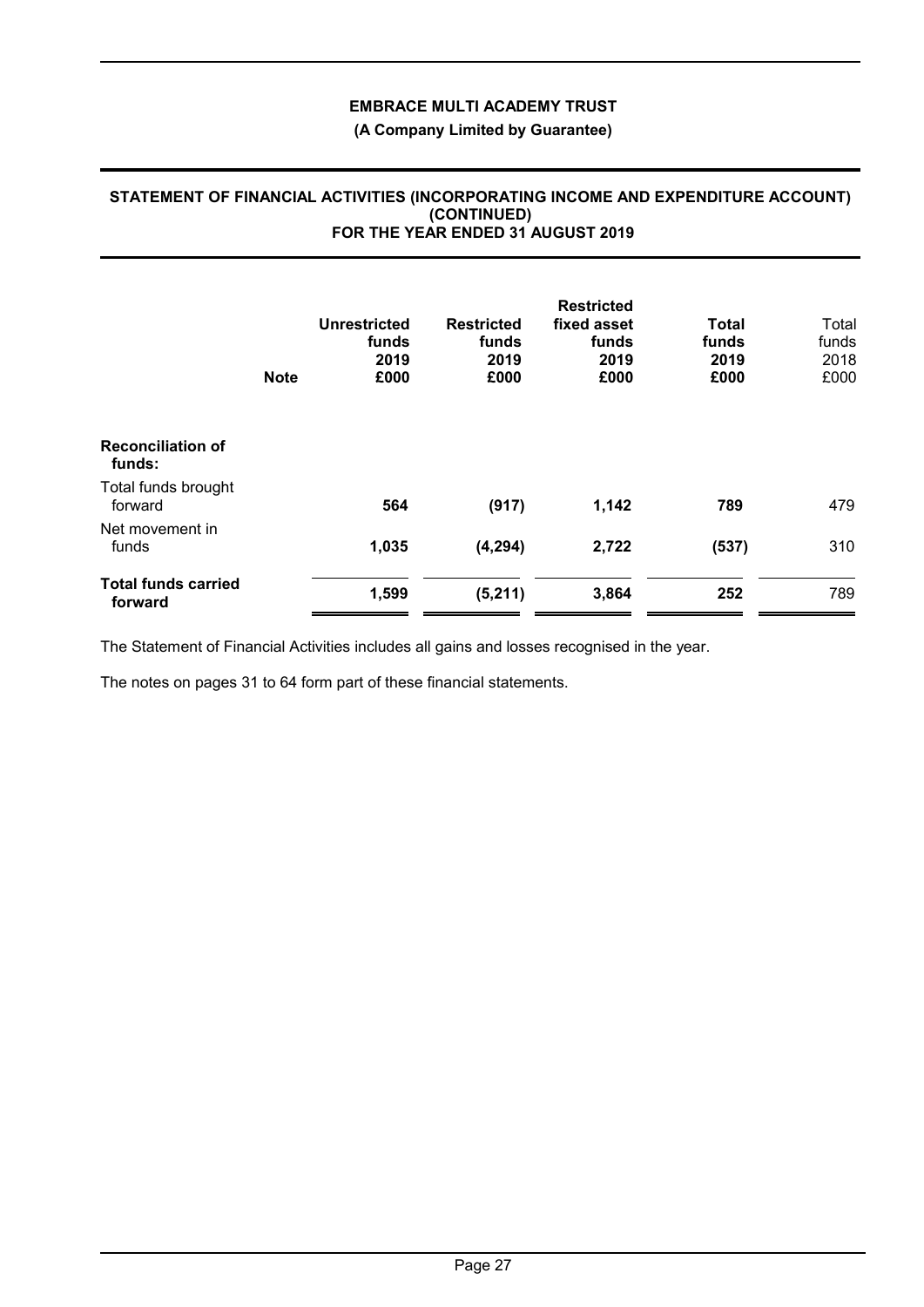#### **(A Company Limited by Guarantee) REGISTERED NUMBER: 08138965**

|                                                         | <b>BALANCE SHEET</b> | AS AT 31 AUGUST 2019 |              |         |              |
|---------------------------------------------------------|----------------------|----------------------|--------------|---------|--------------|
|                                                         | <b>Note</b>          |                      | 2019<br>£000 |         | 2018<br>£000 |
| <b>Fixed assets</b>                                     |                      |                      |              |         |              |
| Tangible assets                                         | 16                   |                      | 3,864        |         | 1,142        |
|                                                         |                      |                      | 3,864        |         | 1,142        |
| <b>Current assets</b>                                   |                      |                      |              |         |              |
| <b>Stocks</b>                                           | 17                   | $\boldsymbol{2}$     |              | 8       |              |
| <b>Debtors</b>                                          | 18                   | 974                  |              | 228     |              |
| Investments                                             | 19                   |                      |              | 240     |              |
| Cash at bank and in hand                                | 25                   | 2,666                |              | 1,096   |              |
| <b>Current liabilities</b>                              |                      | 3,642                |              | 1,572   |              |
| Creditors: amounts falling due within one<br>year       | 20                   | (919)                |              | (285)   |              |
| <b>Net current assets</b>                               |                      |                      | 2,723        |         | 1,287        |
| <b>Total assets less current liabilities</b>            |                      |                      | 6,587        |         | 2,429        |
| Defined benefit pension scheme liability                | 27                   |                      | (6, 335)     |         | (1,640)      |
| <b>Total net assets</b>                                 |                      |                      | 252          |         | 789          |
| <b>Funds of the Academy</b><br><b>Restricted funds:</b> |                      |                      |              |         |              |
| Restricted fixed asset funds                            | 21                   | 3,864                |              | 1,142   |              |
| Restricted income funds                                 | 21                   | 1,124                |              | 723     |              |
| Restricted funds excluding pension liability            | 21                   | 4,988                |              | 1,865   |              |
| Pension reserve                                         | 21                   | (6, 335)             |              | (1,640) |              |
| <b>Total restricted funds</b>                           | 21                   |                      | (1, 347)     |         | 225          |
| <b>Unrestricted income funds</b>                        | 21                   |                      | 1,599        |         | 564          |
| <b>Total funds</b>                                      |                      |                      | 252          |         | 789          |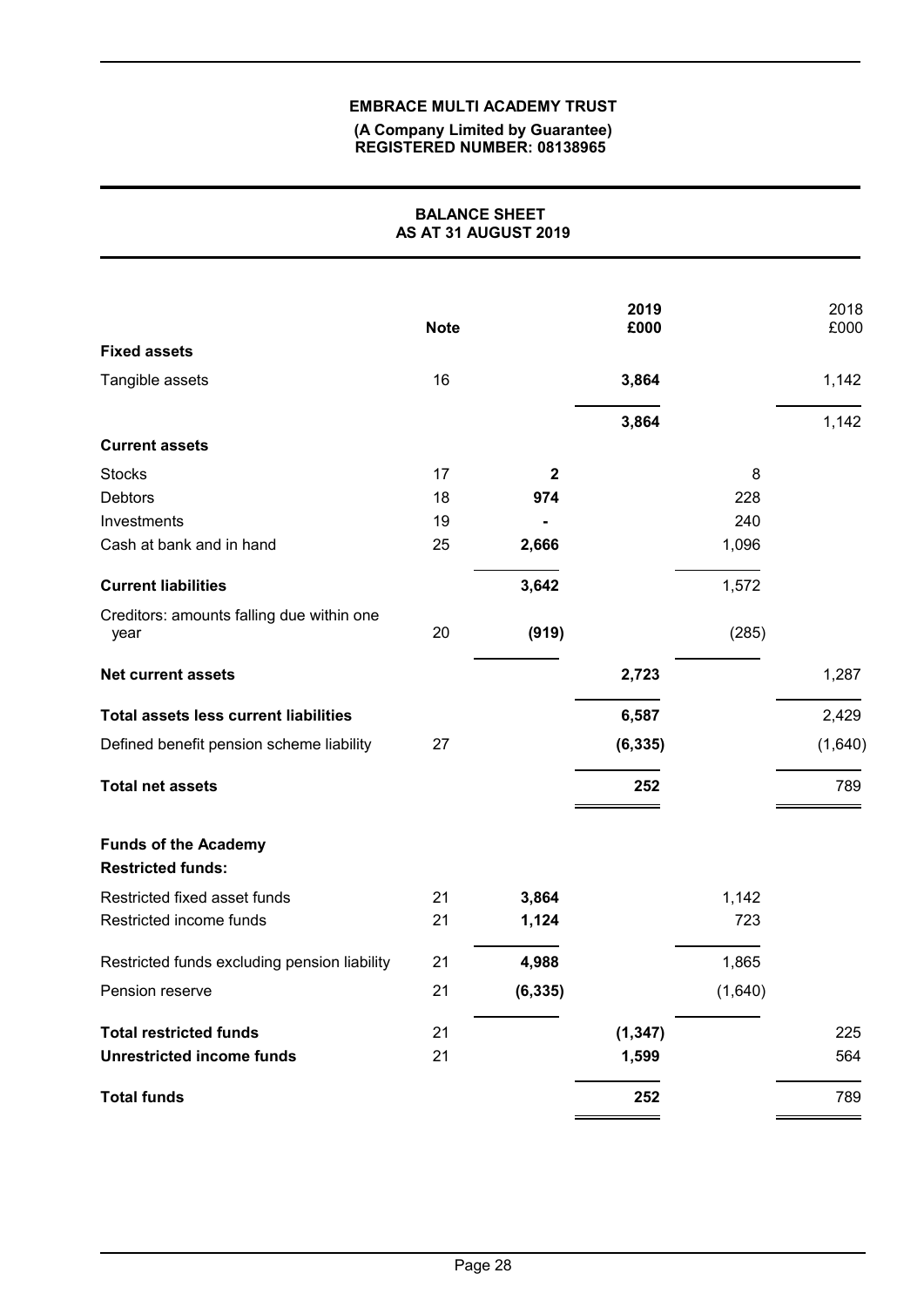**(A Company Limited by Guarantee)**

# **BALANCE SHEET (CONTINUED) AS AT 31 AUGUST 2019**

The financial statements on pages 26 to 64 were approved by the Trustees, and authorised for issue on 12 December 2019 andare signed on their behalf, by:

................................................ R Andrews Chair of Trustees

................................................ C Southall Accounting Officer

The notes on pages 31 to 64 form part of these financial statements.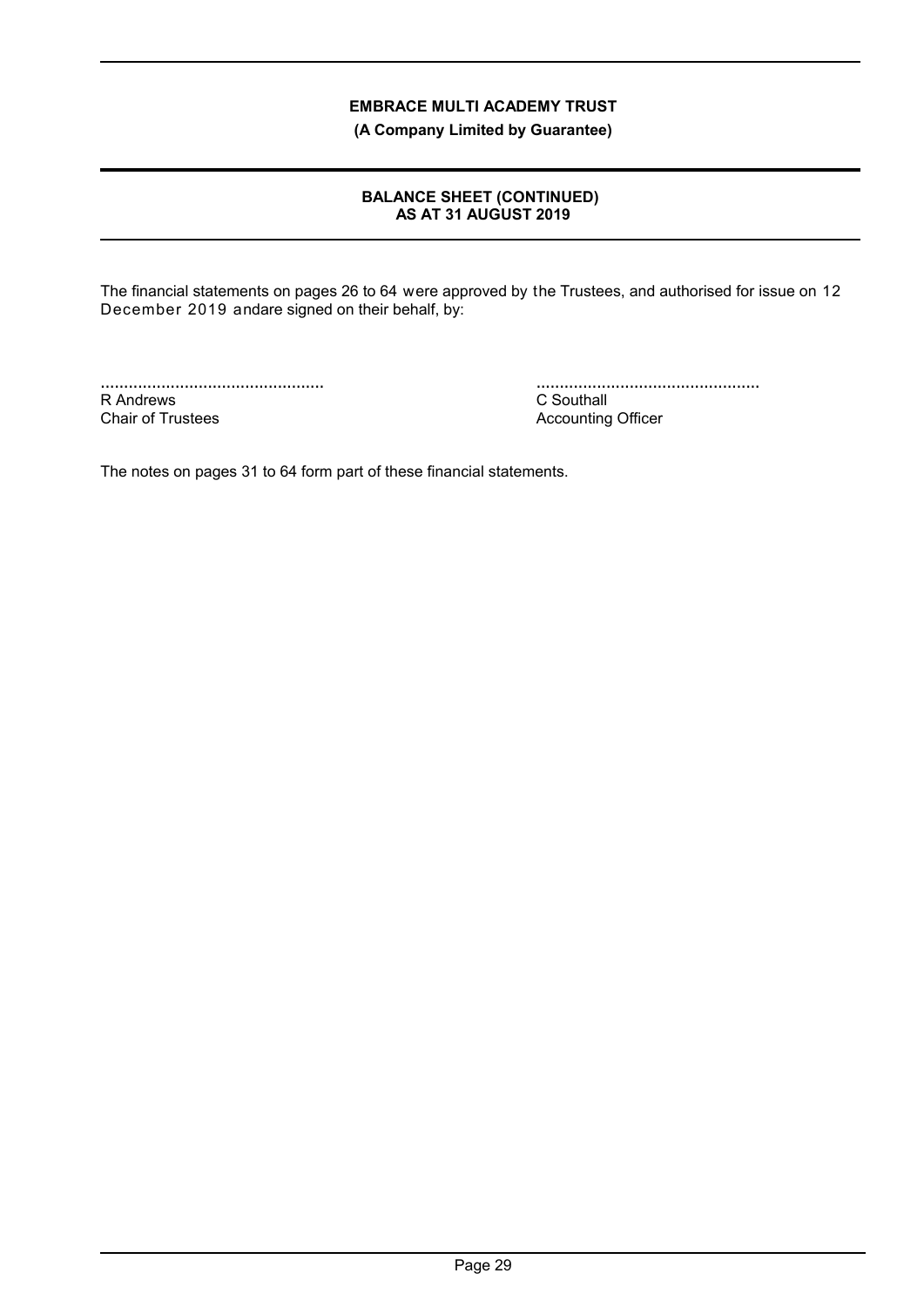**(A Company Limited by Guarantee)**

# **STATEMENT OF CASH FLOWS FOR THE YEAR ENDED 31 AUGUST 2019**

| Cash flows from operating activities                   | <b>Note</b> | 2019<br>£000 | 2018<br>£000 |
|--------------------------------------------------------|-------------|--------------|--------------|
| Net cash provided by operating activities              | 23          | 1,244        | 107          |
| <b>Cash flows from investing activities</b>            | 24          | 326          | (225)        |
| Change in cash and cash equivalents in the year        |             | 1,570        | (118)        |
| Cash and cash equivalents at the beginning of the year |             | 1,096        | 1,214        |
| Cash and cash equivalents at the end of the year       | 25          | 2,666        | 1,096        |

The notes on pages 31 to 64 form part of these financial statements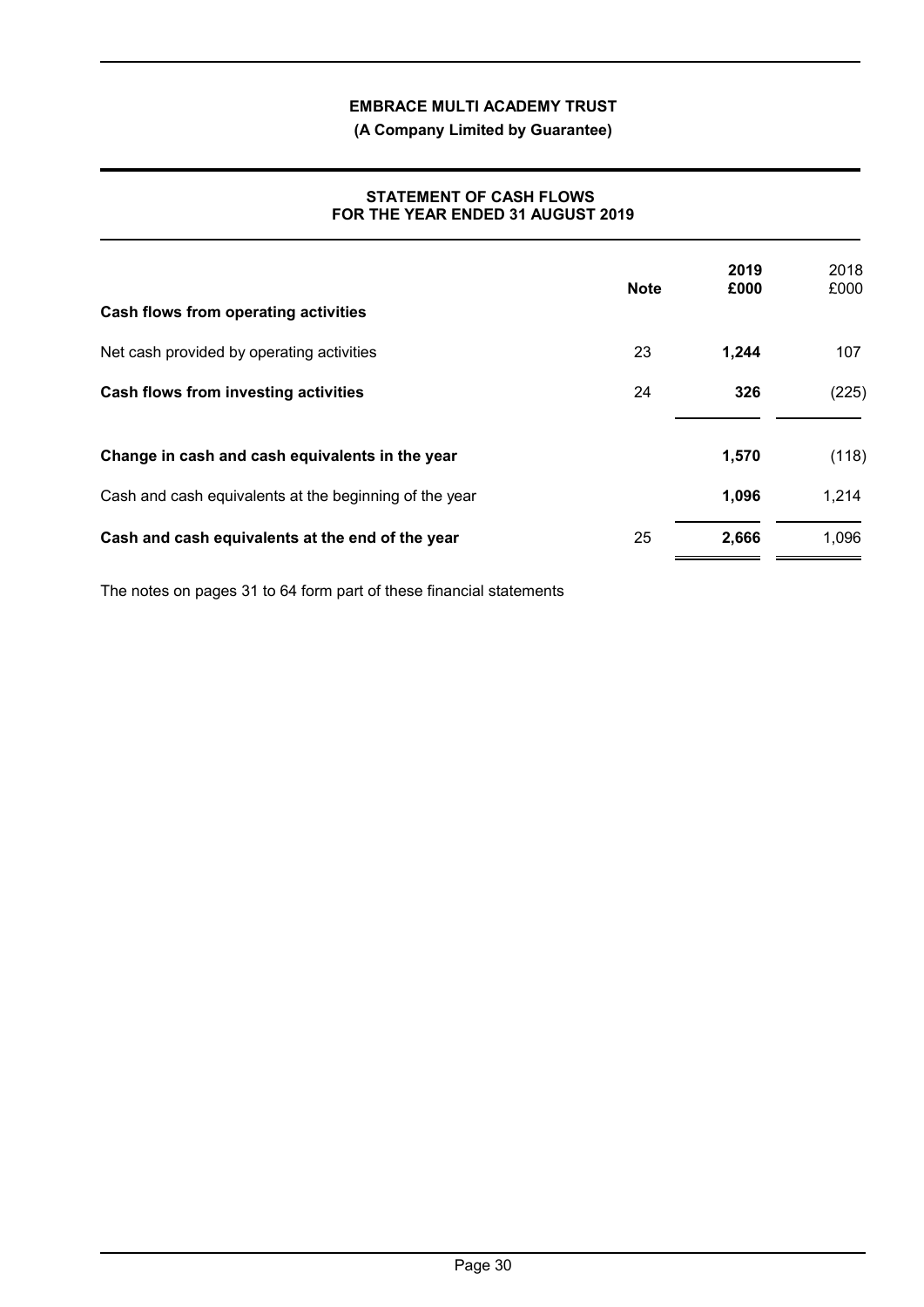#### **(A Company Limited by Guarantee)**

## **NOTES TO THE FINANCIAL STATEMENTS FOR THE YEAR ENDED 31 AUGUST 2019**

#### **1. Accounting policies**

A summary of the principal accounting policies adopted (which have been applied consistently, except where noted), judgments and key sources of estimation uncertainty, is set out below.

# **1.1 Basis of preparation of financial statements**

The financial statements of the Academy Trust, which is a public benefit entity under FRS 102, have been prepared under the historic cost convention in accordance with the Financial Reporting Standard Applicable in the UK and Republic of Ireland (FRS 102), the Accounting and Reporting by Charities: Statement of Recommended Practice applicable to charities preparing their accounts in accordance with the Financial Reporting Standard applicable in the UK and Republic of Ireland (FRS 102) (Charities SORP (FRS 102)), the Academies Accounts Direction 2018 to 2019 issued by ESFA, the Charities Act 2011 and the Companies Act 2006.

Embrace Multi Academy Trust meets the definition of a public benefit entity under FRS 102. It is a company limited by guarantee, incorporated in England and Wales. The address of the registered office and principal place of operations are detailed on pages 1 and 2. The nature of the Academy Trust's operations and principal activity are detailed in the Trustees' Report.

The Financial Statements are prepared in British Pound Sterling  $(E)$ , the functional currency, rounded to the nearest £1,000.

## **1.2 Going concern**

The Trustees assess whether the use of going concern is appropriate i.e. whether there are any material uncertainties related to events or conditions that may cast significant doubt on the ability of the Academy to continue as a going concern. The Trustees make this assessment in respect of a period of at least one year from the date of authorisation for issue of the financial statements and have concluded that the Academy has adequate resources to continue in operational existence for the foreseeable future and there are no material uncertainties about the Academy's ability to continue as a going concern, thus they continue to adopt the going concern basis of accounting in preparing the financial statements.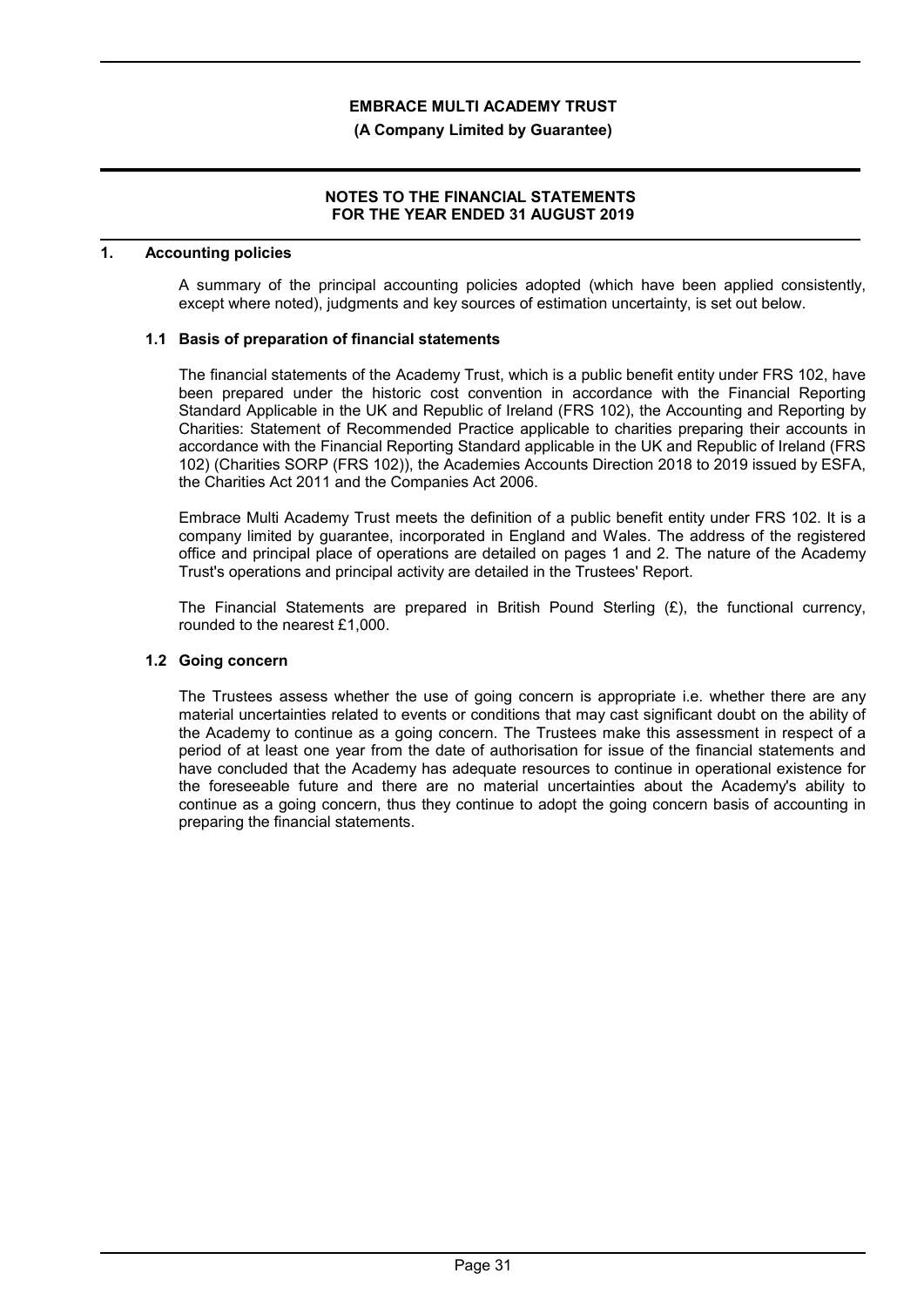#### **(A Company Limited by Guarantee)**

# **NOTES TO THE FINANCIAL STATEMENTS FOR THE YEAR ENDED 31 AUGUST 2019**

#### **1. Accounting policies (continued)**

# **1.3 Income**

All incoming resources are recognised when the Academy has entitlement to the funds, the receipt is probable and the amount can be measured reliably.

#### **Grants**

Grants are included in the Statement of Financial Activities on a receivable basis. The balance of income received for specific purposes but not expended during the period is shown in the relevant funds on the Balance Sheet. Where income is received in advance of meeting any performancerelated conditions there is not unconditional entitlement to the income and its recognition is deferred and included in creditors as deferred income until the performance-related conditions are met. Where entitlement occurs before income is received, the income is accrued.

General Annual Grant is recognised in full in the Statement of Financial Activities in the year for which it is receivable and any abatement in respect of the year is deducted from income and recognised as a liability.

Capital grants are recognised in full when there is an unconditional entitlement to the grant. Unspent amounts of capital grants are reflected in the Balance Sheet in the restricted fixed asset fund. Capital grants are recognised when there is entitlement and are not deferred over the life of the asset on which they are expended.

#### **Sponsorship income**

Sponsorship income provided to the Academy which amounts to a donation is recognised in the Statement of Financial Activities in the year in which it is receivable (where there are no performance-related conditions) where receipt is probable and it can be measured reliably.

#### **Donations**

Donations are recognised on a receivable basis (where there are no performance-related conditions) where the receipt is probable and the amount can be reliably measured.

#### **Other income**

Other income, including the hire of facilities, is recognised in the year it is receivable and to the extent the Academy has provided the goods or services.

#### **Transfer on conversion**

Where assets and liabilities are received by the Academy on conversion to an Academy, the transferred assets are measured at fair value and recognised in the Balance Sheet at the point when the risks and rewards of ownership pass to the Academy. An equal amount of income is recognised as a transfer on conversion within 'Donations and Capital Grants' to the net assets received.

#### **Transfer of existing Academies into the Academy**

Where assets and liabilities are received on the transfer of an existing Academy into the Academy, the transferred assets are measured at fair value and recognised in the Balance Sheet at the point when the risks and rewards of ownership pass to the Academy. An equal amount of income is recognised for the transfer of an existing academy into the Academy within 'Donations and Capital Grants' to the net assets acquired.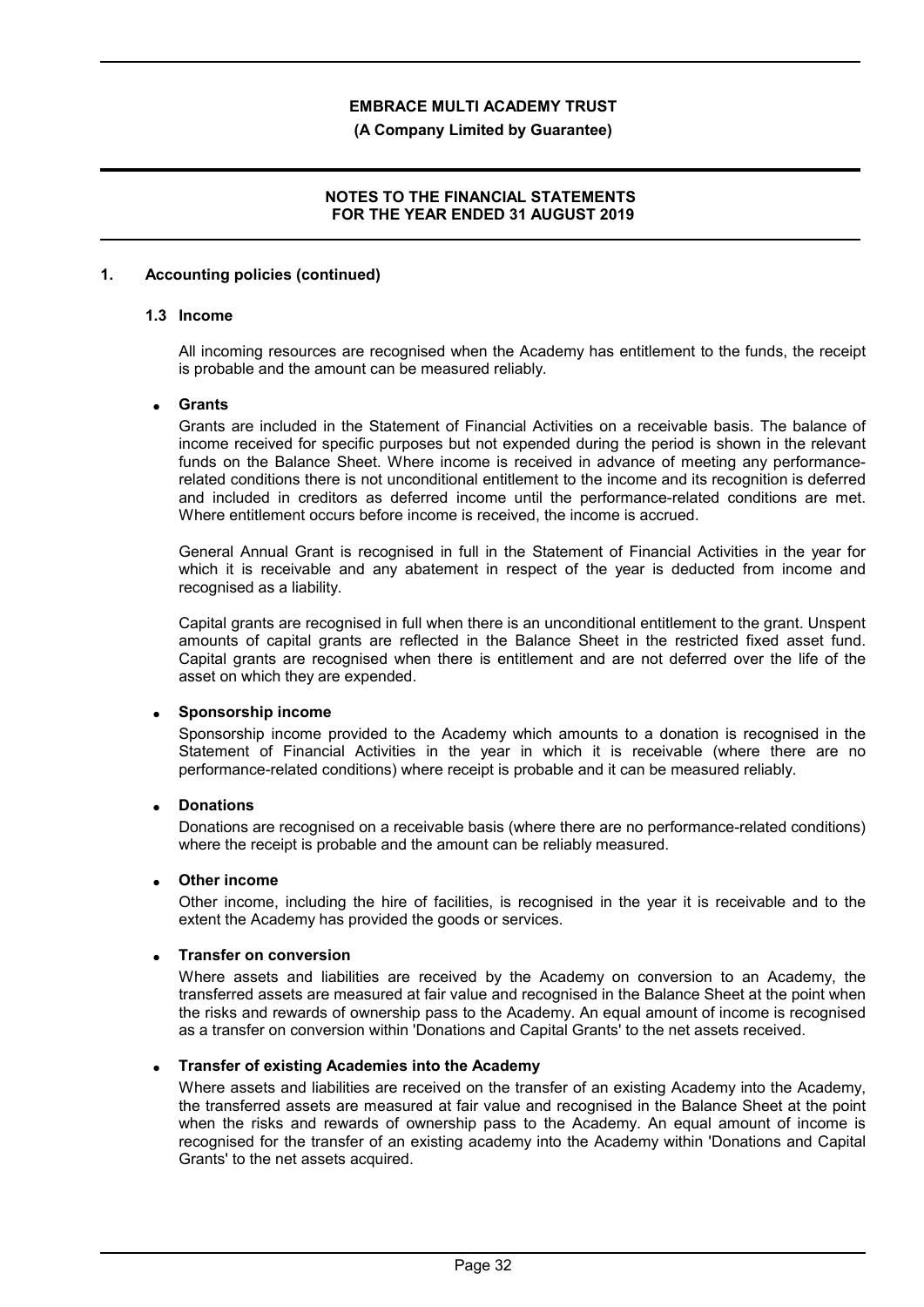#### **(A Company Limited by Guarantee)**

## **NOTES TO THE FINANCIAL STATEMENTS FOR THE YEAR ENDED 31 AUGUST 2019**

#### **1. Accounting policies (continued)**

#### **1.4 Expenditure**

Expenditure is recognised once there is a legal or constructive obligation to transfer economic benefit to a third party, it is probable that a transfer of economic benefits will be required in settlement and the amount of the obligation can be measured reliably. Expenditure is classified by activity. The costs of each activity are made up of the total of direct costs and shared costs, including support costs involved in undertaking each activity. Direct costs attributable to a single activity are allocated directly to that activity. Shared costs which contribute to more than one activity and support costs which are not attributable to a single activity are apportioned between those activities on a basis consistent with the use of resources. Central staff costs are allocated on the basis of time spent, and depreciation charges allocated on the portion of the asset's use.

#### **Expenditure on raising funds**

This includes all expenditure incurred by the Academy to raise funds for its charitable purposes and includes costs of all fundraising activities events and non-charitable trading.

#### **Charitable activities**

These are costs incurred on the Academy's educational operations, including support costs and costs relating to the governance of the Academy apportioned to charitable activities.

All resources expended are inclusive of irrecoverable VAT.

#### **1.5 Taxation**

The Academy is considered to pass the tests set out in Paragraph 1 Schedule 6 of the Finance Act 2010 and therefore it meets the definition of a charitable company for UK corporation tax purposes.

Accordingly, the Academy is potentially exempt from taxation in respect of income or capital gains received within categories covered by Part 11, chapter 3 of the Corporation Tax Act 2010 or Section 256 of the Taxation of Chargeable Gains Act 1992, to the extent that such income or gains are applied exclusively to charitable purposes.

#### **1.6 Tangible fixed assets**

Assets costing £1,000 or more are capitalised as tangible fixed assets and are carried at cost, net of depreciation and any provision for impairment.

Where tangible fixed assets have been acquired with the aid of specific grants, either from the government or from the private sector, they are included in the Balance Sheet at cost and depreciated over their expected useful economic life. Where there are specific conditions attached to the funding requiring the continued use of the asset, the related grants are credited to a restricted fixed asset fund in the Statement of Financial Activities and carried forward in the Balance Sheet. Depreciation on the relevant assets is charged directly to the restricted fixed asset fund in the Statement of Financial Activities. Where tangible fixed assets have been acquired with unrestricted funds, a transfer is made to the restricted fixed asset fund.

Depreciation is provided on all tangible fixed assets at rates calculated to write off the cost of each asset, less their estimated residual value, over their expected useful lives on the following basis: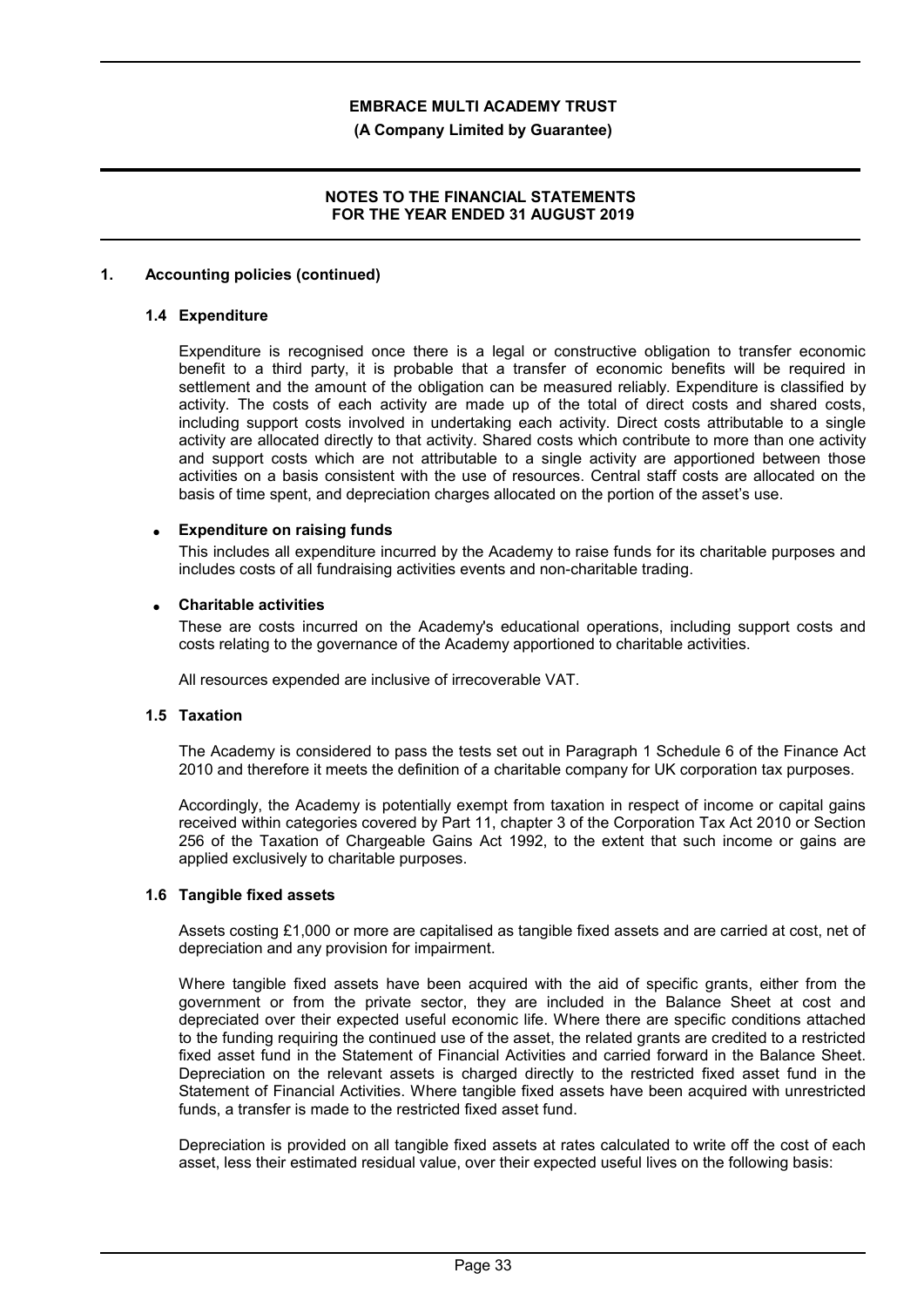**(A Company Limited by Guarantee)**

# **NOTES TO THE FINANCIAL STATEMENTS FOR THE YEAR ENDED 31 AUGUST 2019**

## **1. Accounting policies (continued)**

## **1.6 Tangible fixed assets (continued)**

| Long leasehold land     | - 125 years life of lease                    |
|-------------------------|----------------------------------------------|
| Long leasehold property | - 2% straight line per annum                 |
| Long leasehold property | - 2% straight line and 33% straight line per |
| improvements            | annum                                        |
| Furniture and fittings  | - 20% straight line per annum                |
| Computer equipment      | - 33% straight line per annum                |

A review for impairment of a fixed asset is carried out if events or changes in circumstances indicate that the carrying value of any fixed asset may not be recoverable. Shortfalls between the carrying value of fixed assets and their recoverable amounts are recognised as impairments. Impairment losses are recognised in the Statement of Financial Activities.

#### **1.7 Stocks**

Stocks are valued at the lower of cost and net realisable value after making due allowance for obsolete and slow-moving stocks.

#### **1.8 Cash at bank and in hand**

Cash at bank and in hand includes cash and short-term highly liquid investments with a short maturity of three months or less from the date of acquisition or opening of the deposit or similar account.

# **1.9 Liabilities**

Liabilities are recognised when there is an obligation at the balance sheet date as a result of a past event, it is probable that a transfer of economic benefit will be required in settlement, and the amount of the settlement can be estimated reliably. Liabilities are recognised at the amount that the Academy anticipates it will pay to settle the debt or the amount it has received as advanced payments for the goods or services it must provide.

#### **1.10 Provisions**

Provisions are recognised when the Academy has an obligation at the reporting date as a result of a past event which it is probable will result in the transfer of economic benefits and the obligation can be estimated reliably.

Provisions are measured at the best estimate of the amounts required to settle the obligation. Where the effect of the time value of money is material, the provision is based on the present value of those amounts, discounted at the pre-tax discount rate that reflects the risks specific to the liability. The unwinding of the discount is recognised within interest payable and similar charges.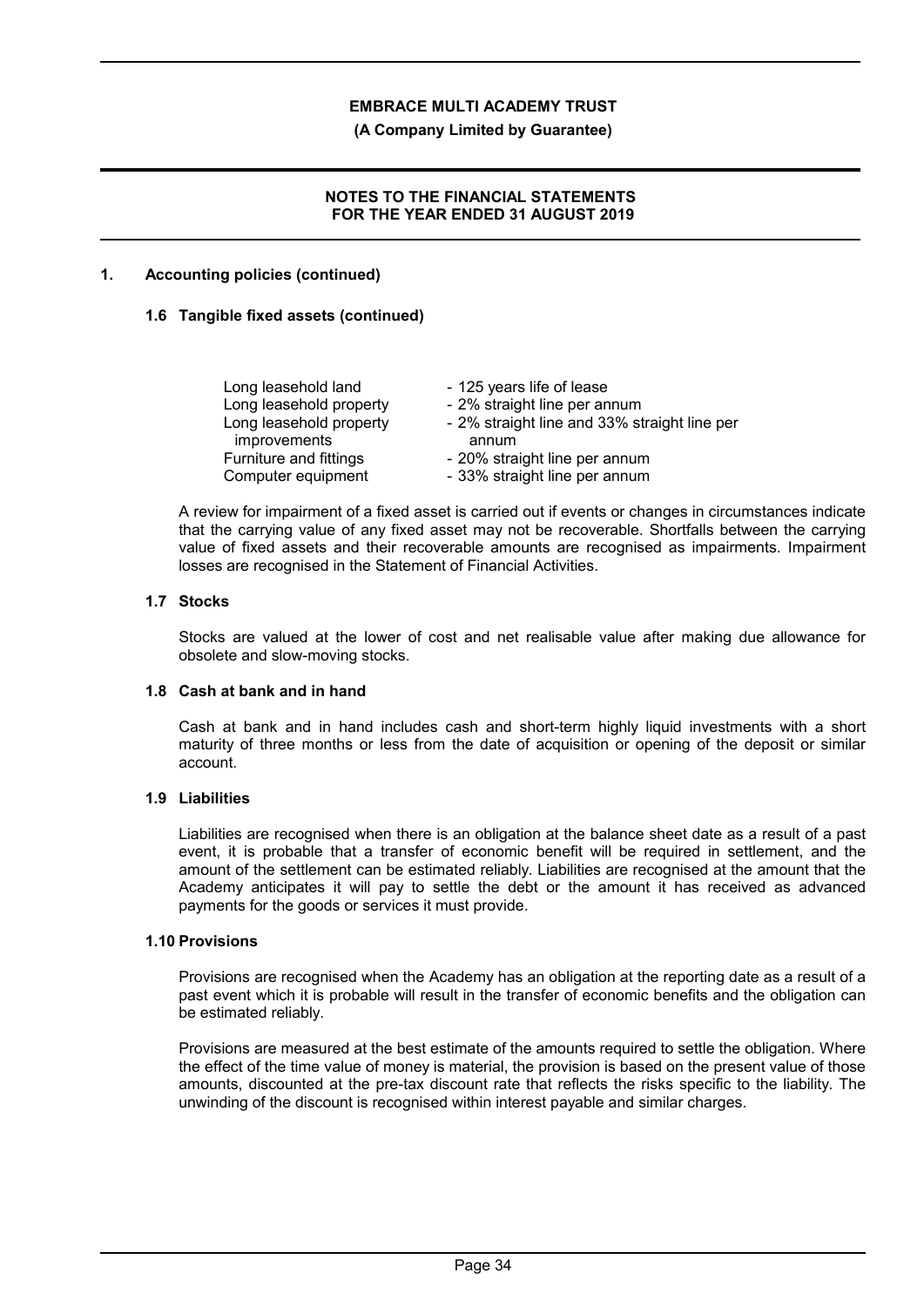#### **(A Company Limited by Guarantee)**

# **NOTES TO THE FINANCIAL STATEMENTS FOR THE YEAR ENDED 31 AUGUST 2019**

#### **1. Accounting policies (continued)**

# **1.11 Financial instruments**

The Academy only holds basic financial instruments as defined in FRS 102. The financial assets and financial liabilities of the Academy and their measurement bases are as follows:

*Financial assets* - trade and other debtors are basic financial instruments and are debt instruments measured at amortised cost as detailed in note 18. Prepayments are not financial instruments.

*Cash at bank* - is classified as a basic financial instrument and is measured at face value.

*Financial liabilities* - trade creditors, accruals and other creditors are financial instruments, and are measured at amortised cost as detailed in note 20. Taxation and social security are not included in the financial instruments disclosure definition. Deferred income is not deemed to be a financial liability, as the cash settlement has already taken place and there is an obligation to deliver services rather than cash or another financial instrument.

#### **1.12 Operating leases**

Rentals paid under operating leases are charged to the Statement of Financial Activities on a straight line basis over the lease term.

# **1.13 Pensions**

Retirement benefits to employees of the Academy are provided by the Teachers' Pension Scheme ("TPS") and the Local Government Pension Scheme ("LGPS"). These are defined benefit schemes.

The TPS is an unfunded scheme and contributions are calculated so as to spread the cost of pensions over employees' working lives with the Academy in such a way that the pension cost is a substantially level percentage of current and future pensionable payroll. The contributions are determined by the Government Actuary on the basis of quadrennial valuations using a prospective unit credit method. TPS is an unfunded multi-employer scheme with no underlying assets to assign between employers. Consequently, the TPS is treated as a defined contribution scheme for accounting purposes and the contributions recognised in the period to which they relate.

The LGPS is a funded multi-employer scheme and the assets are held separately from those of the Academy in separate trustee administered funds. Pension scheme assets are measured at fair value and liabilities are measured on an actuarial basis using the projected unit credit method and discounted at a rate equivalent to the current rate of return on a high quality corporate bond of equivalent term and currency to the liabilities. The actuarial valuations are obtained at least triennially and are updated at each Balance Sheet date. The amounts charged to operating surplus are the current service costs and the costs of scheme introductions, benefit changes, settlements and curtailments. They are included as part of staff costs as incurred. Net interest on the net defined benefit liability/asset is also recognised in the Statement of Financial Activities and comprises the interest cost on the defined benefit obligation and interest income on the scheme assets, calculated by multiplying the fair value of the scheme assets at the beginning of the period by the rate used to discount the benefit obligations. The difference between the interest income on the scheme assets and the actual return on the scheme assets is recognised in other recognised gains and losses.

Actuarial gains and losses are recognised immediately in other recognised gains and losses.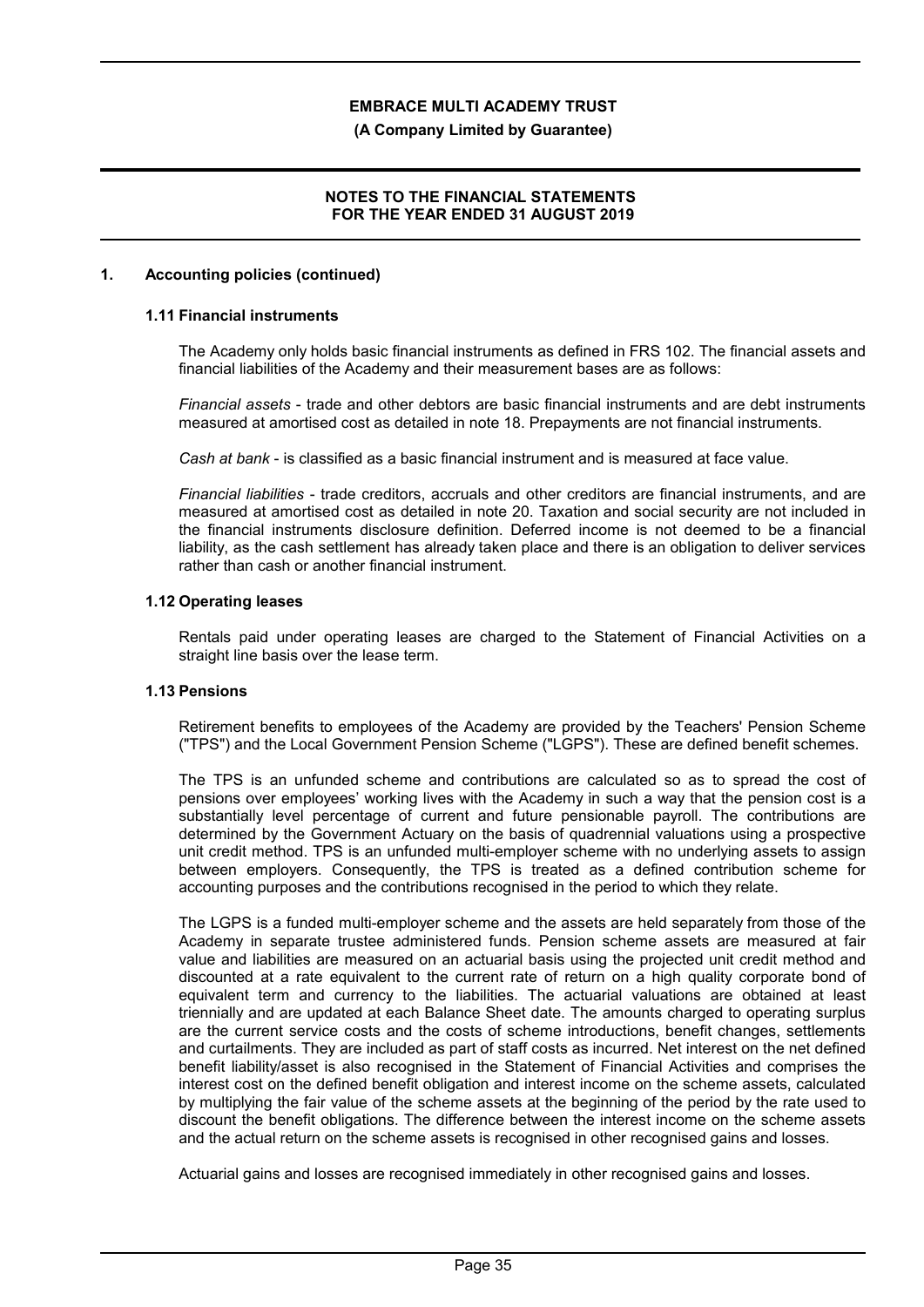## **(A Company Limited by Guarantee)**

# **NOTES TO THE FINANCIAL STATEMENTS FOR THE YEAR ENDED 31 AUGUST 2019**

## **1. Accounting policies (continued)**

# **1.14 Fund accounting**

Unrestricted income funds represent those resources which may be used towards meeting any of the charitable objects of the Academy at the discretion of the Trustees.

Designated funds comprise unrestricted funds that have been set aside by the Trustees for particular purposes. The aim and use of each designated fund is set out in the notes to the financial statements.

Restricted fixed asset funds are resources which are to be applied to specific capital purposes imposed by the funders where the asset acquired or created is held for a specific purpose.

Restricted general funds comprise all other restricted funds received with restrictions imposed by the funder/donor and include grants from the Department for Education Group.

Investment income, gains and losses are allocated to the appropriate fund.

#### **1.15 Licence to occupy**

The Trustees of Embrace Multi Academy Trust, in agreement with the Board of Education of the Diocese of Leicester, occupy certain buildings and some open land on a rent free licence. Full details of the arrangement are detailed in note 16.

The Trustees have considered the guidance in the Academies Accounts Direction in relation to properties occupied under licence. Having considered the arrangements under which the Academy Trust is occupying certain land and buildings, for the reasons given in note 16, the Trustees have concluded that the arrangement should not be included as an asset on the Balance Sheet and the Trustees have not included any value of land or buildings in the financial statements.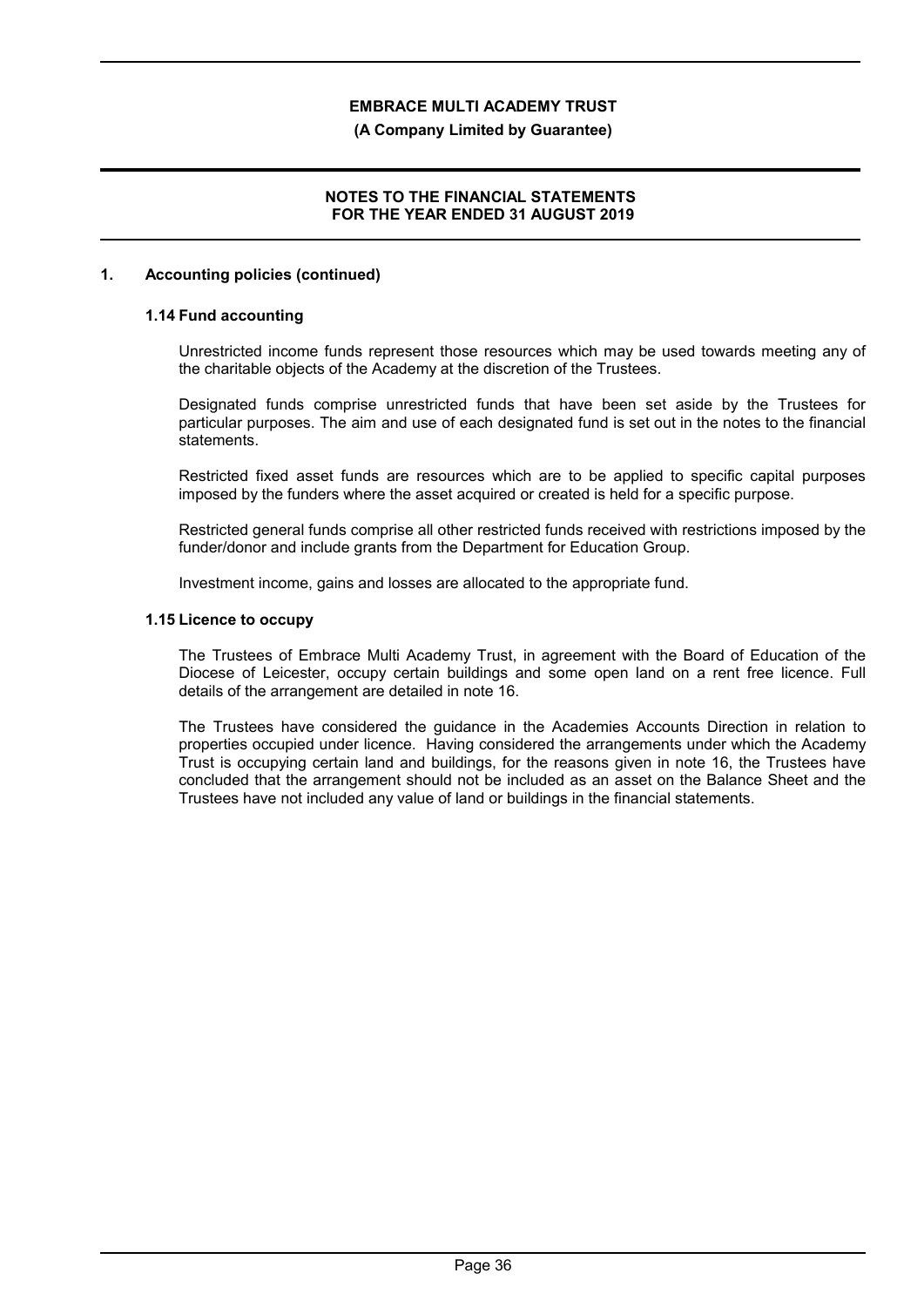#### **(A Company Limited by Guarantee)**

## **NOTES TO THE FINANCIAL STATEMENTS FOR THE YEAR ENDED 31 AUGUST 2019**

#### **2. Critical accounting estimates and areas of judgment**

Estimates and judgments are continually evaluated and are based on historical experience and other factors, including expectations of future events that are believed to be reasonable under the circumstances.

Critical accounting estimates and assumptions:

The Academy Trust makes estimates and assumptions concerning the future. The resulting accounting estimates and assumptions will, by definition, seldom equal the related actual results. The estimates and assumptions that have a significant risk of causing a material adjustment to the carrying amounts of assets and liabilities within the next financial year are discussed below.

The annual depreciation charge for tangible fixed assets is sensitive to changes in the estimated useful economic lives and residual values of the assets. The useful economic lives and residual values are reassessed annually. See note 16 for the carrying amount of fixed assets, and note 1.6 for the useful economic lives for each class of assets.

The present value of the Local Government Pension Scheme defined benefit liability depends on a number of factors that are determined on an actuarial basis using a variety of assumptions. The assumptions used in determining the net cost or income for pensions include the discount rate. Any changes in these assumptions, which are disclosed in note 27, will impact the carrying amount of the pension liability. Furthermore a roll forward approach which projects results from the latest full actuarial valuation performed at 31 March 2016 has been used by the actuary in valuing the pensions liability at 31 August 2019. Any differences between the figures derived from the roll forward approach and a full actuarial valuation would impact on the carrying amount of the pension liability.

Critical areas of judgment:

The judgements that have had a significant effect on the amounts recognised in the financial statements are those concerning the choice of depreciation policies and asset lives.

# **3. Income from donations and capital grants**

|                                                      | <b>Unrestricted</b><br>funds<br>2019<br>£000 | <b>Restricted</b><br>funds<br>2019<br>£000 | Total<br>funds<br>2019<br>£000 | Total<br>funds<br>2018<br>£000 |
|------------------------------------------------------|----------------------------------------------|--------------------------------------------|--------------------------------|--------------------------------|
| Local Authority surplus transferred on<br>conversion | 655                                          | (314)                                      | 341                            |                                |
| Donated gift from single Academy Trust               | 133                                          | 966                                        | 1,099                          |                                |
| Similar incoming resources                           |                                              | 5                                          | 5                              | 77                             |
| <b>Total 2019</b>                                    | 788                                          | 657                                        | 1,445                          | 77                             |
| <b>Total 2018</b>                                    |                                              | 77                                         | 77                             |                                |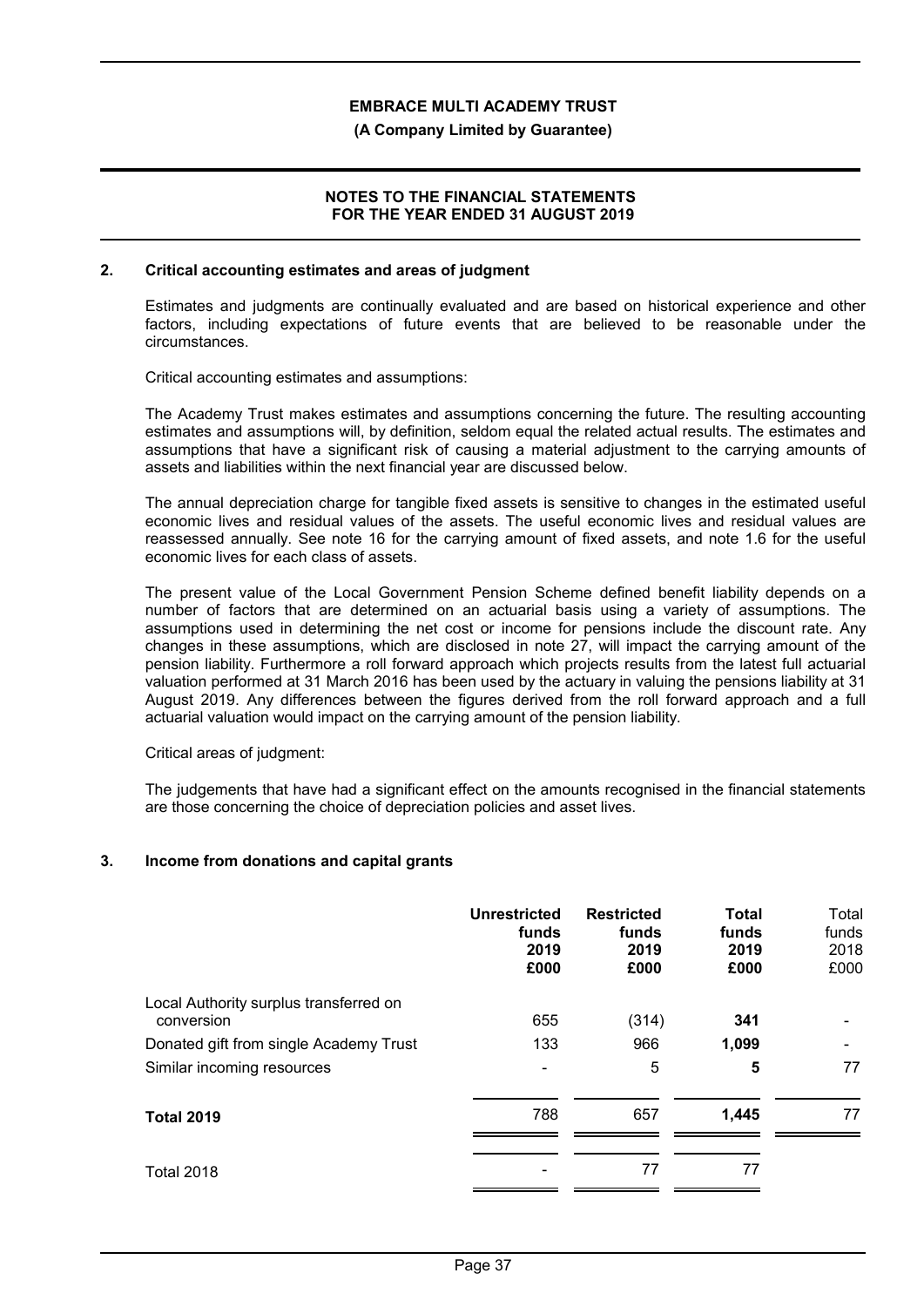#### **(A Company Limited by Guarantee)**

## **NOTES TO THE FINANCIAL STATEMENTS FOR THE YEAR ENDED 31 AUGUST 2019**

#### **3. Income from donations and capital grants (continued)**

Included within Local Authority surplus transferred on conversion from joiner Academies within restricted funds, are amounts totalling £1,465,000 which relates to the transfer of fixed assets and £1,779,000 in relation to the pension deficit.

Include within Donated gifts from single Academy Trusts within restricted funds are amounts totalling £1,291,000 which relates to the transfer of fixed assets, £133,000 received in unrestricted funds, £11,000 received in restricted funds and £336,000 in relation to the pension deficit. Of the amounts transferred and donated, £162,000 was received as cash.

# **4. Funding for the Academy's educational operations**

|                                  | <b>Unrestricted</b><br>funds | <b>Restricted</b><br>funds | <b>Total</b><br>funds | Total<br>funds |
|----------------------------------|------------------------------|----------------------------|-----------------------|----------------|
|                                  | 2019<br>£000                 | 2019<br>£000               | 2019<br>£000          | 2018<br>£000   |
| <b>DfE/ESFA grants</b>           |                              |                            |                       |                |
| General Annual Grant (GAG)       |                              | 7,912                      | 7,912                 | 5,699          |
| Pupil Premium                    |                              | 304                        | 304                   | 213            |
| Devolved Formula Capital         |                              | 124                        | 124                   | 27             |
| Other ESFA/DfEgrants             |                              | 361                        | 361                   | 56             |
|                                  |                              | 8,701                      | 8,701                 | 5,995          |
| Other government grants          |                              |                            |                       |                |
| Local Authority grant            |                              | 278                        | 278                   | 104            |
|                                  |                              | 278                        | 278                   | 104            |
| <b>Other funding</b>             |                              |                            |                       |                |
| Trips and parental contributions |                              | 251                        | 251                   | 238            |
| Insurance claims                 | 54                           |                            | 54                    | 63             |
| Other income                     |                              |                            |                       | 10             |
|                                  | 54                           | 251                        | 305                   | 311            |
| <b>Total 2019</b>                | 54                           | 9,230                      | 9,284                 | 6,410          |
| <b>Total 2018</b>                | 63                           | 6,347                      | 6,410                 |                |

There are no unfulfilled conditions or other contingencies attached to the government grants above.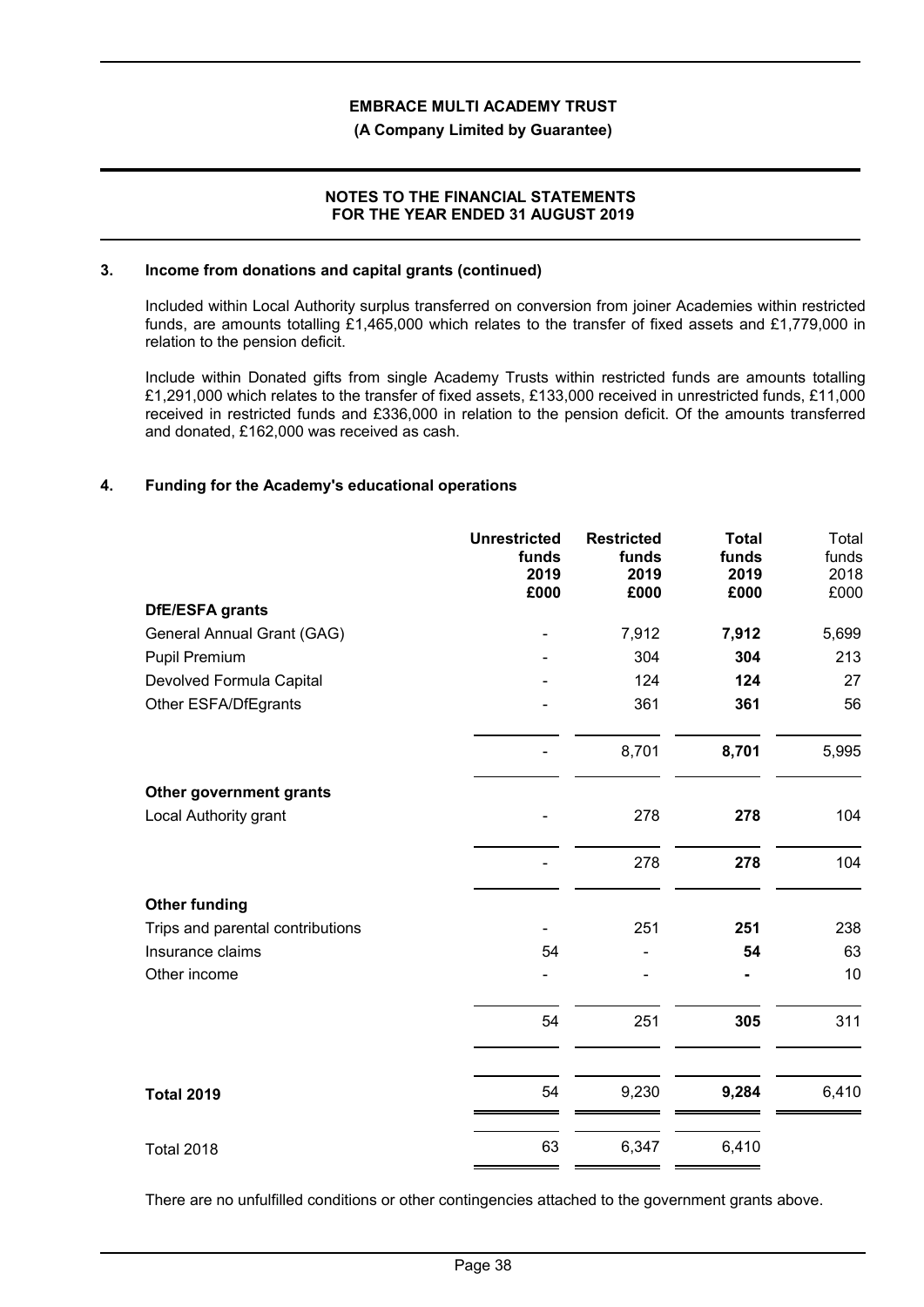# **(A Company Limited by Guarantee)**

# **NOTES TO THE FINANCIAL STATEMENTS FOR THE YEAR ENDED 31 AUGUST 2019**

# **5. Other trading activities**

|                               | <b>Unrestricted</b><br>funds<br>2019<br>£000 | <b>Total</b><br>funds<br>2019<br>£000 | Total<br>funds<br>2018<br>£000 |
|-------------------------------|----------------------------------------------|---------------------------------------|--------------------------------|
| Rental and hire of facilities | 146                                          | 146                                   | 115                            |
| Catering                      | 414                                          | 414                                   | 329                            |
| Other income                  | 138                                          | 138                                   | 16                             |
| Vending machines              | 4                                            | 4                                     | $\mathbf{1}$                   |
|                               | 702                                          | 702                                   | 461                            |

All of the income received in 2018 from other trading activities was in relation to unrestricted funds.

# **6. Investments**

|                   | <b>Unrestricted</b> | <b>Total</b> | Total          |
|-------------------|---------------------|--------------|----------------|
|                   | funds               | funds        | funds          |
|                   | 2019                | 2019         | 2018           |
|                   | £000                | £000         | £000           |
| Investment income | 9                   | 9            | $\overline{2}$ |

All of the income received in 2018 from investments was in relation to unrestricted funds.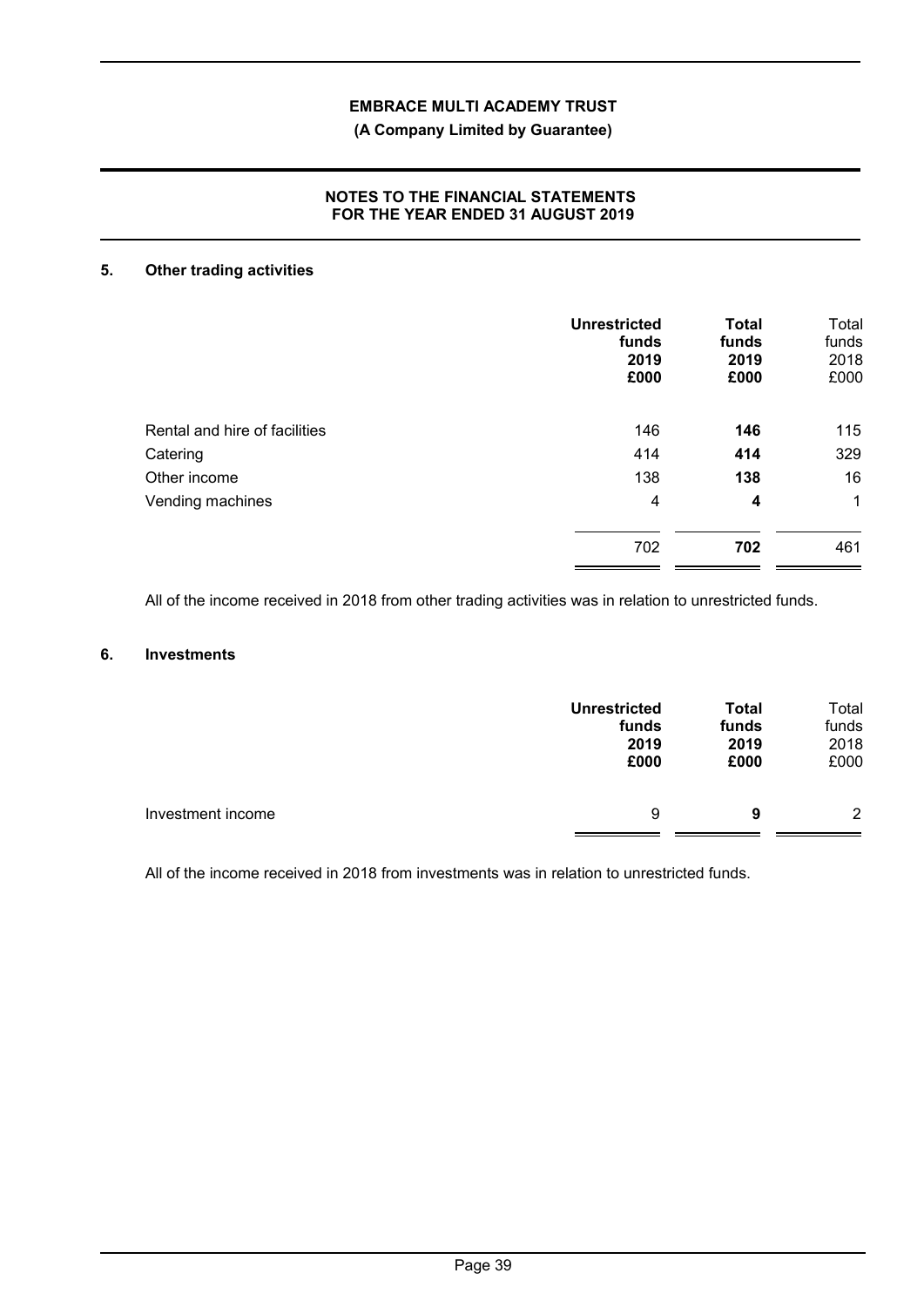**(A Company Limited by Guarantee)**

# **NOTES TO THE FINANCIAL STATEMENTS FOR THE YEAR ENDED 31 AUGUST 2019**

# **7. Expenditure**

|                                                           | <b>Staff Costs</b><br>2019<br>£000 | <b>Premises</b><br>2019<br>£000 | Other<br>2019<br>£000 | Total<br>2019<br>£000 | Total<br>2018<br>£000 |
|-----------------------------------------------------------|------------------------------------|---------------------------------|-----------------------|-----------------------|-----------------------|
| Expenditure on raising<br>voluntary income:               |                                    |                                 |                       |                       |                       |
| Raising funds<br>Academy Trust educational<br>operations: | 160                                |                                 | 358                   | 518                   | 358                   |
| Direct costs                                              | 5,981                              | 81                              | 559                   | 6,621                 | 4,806                 |
| Allocated support costs                                   | 1,560                              | 604                             | 570                   | 2,734                 | 2,038                 |
| <b>Total 2019</b>                                         | 7,701                              | 766                             | 1,406                 | 9,873                 | 7,202                 |
| Total 2018                                                | 5,444                              | 690                             | 1,068                 | 7,202                 |                       |

In 2018, of the total expenditure on charitable educational activities of £7,202,000, £421,000 was from unrestricted funds, £176,000 was from restricted fixed asset funds and £6,605,000 was from restricted funds.

# **8. Raising funds**

|                                                 | <b>Unrestricted</b><br>funds<br>2019<br>£000 | <b>Total</b><br>funds<br>2019<br>£000 | Total<br>funds<br>2018<br>£000 |
|-------------------------------------------------|----------------------------------------------|---------------------------------------|--------------------------------|
| Catering                                        | 357                                          | 357                                   | 176                            |
| Premises costs                                  |                                              | $\blacksquare$                        | 20                             |
| Kitchen and premises staff - wages and salaries | 129                                          | 129                                   | 134                            |
| Kitchen and premises staff - NI                 | 1                                            | 1                                     |                                |
| Kitchen and premises staff - pension costs      | 31                                           | 31                                    | 28                             |
|                                                 | 518                                          | 518                                   | 358                            |

All of the expenses incurred in 2018 for raising funds were in relation to unrestricted funds.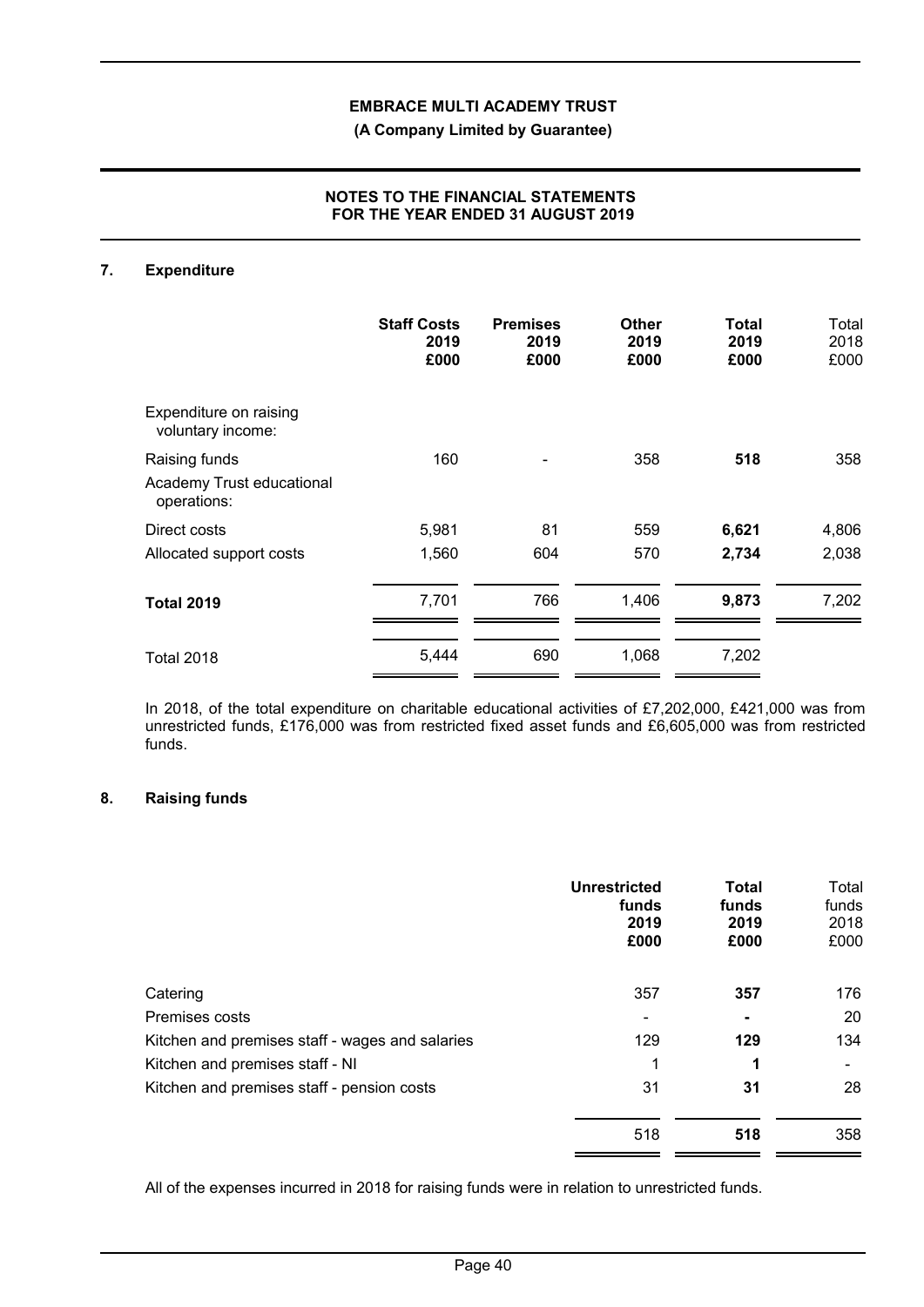# **(A Company Limited by Guarantee)**

# **NOTES TO THE FINANCIAL STATEMENTS FOR THE YEAR ENDED 31 AUGUST 2019**

# **9. Charitable activities**

|                                      | <b>Direct costs</b><br>2019<br>£000 | <b>Support</b><br>costs<br>2019<br>£000 | <b>Total</b><br>funds<br>2019<br>£000 | Total<br>funds<br>2018<br>£000 |
|--------------------------------------|-------------------------------------|-----------------------------------------|---------------------------------------|--------------------------------|
| Academy Trust educational operations | 6,621                               | 2,734                                   | 9,355                                 | 6,844                          |
| <b>Total 2018</b>                    | 4,806                               | 2,038                                   | 6,844                                 |                                |

# **Analysis of direct costs**

|                             | <b>Total</b><br>funds<br>2019<br>£000 | Total<br>funds<br>2018<br>£000 |
|-----------------------------|---------------------------------------|--------------------------------|
| Staff costs                 | 5,981                                 | 4,201                          |
| Depreciation                | 81                                    | 176                            |
| <b>Educational supplies</b> | 225                                   | 67                             |
| <b>Examination fees</b>     | 108                                   | 107                            |
| Staff development           | 23                                    | 17                             |
| Other direct costs          | 203                                   | 237                            |
| Loss on disposal            | $\blacksquare$                        | 1                              |
|                             | 6,621                                 | 4,806                          |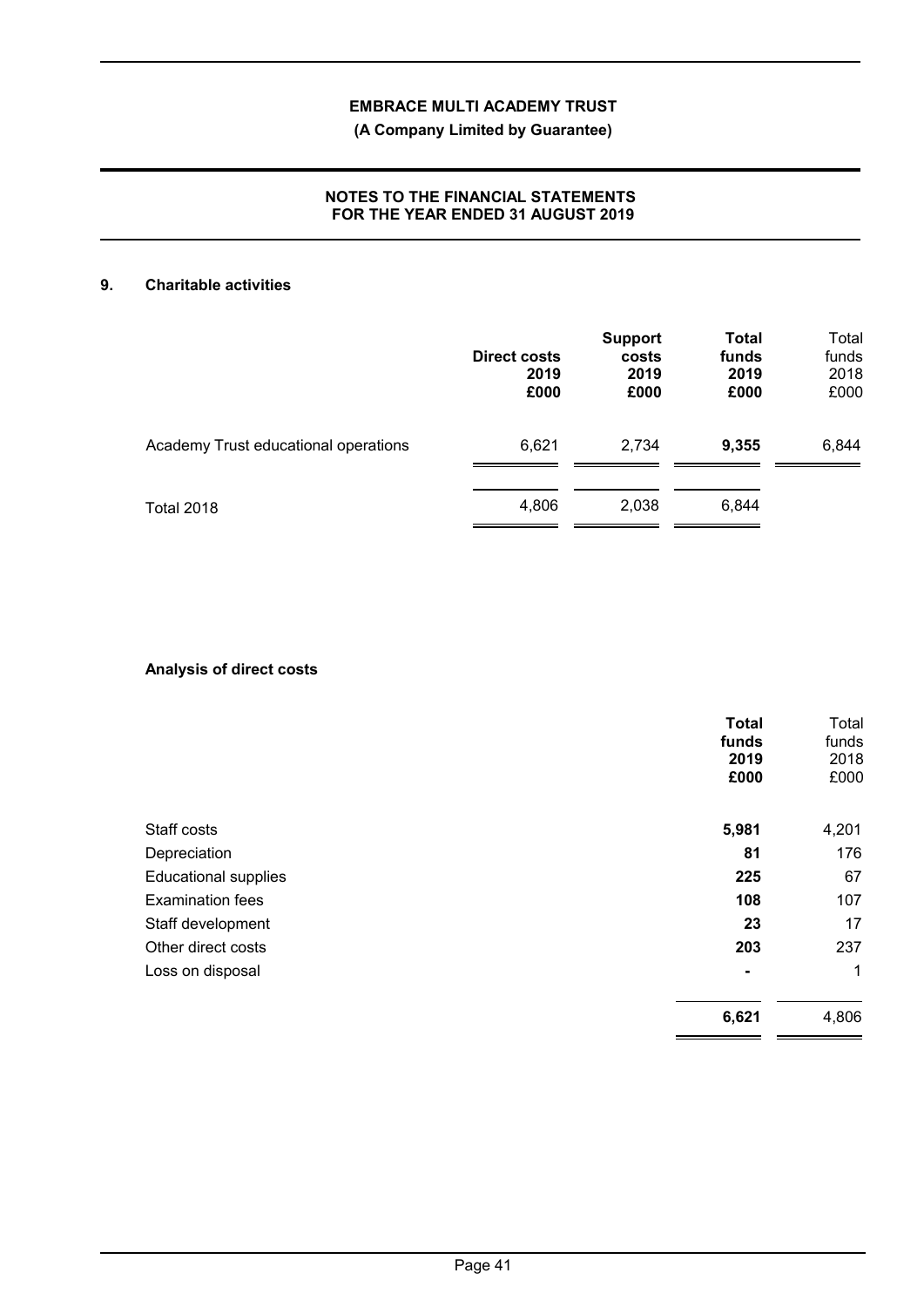**(A Company Limited by Guarantee)**

# **NOTES TO THE FINANCIAL STATEMENTS FOR THE YEAR ENDED 31 AUGUST 2019**

# **9. Charitable activities (continued)**

# **Analysis of support costs**

|                                       | <b>Total</b><br>funds<br>2019<br>£000 | Total<br>funds<br>2018<br>£000 |
|---------------------------------------|---------------------------------------|--------------------------------|
| Pension finance cost (note 15)        | 74                                    | 51                             |
| Staff costs                           | 1,486                                 | 1,030                          |
| Travel and subsistence                | 27                                    | 37                             |
| Recruitment and support               | 14                                    | 11                             |
| Maintenance of premises and equipment | 204                                   | 145                            |
| Cleaning                              | 72                                    | 20                             |
| Rent and rates                        | 212                                   | 247                            |
| Energy costs                          | 119                                   | 82                             |
| Insurance                             | 107                                   | 81                             |
| Catering                              | 31                                    | 24                             |
| Legal and professional                | 94                                    | 44                             |
| Other support costs                   | 149                                   | 112                            |
| Other services                        |                                       | 143                            |
| Governance costs                      | 144                                   | 11                             |
|                                       | 2,734                                 | 2,038                          |

# **10. Net income/(expenditure)**

Net income/(expenditure) for the year includes:

|                                       | 2019<br>£000 | 2018<br>£000   |
|---------------------------------------|--------------|----------------|
| Operating lease rentals               | 142          | 167            |
| Depreciation of tangible fixed assets | 81           | 176            |
| Loss on disposal of fixed assets      | ٠            |                |
| Fees paid to auditors for:            |              |                |
| - audit                               | 25           | 10             |
| - other services                      | 3            | $\overline{2}$ |
|                                       |              |                |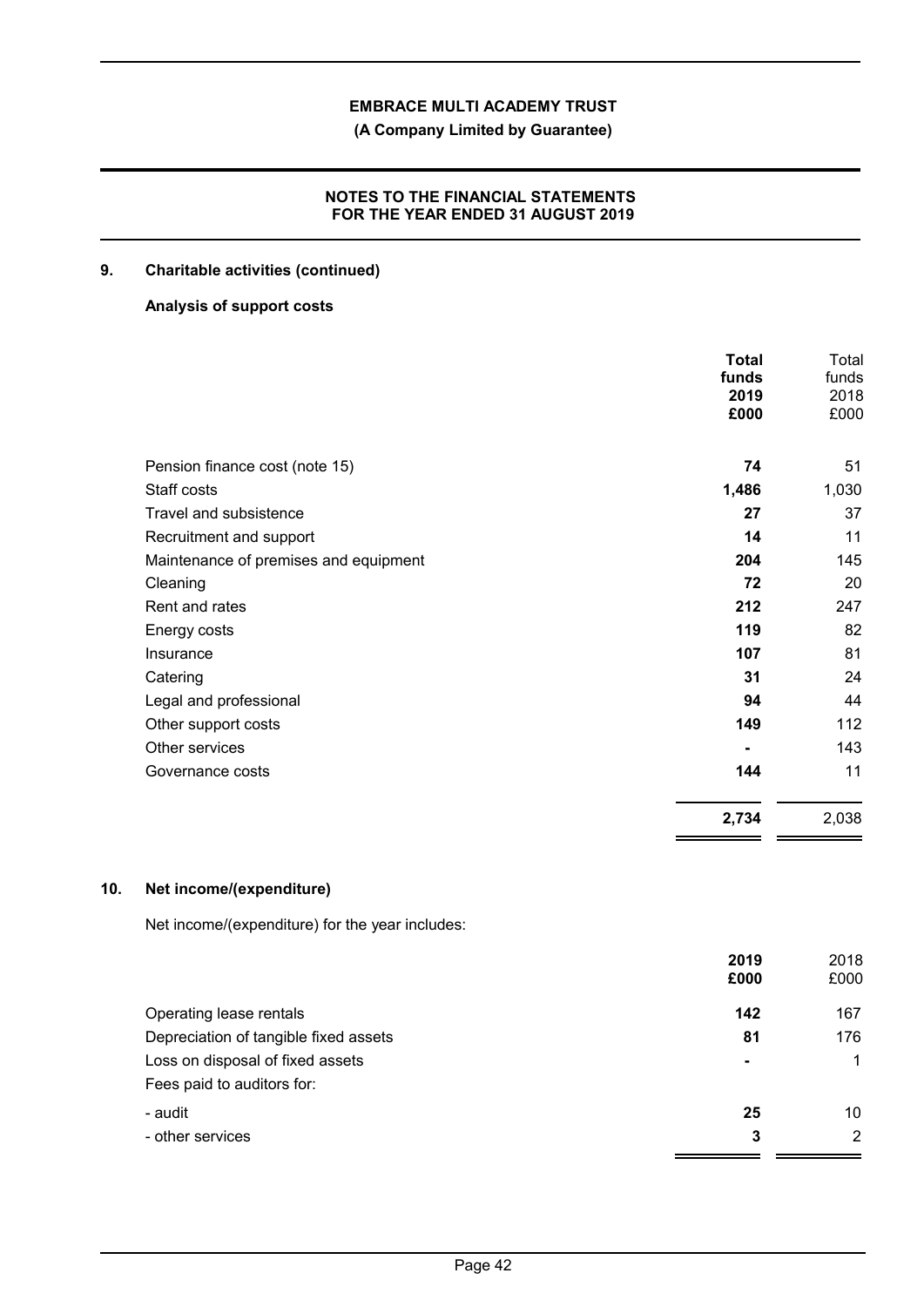# **(A Company Limited by Guarantee)**

# **NOTES TO THE FINANCIAL STATEMENTS FOR THE YEAR ENDED 31 AUGUST 2019**

# **11. Staff costs**

# **a. Staff costs**

Staff costs during the year were as follows:

|                                            | 2019<br>£000 | 2018<br>£000 |
|--------------------------------------------|--------------|--------------|
| Wages and salaries                         | 5,586        | 3,974        |
| Social security costs                      | 463          | 323          |
| Pension costs                              | 1,407        | 960          |
|                                            | 7,456        | 5,257        |
| Agency staff costs and apprenticeship levy | 171          | 116          |
| Staff restructuring costs                  |              | 20           |
| Pension finance costs (note 15)            | 74           | 51           |
|                                            | 7,701        | 5,444        |
| Staff restructuring costs comprise:        |              |              |
|                                            | 2019<br>£000 | 2018<br>£000 |
| Severance payments                         |              | 20           |
|                                            |              | 20           |

# **b. Non-statutory/non-contractual staff severance payments**

Included in staff restructuring costs are non-statutory severance payments totalling £Nil (2018 - £20,000). Individually, the payments were £10,000 and £10,000.

# **c. Staff numbers**

The average number of persons employed by the Academy during the year was as follows:

|                            | 2019<br>No. | 2018<br>No.    |
|----------------------------|-------------|----------------|
| Teaching                   | 121         | 68             |
| Administration and support | 213         | 91             |
| Management                 | 27          | $\overline{7}$ |
|                            | 361         | 166            |
|                            |             |                |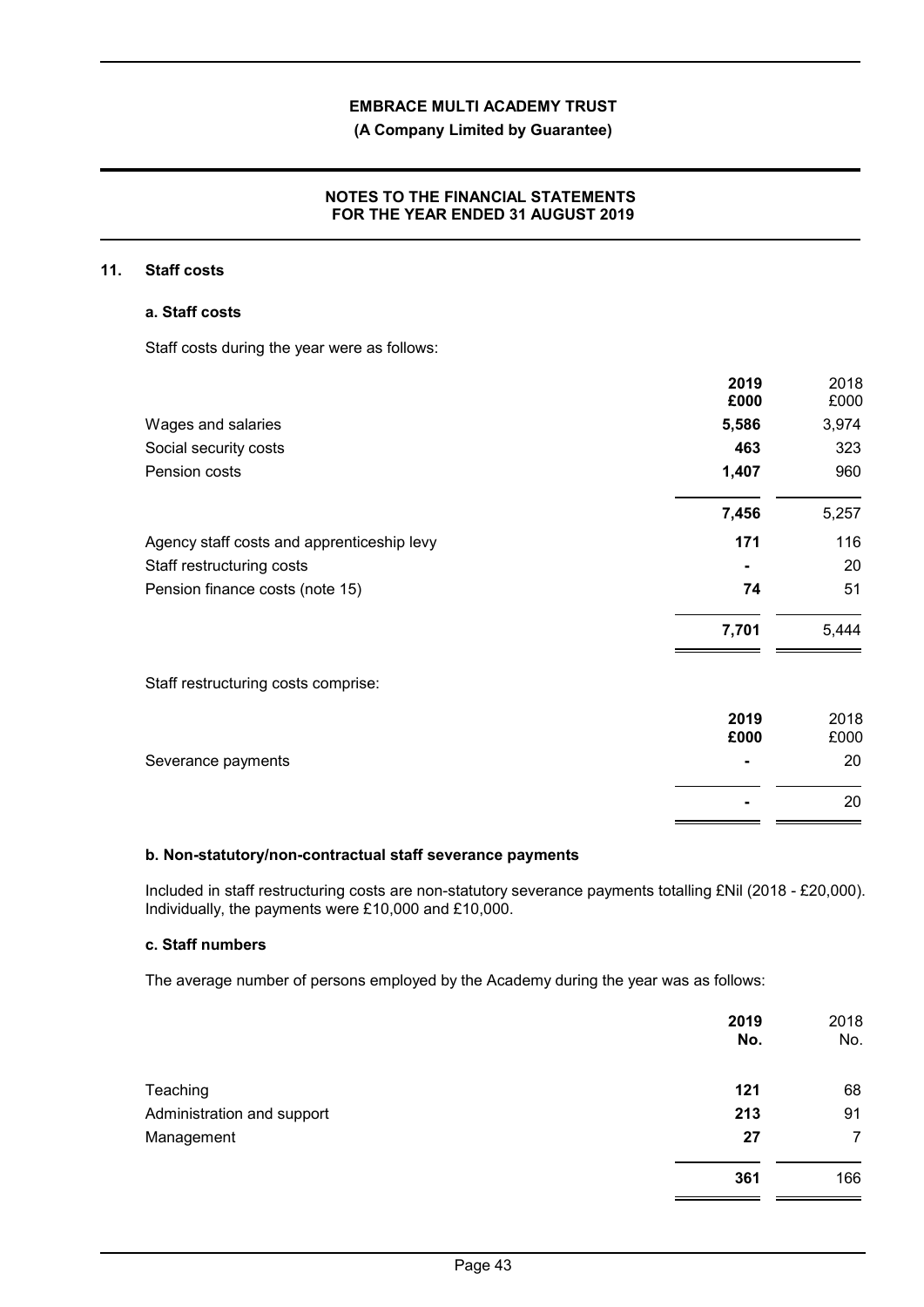# **(A Company Limited by Guarantee)**

# **NOTES TO THE FINANCIAL STATEMENTS FOR THE YEAR ENDED 31 AUGUST 2019**

## **11. Staff costs (continued)**

# **c. Staff numbers (continued)**

The average headcount expressed as full-time equivalents was:

|                            | 2019<br>No. | 2018<br>No. |
|----------------------------|-------------|-------------|
| Teaching                   | 109         | 61          |
| Administration and support | 133         | 69          |
| Management                 | 25          | 7           |
|                            | 267         | 137         |

#### **d. Higher paid staff**

The number of employees whose employee benefits (excluding employer pension costs) exceeded £60,000 was:

|                                 | 2019<br>No.    | 2018<br>No.    |
|---------------------------------|----------------|----------------|
| In the band £60,001 - £70,000   |                | $\blacksquare$ |
| In the band £70,001 - £80,000   | $\blacksquare$ |                |
| In the band £100,001 - £110,000 |                |                |

The above employees contribute to the Teachers Pension Scheme. The annualised contributions for the employees were £44,012 (2018 - £29,213) to Teachers Pension Scheme.

#### **e. Key management personnel**

The Key Management Personnel of the Academy Trust comprise the Staff Trustees and the Senior Leadership Team as listed on page 1. The total amount of employee benefits (including employer pension contributions and employer national insurance contributions) received by Key Management Personnel for their services to the Academy Trust was £310,217 (2018 - £666,585).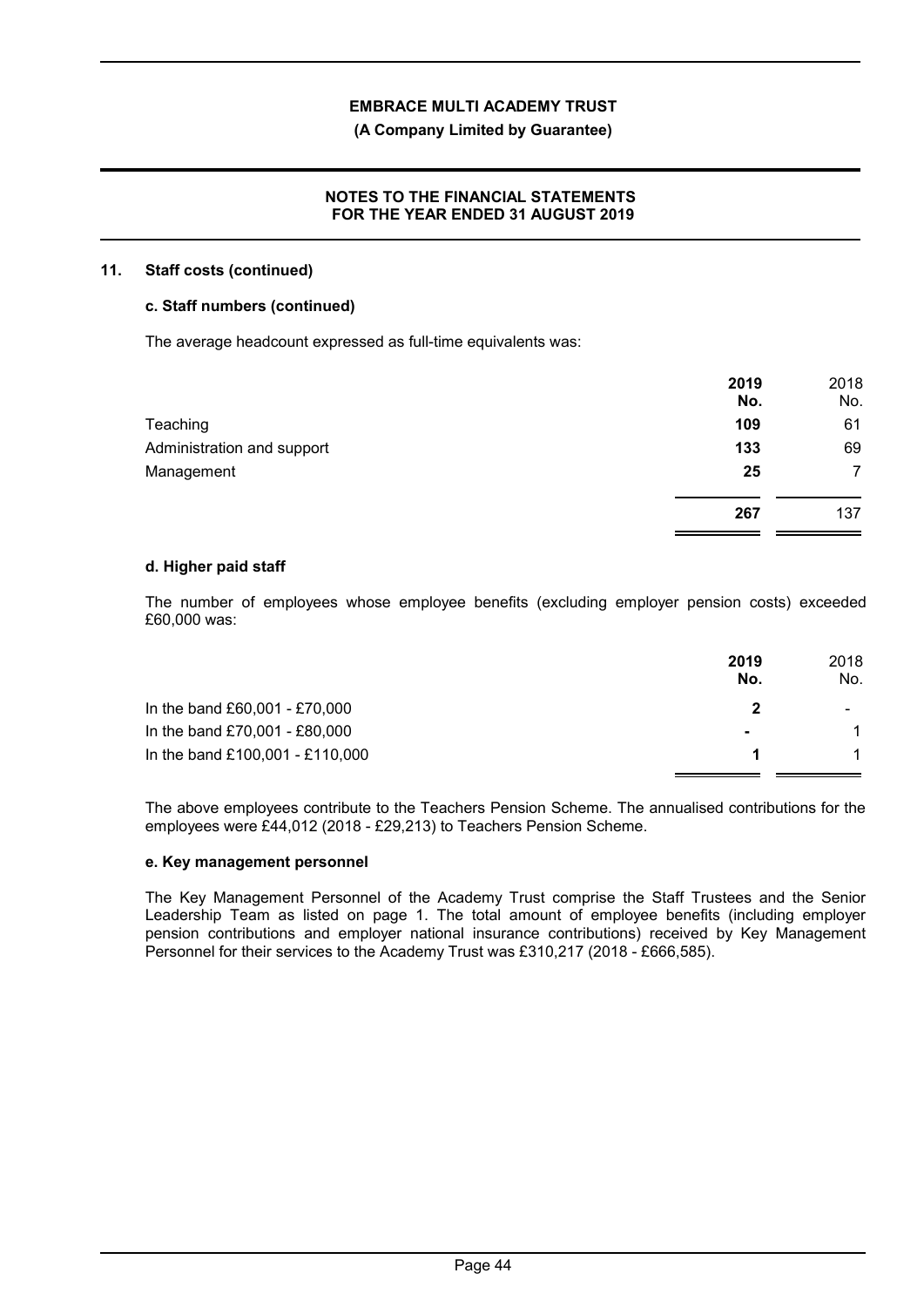**(A Company Limited by Guarantee)**

# **NOTES TO THE FINANCIAL STATEMENTS FOR THE YEAR ENDED 31 AUGUST 2019**

#### **12. Central services**

The Academy has provided the following central services to its Academies during the year:

- Provision of CEO & CFO services
- Primary improvement lead
- External accountancy services

The Academy charges for these services on the following basis:

3% top slice from GAG funding.

The actual amounts charged during the year were as follows:

|                                             | 2019<br>£000 | 2018<br>£000 |
|---------------------------------------------|--------------|--------------|
| <b>Brockington College</b>                  | 74           |              |
| Huncote Community Primary School            | 8            |              |
| Croft Church of England Primary School      |              |              |
| Manorfield Church of England Primary School | 18           |              |
| St Peter's Church of England Primary School | 11           |              |
| Sherrier Church of England Primary School   | 11           |              |
| Arnesby Church of England Primary School    | 4            |              |
| <b>Total</b>                                | 133          |              |

# **13. Related Party Transactions - Trustees' remuneration and expenses**

One or more Trustees has been paid remuneration or has received other benefits from an employment with the Academy. The principal and other staff Trustees only receive remuneration in respect of services they provide undertaking the roles of principal and staff members under their contracts of employment. The value of Trustees' remuneration and other benefits was as follows:

|                                     |                            | 2019        | 2018      |
|-------------------------------------|----------------------------|-------------|-----------|
|                                     |                            | £000        | £000      |
| C Southall                          | Remuneration               | $105 - 110$ | 100 - 105 |
|                                     | Pension contributions paid | $15 - 20$   | $15 - 20$ |
| K Neville (Staff Trustee to 1/7/19) | Remuneration (10 Months)   | 40 - 45     | $30 - 35$ |
|                                     | Pension contributions paid | $10 - 15$   | $5 - 10$  |
| L Mayes (Staff Trustee to 1/7/19)   | Remuneration (10 Months)   | $20 - 25$   | $20 - 25$ |
|                                     | Pension contributions paid | $0 - 5$     | $5 - 10$  |
| E Hawthorne                         | Remuneration               |             | $5 - 10$  |
|                                     | Pension contributions paid |             | $0 - 5$   |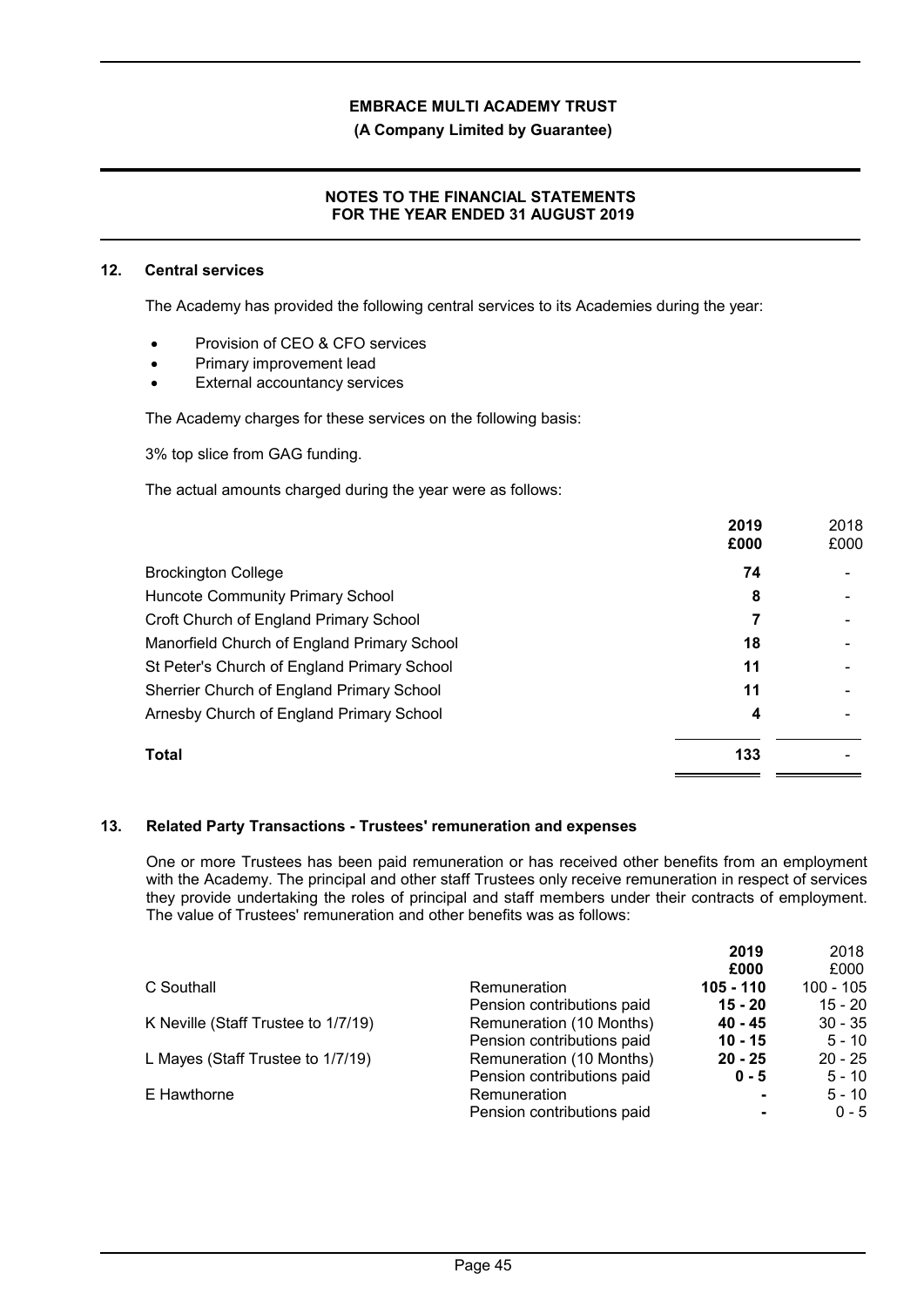## **(A Company Limited by Guarantee)**

# **NOTES TO THE FINANCIAL STATEMENTS FOR THE YEAR ENDED 31 AUGUST 2019**

#### **13. Related Party Transactions - Trustees' remuneration and expenses (continued)**

During the year ended 31 August 2019, expenses totalling £46 were reimbursed or paid directly to 1 Trustee *(2018 - £180 to 2 Trustees)*. The expenses were to reimburse the Trustee for travel expenses incurred whilst undertaking Trust based activities.

Other related party transactions involving Trustees are set out in note 29.

#### **14. Trustees' and Officers' insurance**

The Academy has opted into the Department of Education's risk protection arrangement (RPA), an alternative to insurance where UK government funds cover losses that arise. This scheme protects Trustees and officers from claims arising from negligent acts, errors or omissions occurring whilst on Academy business, and provides cover up to £10,000,000. It is not possible to quantify the Trustees and officers indemnity element from the overall cost of the RPA scheme membership.

#### **15. Pension finance cost**

| 2019<br>£000 | 2018<br>£000 |
|--------------|--------------|
| 107          | 63           |
| (181)        | (114)        |
| (74)         | (51)         |
|              |              |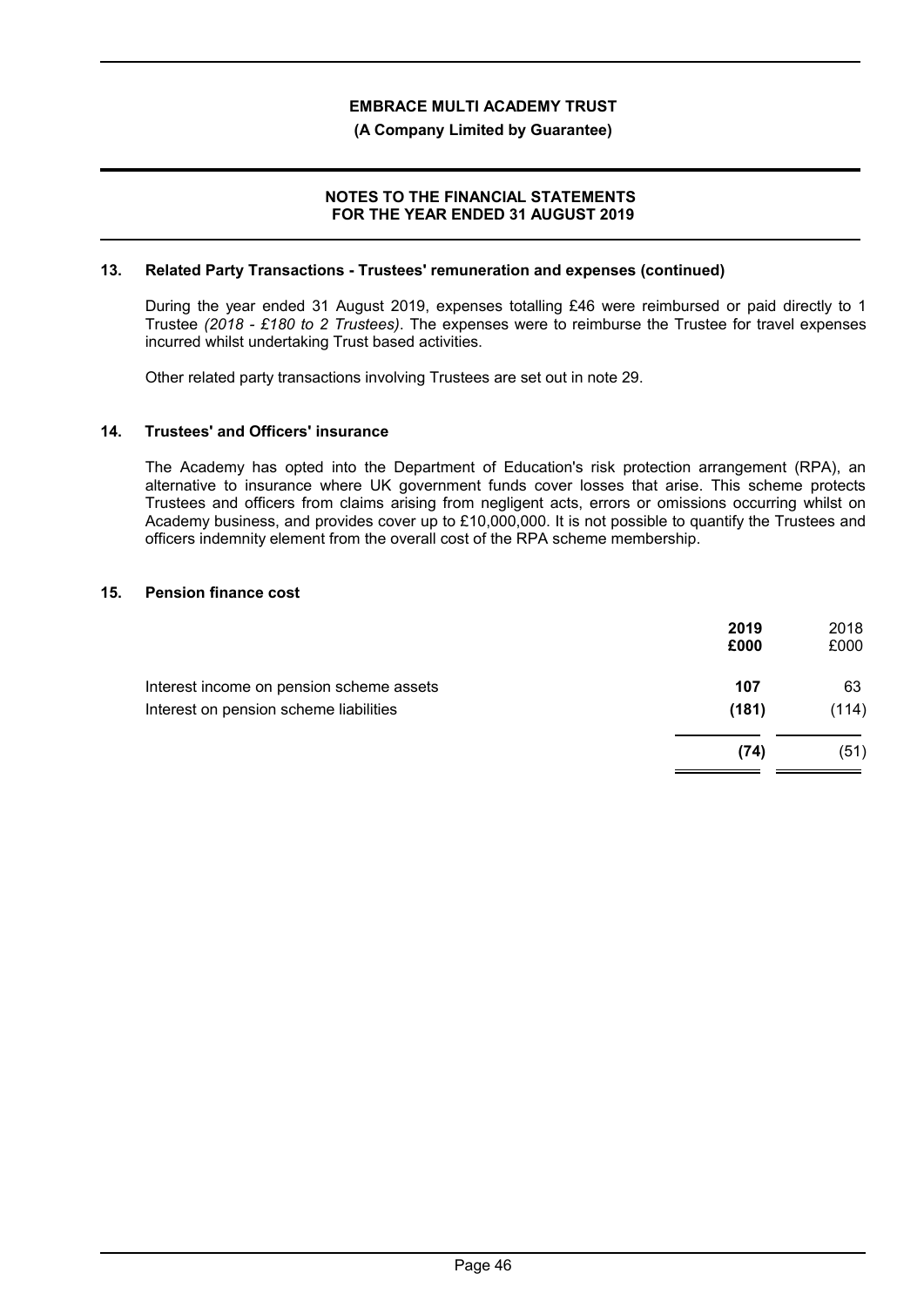**(A Company Limited by Guarantee)**

# **NOTES TO THE FINANCIAL STATEMENTS FOR THE YEAR ENDED 31 AUGUST 2019**

# **16. Tangible fixed assets**

|                          | Long<br>leasehold<br>land and<br>property<br>£000 | Leasehold<br>property<br>improvements<br>£000 | <b>Furniture</b><br>and fittings<br>£000 | Computer<br>equipment<br>£000 | <b>Total</b><br>£000 |
|--------------------------|---------------------------------------------------|-----------------------------------------------|------------------------------------------|-------------------------------|----------------------|
| <b>Cost or valuation</b> |                                                   |                                               |                                          |                               |                      |
| At 1 September 2018      | 1,062                                             | 355                                           | 139                                      | 241                           | 1,797                |
| Additions                |                                                   | 33                                            | 9                                        | 5                             | 47                   |
| Transfers on conversion  | 2,620                                             | 71                                            | 53                                       | 12                            | 2,756                |
| At 31 August 2019        | 3,682                                             | 459                                           | 201                                      | 258                           | 4,600                |
| <b>Depreciation</b>      |                                                   |                                               |                                          |                               |                      |
| At 1 September 2018      | 52                                                | 294                                           | 89                                       | 220                           | 655                  |
| Charge for the year      | 22                                                | 19                                            | 25                                       | 15                            | 81                   |
| At 31 August 2019        | 74                                                | 313                                           | 114                                      | 235                           | 736                  |
| Net book value           |                                                   |                                               |                                          |                               |                      |
| At 31 August 2019        | 3,608                                             | 146                                           | 87                                       | 23                            | 3,864                |
| At 31 August 2018        | 1,010                                             | 61                                            | 50                                       | 21                            | 1,142                |
|                          |                                                   |                                               |                                          |                               |                      |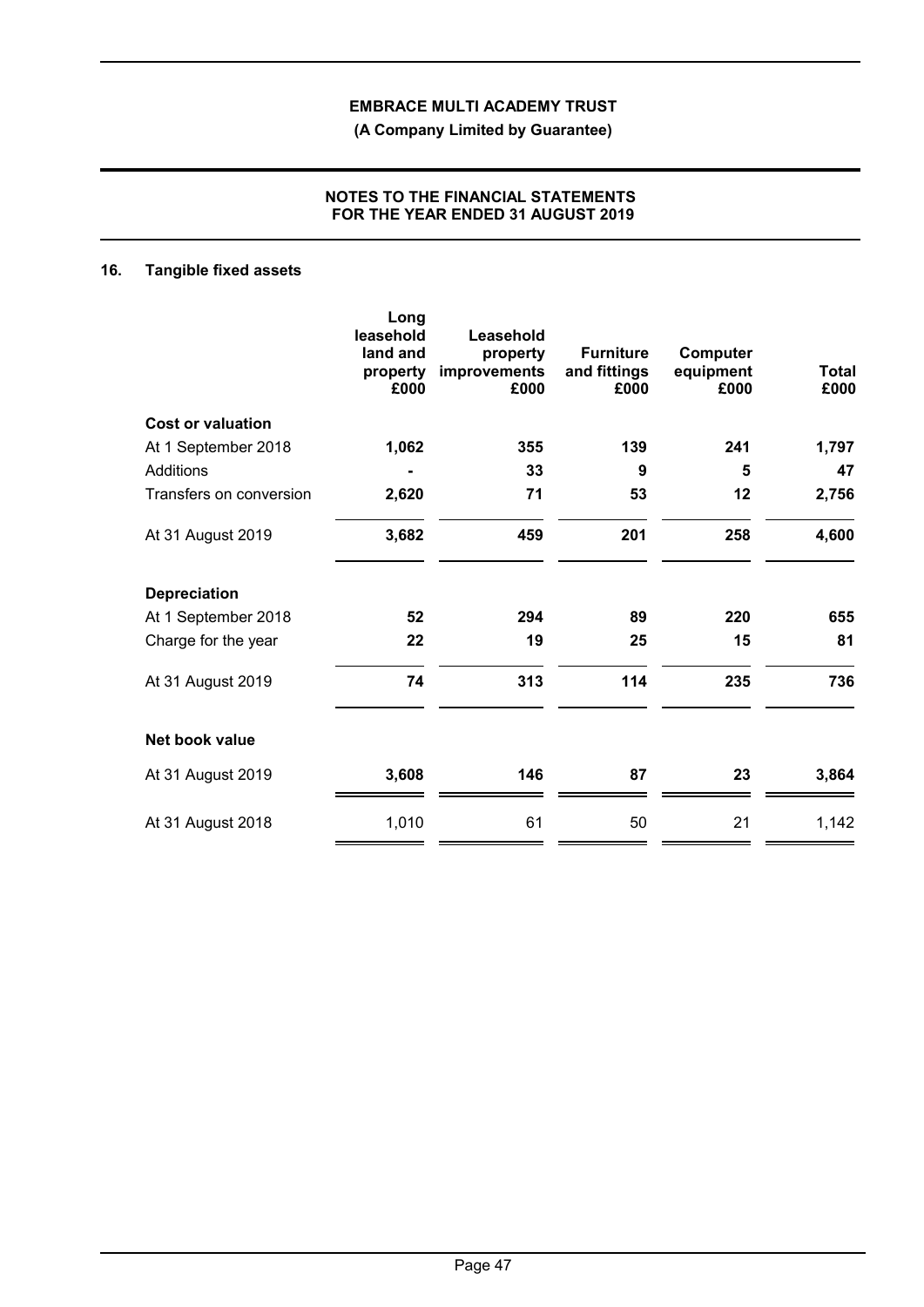#### **(A Company Limited by Guarantee)**

## **NOTES TO THE FINANCIAL STATEMENTS FOR THE YEAR ENDED 31 AUGUST 2019**

#### **16. Tangible fixed assets (continued)**

The Trustees of Embrace Multi Academy Trust, in agreement with the Board of Education of the Diocese of Leicester, occupy the buildings and some open land of the Academy on a rent free licence. This continuing permission of the Board of Education is pursuant to, and subject to, the Board's charitable objects. The licence delegates aspects of the management of the land (and buildings) to the Academy Trust company for the time being, but does not vest any rights over the land in the Academy Trust company. The terms of this licence have been agreed between the Secretary of State and the Trustees of Embrace Multi Academy Trust and contain a termination clause on the Trustees of Embrace Multi Academy Trust by the Board of Education giving two years notice. The Academy is responsible for the maintenance and insurance of the land and buildings.

The value of the donated facility cannot be reliably quantified and measured and accordingly no accounting adjustment has been made for this matter.

For Brockington College, Included in long leasehold land and property is land valued at £1,062,500 on conversion in 2012 by the Education and Skills Funding Agency, Graham Tyerman MRICS, using the depreciation replacement method. The freehold of this land and buildings is owned by Leicestershire County Council. The Academy Trust holds a 125 year lease on a peppercorn rent from 2012.

For Huncote Community Primary School, included in long leasehold land and property is land valued at £369,900 on conversion in 2012 by the Leicestershire County Council, Andrea Hopkins BSc (Hons) MRICS, using the depreciation replacement method. The freehold of this land and buildings is owned by Leicestershire County Council. The Academy Trust holds a 125 year lease on a peppercorn rent from 2012.

For Croft Church of England Primary School, Manorfield Church of England Primary School and Sherrier Church of England Primary School, Included in long leasehold land and property is land valued at £1,432,900 on conversion in 2019 by Leicestershire County Council, Sally Turner MRICS, using the depreciation replacement method. The freehold of this land and buildings is owned by Leicestershire County Council. The Academy Trust holds a 125 year lease on a peppercorn rent from 2019.

# **17. Stocks**

|                                     | 2019<br>£000 | 2018<br>£000 |
|-------------------------------------|--------------|--------------|
| Finished goods and goods for resale |              |              |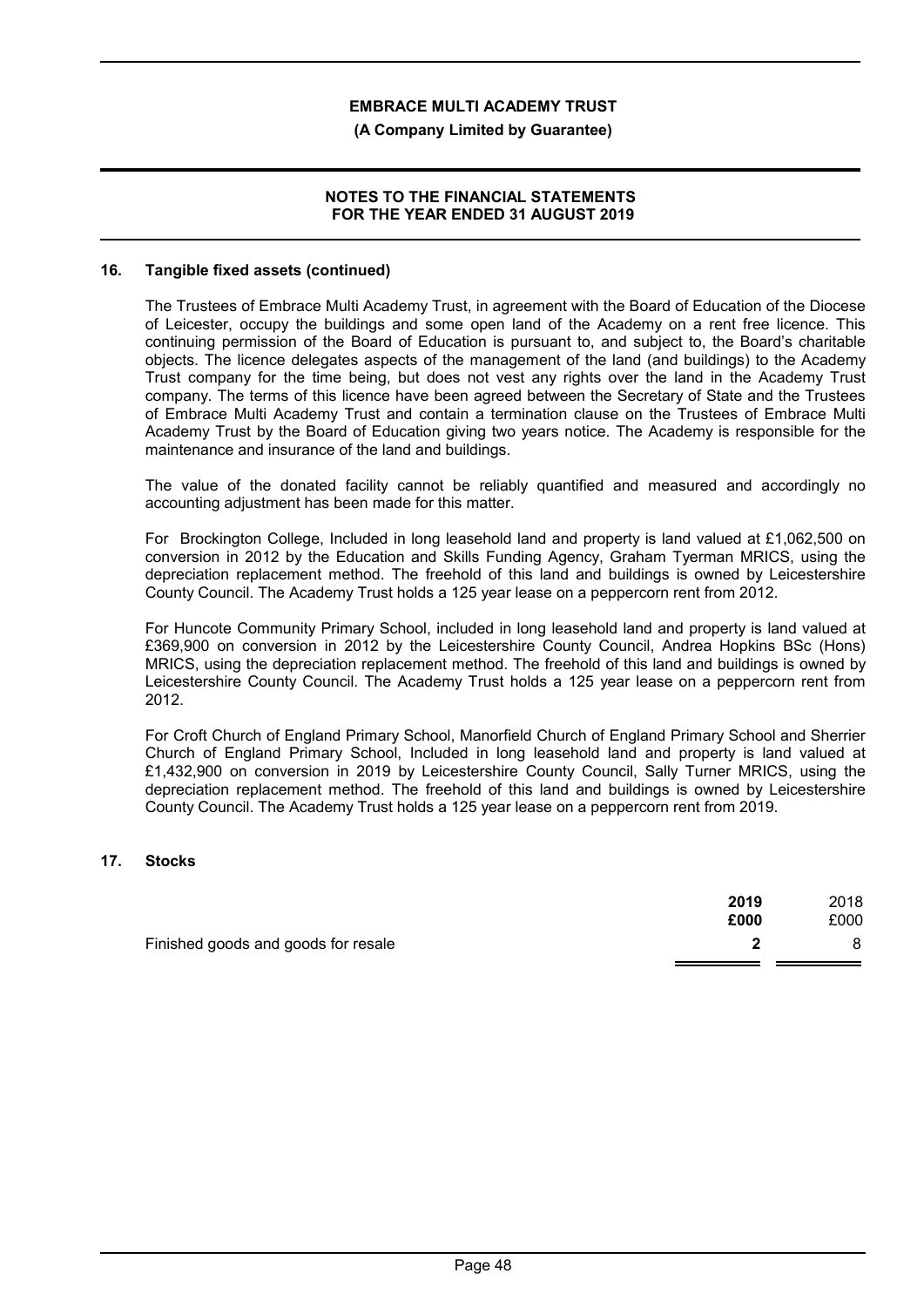**(A Company Limited by Guarantee)**

# **NOTES TO THE FINANCIAL STATEMENTS FOR THE YEAR ENDED 31 AUGUST 2019**

#### **18. Debtors**

|     |                                                | 2019<br>£000 | 2018<br>£000 |
|-----|------------------------------------------------|--------------|--------------|
|     | Trade debtors                                  | 10           |              |
|     | Other debtors                                  | 630          |              |
|     | Prepayments and accrued income                 | 215          | 201          |
|     | VAT recoverable                                | 119          | 27           |
|     |                                                | 974          | 228          |
| 19. | <b>Current asset investments</b>               |              |              |
|     |                                                | 2019<br>£000 | 2018<br>£000 |
|     | Unlisted investments (liquid)                  |              | 240          |
|     |                                                |              |              |
| 20. | Creditors: Amounts falling due within one year |              |              |
|     |                                                | 2019<br>£000 | 2018<br>£000 |
|     | Trade creditors                                | 346          |              |
|     | Other taxation and social security             | 257          | 87           |
|     | Other creditors                                |              | 6            |
|     | Accruals and deferred income                   | 316          | 192          |
|     |                                                | 919          | 285          |
|     |                                                | 2019<br>£000 | 2018<br>£000 |
|     | Deferred income at 1 September 2018            | 124          | 156          |
|     | Resources deferred during the year             | 242          | 124          |
|     | Amounts released from previous periods         | (124)        | (156)        |
|     | Deferred income at 31 August 2019              | 242          | 124          |
|     |                                                |              |              |

At the balance sheet date the Academy Trust was holding funds received in advance for school trips, rates reimbursement, universal infant free school meals income and other income relating to the next academic year.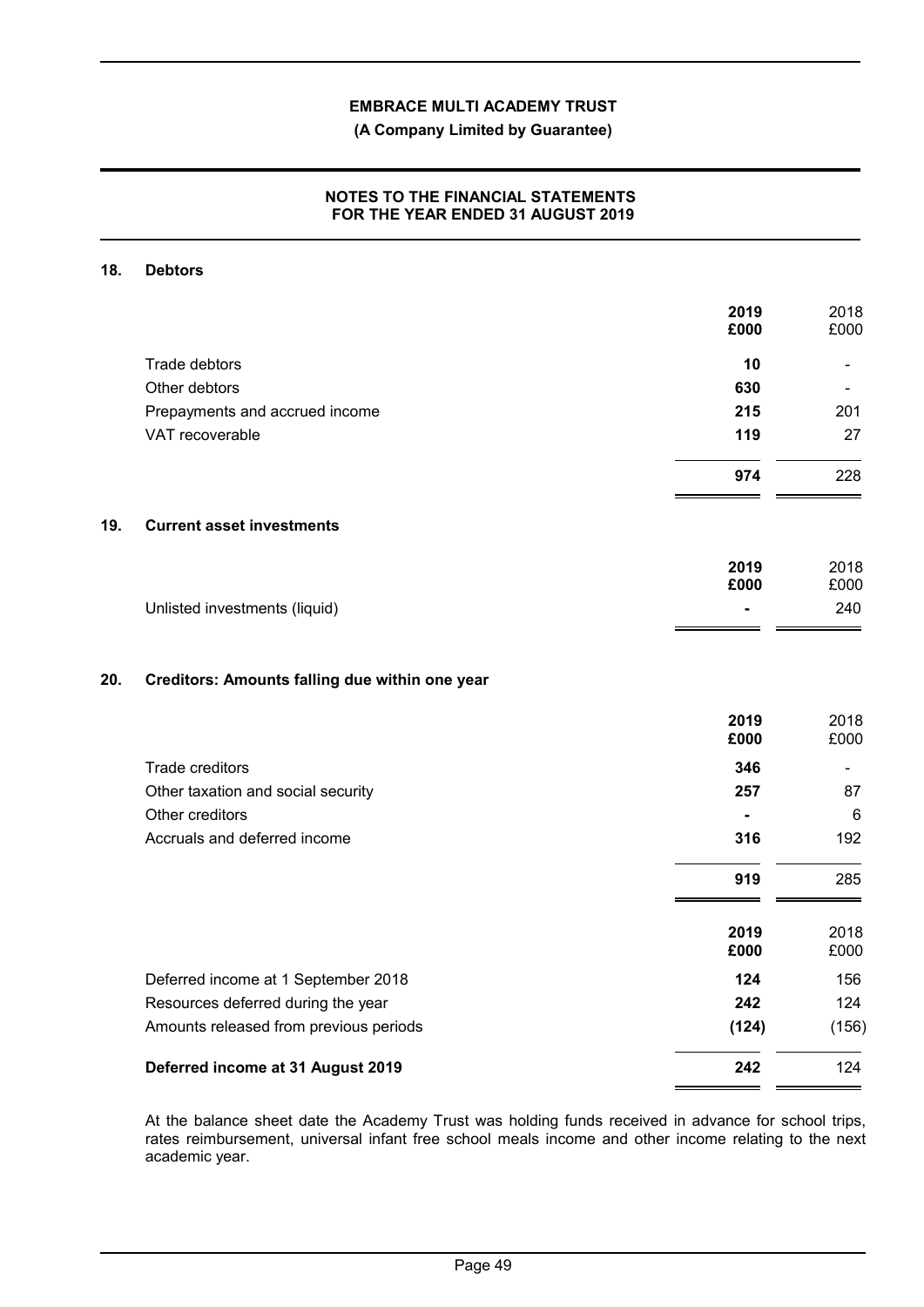**(A Company Limited by Guarantee)**

# **NOTES TO THE FINANCIAL STATEMENTS FOR THE YEAR ENDED 31 AUGUST 2019**

# **21. Statement of funds**

|                                              | <b>Balance at 1</b><br>September<br>2018<br>£000 | £000    | Income Expenditure<br>£000 | <b>Transfers</b><br>in/(out)<br>£000 | <b>Losses</b><br>£000 | <b>Balance at</b><br>31 August<br>2019<br>£000 |
|----------------------------------------------|--------------------------------------------------|---------|----------------------------|--------------------------------------|-----------------------|------------------------------------------------|
| <b>Unrestricted</b><br>funds                 |                                                  |         |                            |                                      |                       |                                                |
| <b>Designated</b><br>funds                   |                                                  |         |                            |                                      |                       |                                                |
| Astro turf pitch                             | 120                                              |         |                            | 10                                   |                       | 130                                            |
| Modular building                             | 96                                               |         |                            | 32                                   |                       | 128                                            |
|                                              | 216                                              |         |                            | 42                                   |                       | 258                                            |
| <b>General funds</b>                         |                                                  |         |                            |                                      |                       |                                                |
| <b>General Funds</b>                         | 348                                              | 1,553   | (518)                      | (42)                                 |                       | 1,341                                          |
| <b>Total</b><br><b>Unrestricted</b><br>funds | 564                                              | 1,553   | (518)                      |                                      |                       | 1,599                                          |
| <b>Restricted</b><br>general funds           |                                                  |         |                            |                                      |                       |                                                |
| <b>General Annual</b><br>Grant (GAG)         | 718                                              | 7,912   | (7, 593)                   |                                      |                       | 1,037                                          |
| Devolved<br>Formula<br>Capital (DFC)         |                                                  | 124     | (76)                       | (44)                                 |                       | 4                                              |
| Other DfE/ESFA                               |                                                  |         |                            |                                      |                       |                                                |
| grants                                       |                                                  | 361     | (283)                      |                                      |                       | 78                                             |
| Pupil premium                                |                                                  | 304     | (304)                      |                                      |                       |                                                |
| Other income                                 |                                                  | 251     | (251)                      |                                      |                       |                                                |
| Other grants                                 |                                                  | 278     | (278)                      |                                      |                       |                                                |
| Donations<br>Donated from                    | 5                                                | 13      | (13)                       |                                      |                       | $\sqrt{5}$                                     |
| single<br>Academy                            |                                                  | (336)   |                            | 336                                  |                       |                                                |
| Transfer on<br>conversion                    |                                                  | (1,779) |                            | 1,779                                |                       |                                                |
| Pension reserve                              | (1,640)                                          |         | (476)                      | (2, 115)                             | (2, 104)              | (6, 335)                                       |
|                                              | (917)                                            | 7,128   | (9, 274)                   | (44)                                 | (2, 104)              | (5, 211)                                       |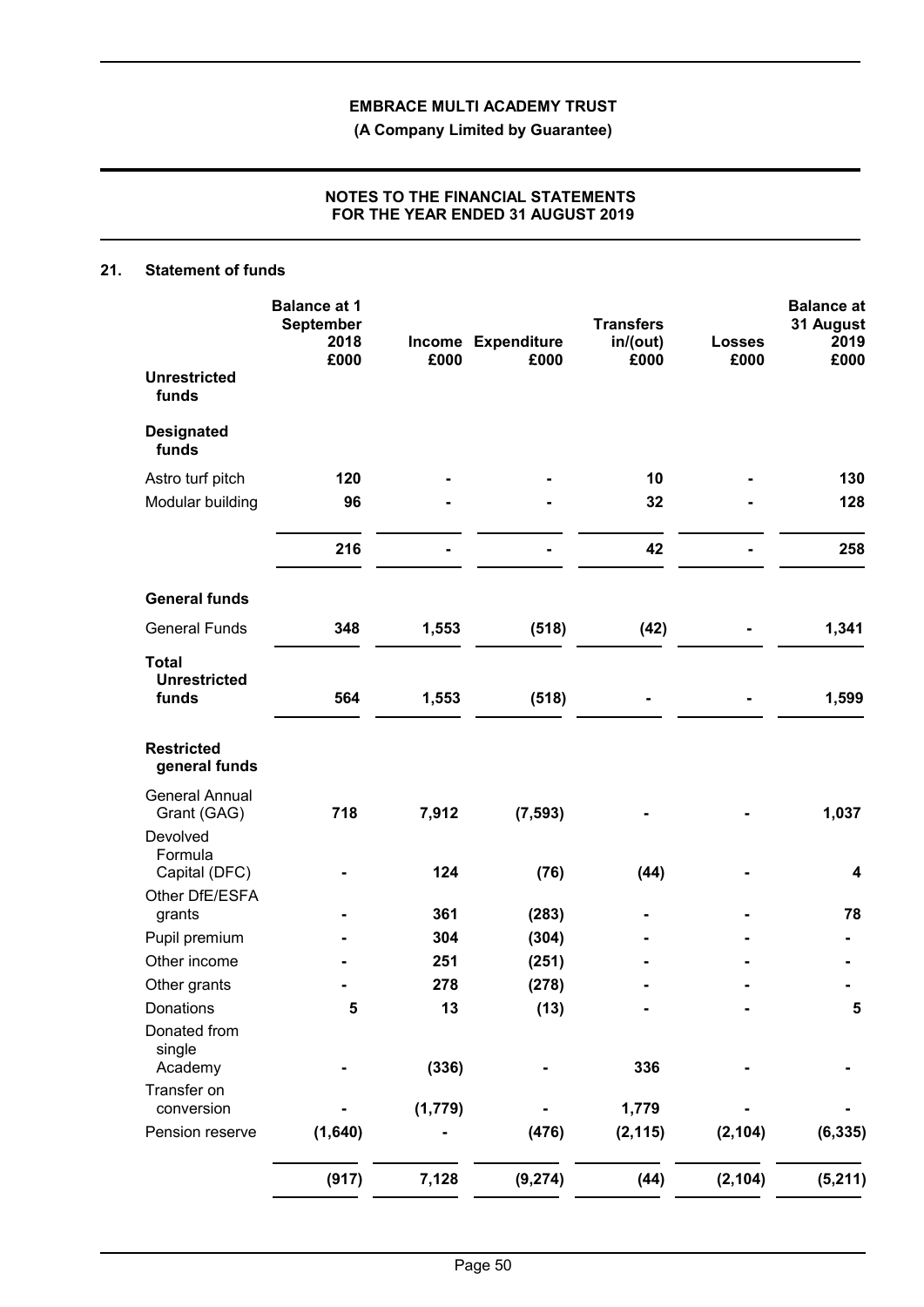**(A Company Limited by Guarantee)**

# **NOTES TO THE FINANCIAL STATEMENTS FOR THE YEAR ENDED 31 AUGUST 2019**

## **21. Statement of funds (continued)**

|                                        | <b>Balance at 1</b><br>September<br>2018<br>£000 | £000         | Income Expenditure<br>£000 | <b>Transfers</b><br>in/out<br>£000 | Gains/<br>(Losses)<br>£000 | <b>Balance at</b><br>31 August<br>2019<br>£000 |
|----------------------------------------|--------------------------------------------------|--------------|----------------------------|------------------------------------|----------------------------|------------------------------------------------|
| <b>Restricted fixed</b><br>asset funds |                                                  |              |                            |                                    |                            |                                                |
| Net book value<br>of fixed assets      | 1,142                                            | $\mathbf{3}$ | (81)                       | 2,800                              |                            | 3,864                                          |
| Transfer of<br>Academy<br>assets into  |                                                  |              |                            |                                    |                            |                                                |
| Trust                                  |                                                  | 1,291        |                            | (1, 291)                           |                            |                                                |
| Transfer on<br>conversion              |                                                  | 1,465        |                            | (1, 465)                           |                            |                                                |
|                                        | 1,142                                            | 2,759        | (81)                       | 44                                 |                            | 3,864                                          |
| <b>Total Restricted</b><br>funds       | 225                                              | 9,887        | (9, 355)                   |                                    | (2, 104)                   | (1, 347)                                       |
| <b>Total funds</b>                     | 789                                              | 11,440       | (9,873)                    |                                    | (2, 104)                   | 252                                            |

The specific purposes for which the funds are to be applied are as follows:

#### **Designated funds**

The designated fund pot includes of a transfer of £32,000 transferred from unrestricted funds which is to be transfered to designated funds on a regular basis to cover the predicted future cost of purchasing the modular building when its lease expires.

It also includes of a transfer of £10,000 transferred from unrestricted funds which is to cover the predicted future cost of replacing the Astro Turf Pitch carpet.

#### **Unrestricted funds**

Unrestricted funds are to be used towards meeting any of the charitable objects of the Academy at the discretion of the Trustees.

## **General Annual Grant (GAG)**

Funds from the Education and Skills Funding Agency for the provision of education, in line with the funding agreement.

Under the funding agreement with the Secretary of State, the Academy was not subject to a limit on the amount of GAG that it could carry forward at 31 August 2019.

# **Devolved Formula Capital**

Devolved formula capital is ESFA grant monies to be spent on premises. Transfers of £44,000 from restricted funds to the restricted fixed asset fund represents contributions towards computer equipment, furniture and other equipment.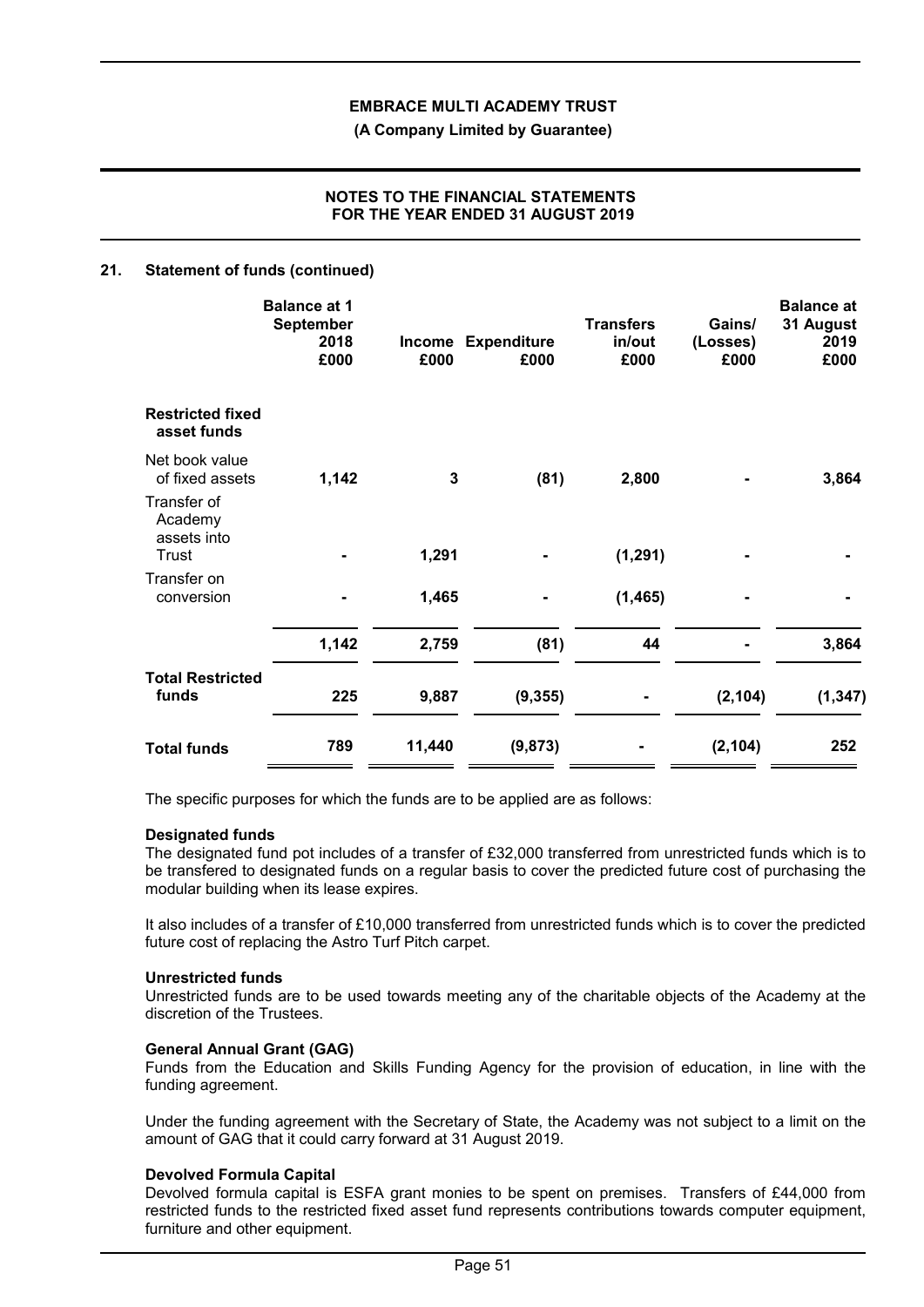**(A Company Limited by Guarantee)**

# **NOTES TO THE FINANCIAL STATEMENTS FOR THE YEAR ENDED 31 AUGUST 2019**

#### **21. Statement of funds (continued)**

#### **Other DfE/ESFA Grants**

Other funds provided by the DfE/ESFA for particular purposes within the Academy's educational operations.

#### **Pupil premium**

Additional funds from the Education and Skills Funding Agency to support their disadvantaged pupils and close the attainment gap between them and their peers. This is allocated for every pupil who receives free school meals.

#### **Other grants**

These funds include High Needs Funding from the Local Authority, pupil premium for looked after children and funding from the Department for Work and Pensions.

#### **Other income**

These consist of income from all other sources to be used primarily for the Academy's educational operations. Transfers into the pension reserve of £2,115,000 from restricted general funds relate to the pension liability for Academies joining the MAT, transferred from the total net assets transferred.

#### **Pension reserve**

Being the fund in relation to the defined benefit pension scheme liability included in the Balance Sheet. The fund is in deficit given the nature of the liability, however, this is not payable immediately. Transfers of £2,115,000 into the pension reserve relate to transfers of liabilities from Academies joining the MAT.

#### **Restricted Fixed asset funds**

The net book value of fixed asset fund has been set up to recognised the tangible assets held by the Academy Trust and is equivalent to the net book value of tangible fixed assets. Depreciation of tangible fixed assets is allocated to this fund.

## **Transfer on conversion**

These funds represent the amount transferred in from schools joining the Multi Academy Trust during the year on conversion. This includes unrestricted funds, restricted general funds and restricted fixed asset funds.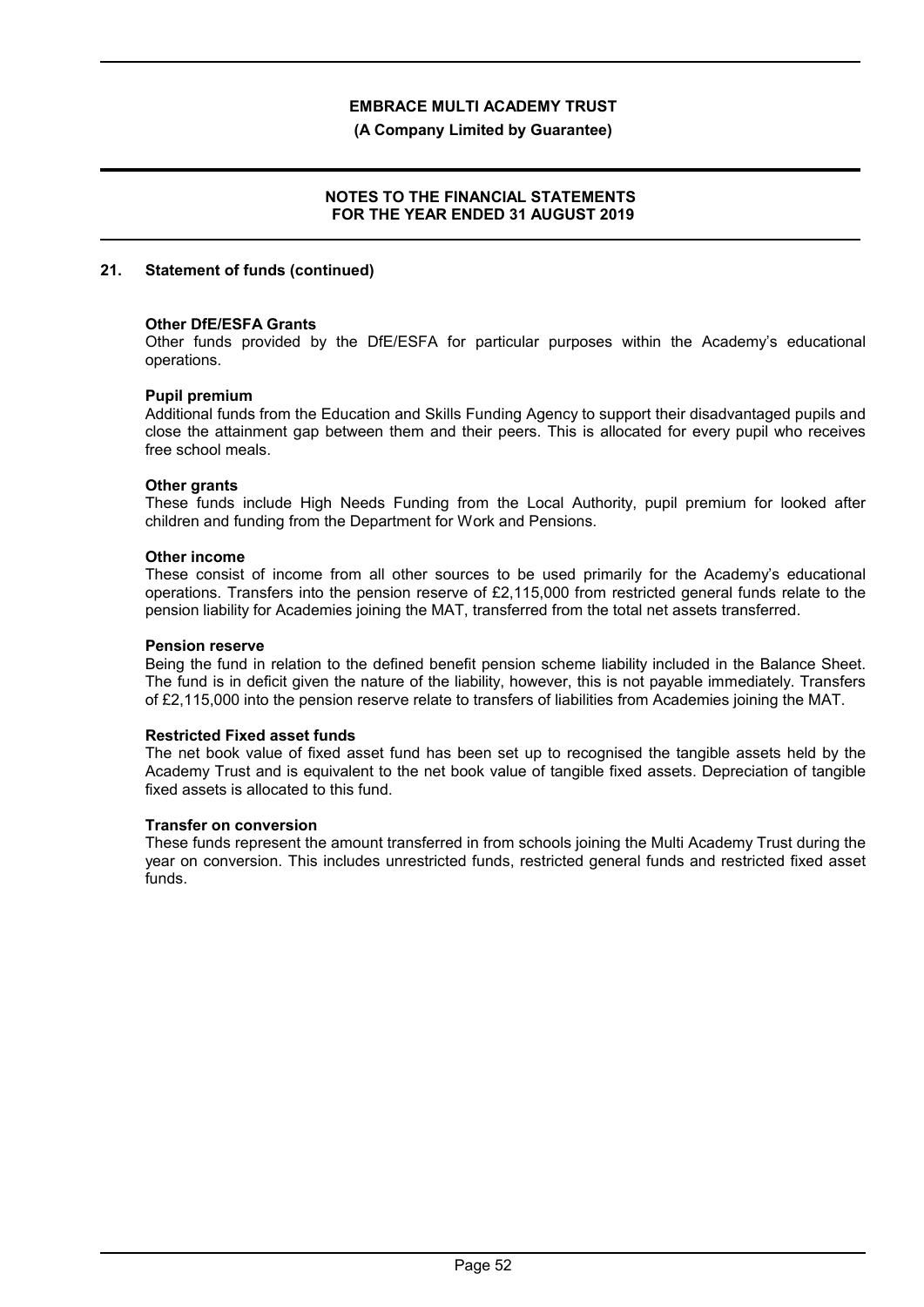**(A Company Limited by Guarantee)**

# **NOTES TO THE FINANCIAL STATEMENTS FOR THE YEAR ENDED 31 AUGUST 2019**

# **21. Statement of funds (continued)**

# **Total funds analysis by Academy**

Fund balances at 31 August 2019 were allocated as follows:

|                                                    | 2019<br>£000 | 2018<br>£000 |
|----------------------------------------------------|--------------|--------------|
| <b>Brockington College</b>                         | 1,742        | 1,287        |
| <b>Huncote Community Primary School</b>            | 165          |              |
| Croft Church of England Primary School             | 176          |              |
| Manorfield Church of England Primary School        | 244          |              |
| St Peter's Church of England Primary School        | 66           |              |
| Sherrier Church of England Primary School          | 161          |              |
| Arnesby Church of England Primary School           | 39           |              |
| <b>Embrace Multi Academy Trust</b>                 | 130          |              |
| Total before fixed asset funds and pension reserve | 2,723        | 1,287        |
| Restricted fixed asset fund                        | 3,864        | 1,142        |
| Pension reserve                                    | (6, 335)     | (1,640)      |
| Total                                              | 252          | 789          |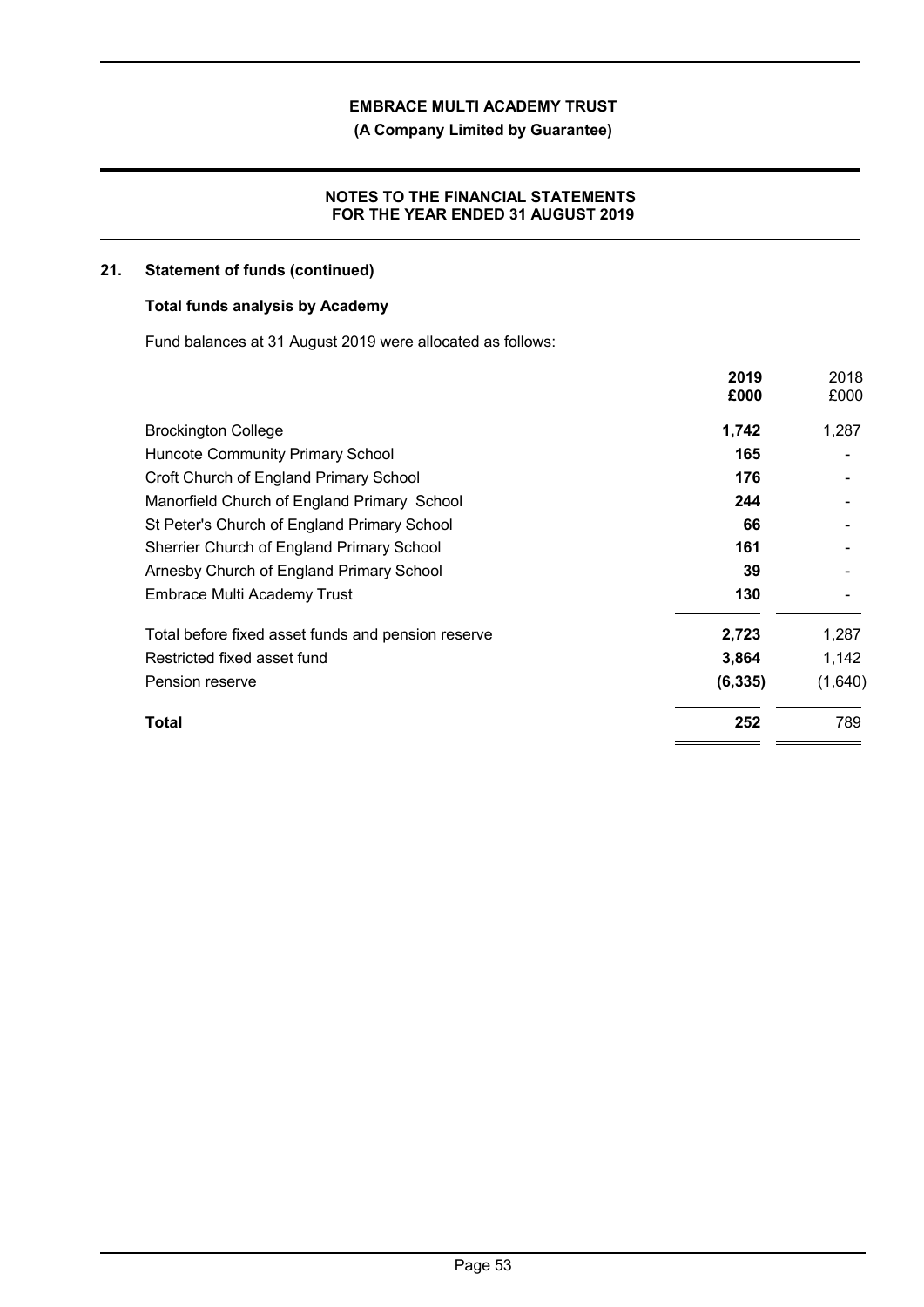**(A Company Limited by Guarantee)**

# **NOTES TO THE FINANCIAL STATEMENTS FOR THE YEAR ENDED 31 AUGUST 2019**

# **21. Statement of funds (continued)**

# **Total cost analysis by Academy**

Expenditure incurred by each Academy during the year was as follows:

|                                                               | <b>Teaching</b><br>and<br>educational<br>support<br>staff costs<br>£000 | <b>Other</b><br>support<br>staff costs<br>£000 | <b>Educational</b><br>supplies<br>£000 | <b>Other costs</b><br>excluding<br>depreciation<br>£000 | <b>Total</b><br>2019<br>£000 | Total<br>2018<br>£000 |
|---------------------------------------------------------------|-------------------------------------------------------------------------|------------------------------------------------|----------------------------------------|---------------------------------------------------------|------------------------------|-----------------------|
| Brockington<br>College                                        | 3,953                                                                   | 1,285                                          | 191                                    | 1,379                                                   | 6,808                        | 7,026                 |
| Huncote<br>Community<br><b>Primary School</b>                 | 217                                                                     | 43                                             | 3                                      | 50                                                      | 313                          |                       |
| Croft Church of<br>England<br><b>Primary School</b>           | 232                                                                     | 33                                             | $\overline{2}$                         | 36                                                      | 303                          |                       |
| Manorfield<br>Church of<br>England<br>Primary<br>School       | 480                                                                     | 63                                             | $\overline{7}$                         | 88                                                      | 638                          |                       |
| St Peter's<br>Church of<br>England<br><b>Primary School</b>   | 274                                                                     | 84                                             | 11                                     | 58                                                      | 427                          |                       |
| <b>Sherrier Church</b><br>of England<br><b>Primary School</b> | 298                                                                     | 40                                             | 8                                      | 76                                                      | 422                          |                       |
| Arnesby Church<br>of England<br><b>Primary School</b>         | 125                                                                     | 13                                             | 3                                      | 17                                                      | 158                          |                       |
| <b>Embrace Multi</b><br>Academy Trust                         | 402                                                                     | 159                                            |                                        | 162                                                     | 723                          |                       |
| Academy                                                       | 5,981                                                                   | 1,720                                          | 225                                    | 1,866                                                   | 9,792                        | 7,026                 |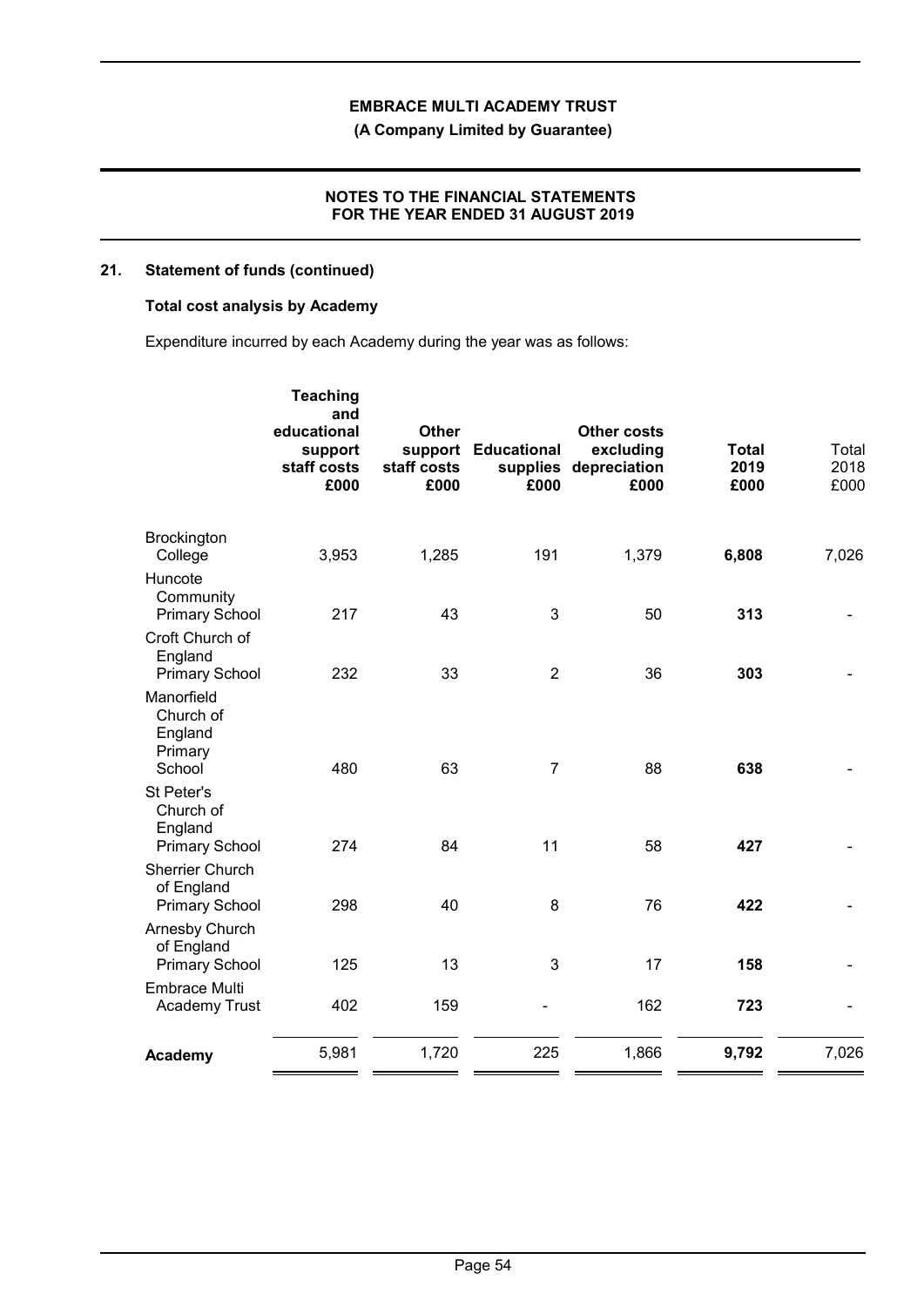**(A Company Limited by Guarantee)**

# **NOTES TO THE FINANCIAL STATEMENTS FOR THE YEAR ENDED 31 AUGUST 2019**

# **21. Statement of funds (continued)**

Comparative information in respect of the preceding year is as follows:

|                                              | Balance at<br>1 September<br>2017<br>£000 | Income<br>£000 | Expenditure<br>£000 | <b>Transfers</b><br>in/(out)<br>£000 | Gains<br>£000 | Balance at<br>31 August<br>2018<br>£000 |
|----------------------------------------------|-------------------------------------------|----------------|---------------------|--------------------------------------|---------------|-----------------------------------------|
| <b>Unrestricted</b><br>funds                 |                                           |                |                     |                                      |               |                                         |
| <b>Designated</b><br>funds                   |                                           |                |                     |                                      |               |                                         |
| Astro turf pitch                             | -                                         |                |                     | 120                                  |               | 120                                     |
| Modular<br>building                          | 32                                        |                |                     | 64                                   |               | 96                                      |
|                                              | 32                                        |                |                     | 184                                  |               | 216                                     |
| <b>General funds</b>                         |                                           |                |                     |                                      |               |                                         |
| <b>General Funds</b>                         | 427                                       | 526            | (421)               | (184)                                |               | 348                                     |
| <b>Total</b><br><b>Unrestricted</b><br>funds | 459                                       | 526            | (421)               |                                      |               | 564                                     |
| <b>Restricted</b><br>general<br>funds        |                                           |                |                     |                                      |               |                                         |
| <b>General Annual</b><br>Grant (GAG)         | 624                                       | 5,700          | (5,606)             |                                      |               | 718                                     |
| Devolved<br>Formula<br>Capital (DFC)         |                                           | 27             | (14)                | (13)                                 |               |                                         |
| Other<br>DfE/ESFA                            |                                           |                |                     |                                      |               |                                         |
| grants                                       |                                           | 56             | (56)                |                                      |               |                                         |
| Pupil premium                                |                                           | 213            | (213)               |                                      |               |                                         |
| Other income                                 |                                           | 257            | (257)               |                                      |               |                                         |
| Other grants                                 |                                           | 104            | (104)               |                                      |               |                                         |
| Donations                                    |                                           | 67             | (62)                |                                      |               | 5                                       |
| Pension<br>reserve                           | (1,909)                                   |                | (293)               |                                      | 562           | (1,640)                                 |
|                                              | (1, 285)                                  | 6,424          | (6,605)             | (13)                                 | 562           | (917)                                   |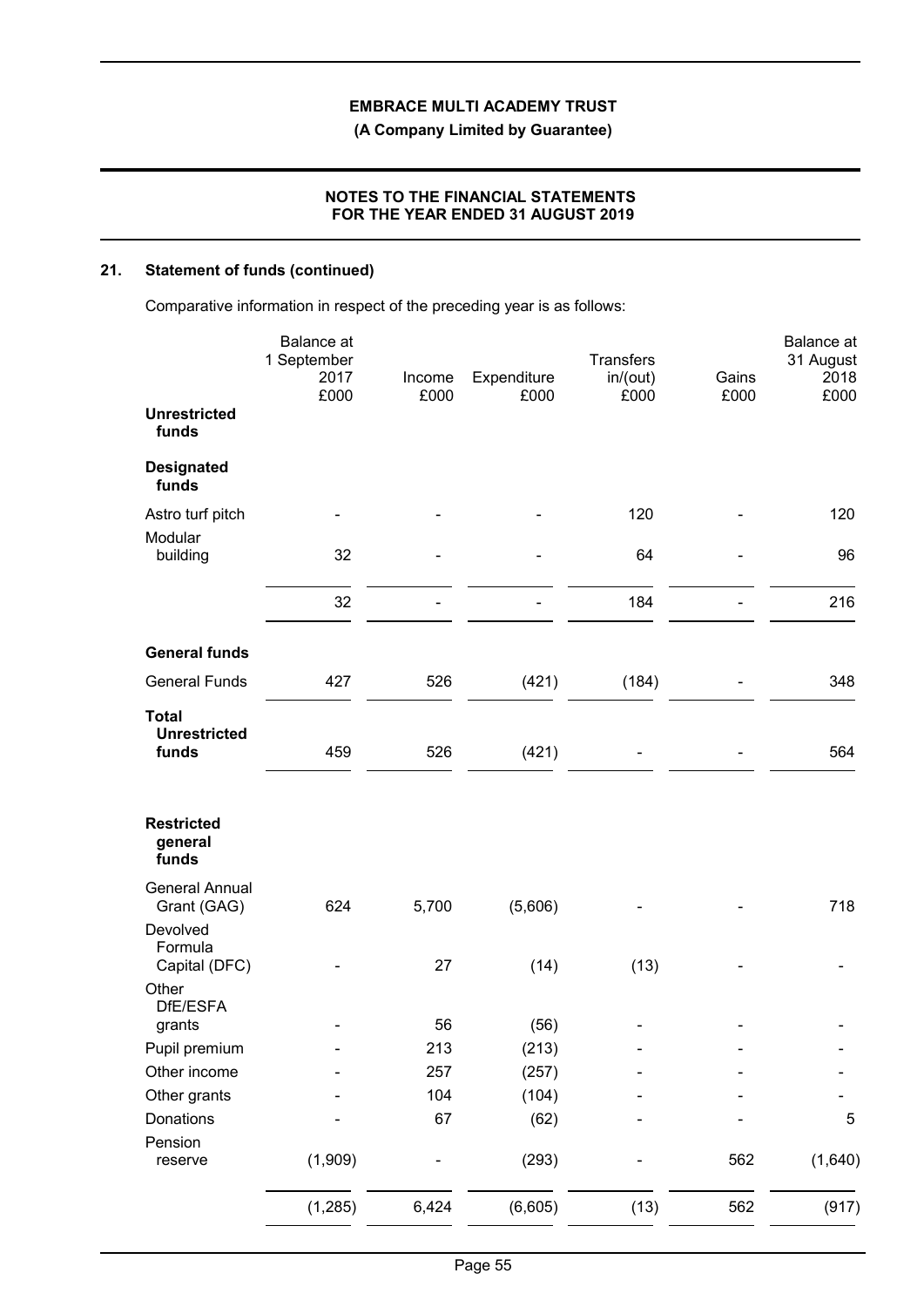**(A Company Limited by Guarantee)**

# **NOTES TO THE FINANCIAL STATEMENTS FOR THE YEAR ENDED 31 AUGUST 2019**

# **21. Statement of funds (continued)**

|                                           | Balance at<br>1 September<br>2017<br>£000 | Income<br>£000 | Expenditure<br>£000 | <b>Transfers</b><br>in/(out)<br>£000 | £000 | <b>Balance</b> at<br>31 August<br>2018<br>£000 |
|-------------------------------------------|-------------------------------------------|----------------|---------------------|--------------------------------------|------|------------------------------------------------|
| <b>Restricted</b><br>fixed asset<br>funds |                                           |                |                     |                                      |      |                                                |
| Net book value<br>of fixed assets         | 1,305                                     |                | (176)               | 13                                   |      | 1,142                                          |
| Total<br><b>Restricted</b><br>funds       | 20                                        | 6,424          | (6, 781)            |                                      | 562  | 225                                            |
| <b>Total funds</b>                        | 479                                       | 6,950          | (7,202)             |                                      | 562  | 789                                            |

# **22. Analysis of net assets between funds**

**Analysis of net assets between funds - current year**

|                            | <b>Unrestricted</b><br>funds<br>2019<br>£000 | <b>Restricted</b><br>funds<br>2019<br>£000 | <b>Restricted</b><br>fixed asset<br>funds<br>2019<br>£000 | <b>Total</b><br>funds<br>2019<br>£000 |
|----------------------------|----------------------------------------------|--------------------------------------------|-----------------------------------------------------------|---------------------------------------|
| Tangible fixed assets      |                                              |                                            | 3,864                                                     | 3,864                                 |
| Current assets             | 1,599                                        | 2,043                                      | $\qquad \qquad \blacksquare$                              | 3,642                                 |
| <b>Current liabilities</b> | $\overline{\phantom{0}}$                     | (919)                                      | $\qquad \qquad \blacksquare$                              | (919)                                 |
| Pension scheme liability   |                                              | (6, 335)                                   | ٠                                                         | (6, 335)                              |
| <b>Total</b>               | 1,599                                        | (5,211)                                    | 3,864                                                     | 252                                   |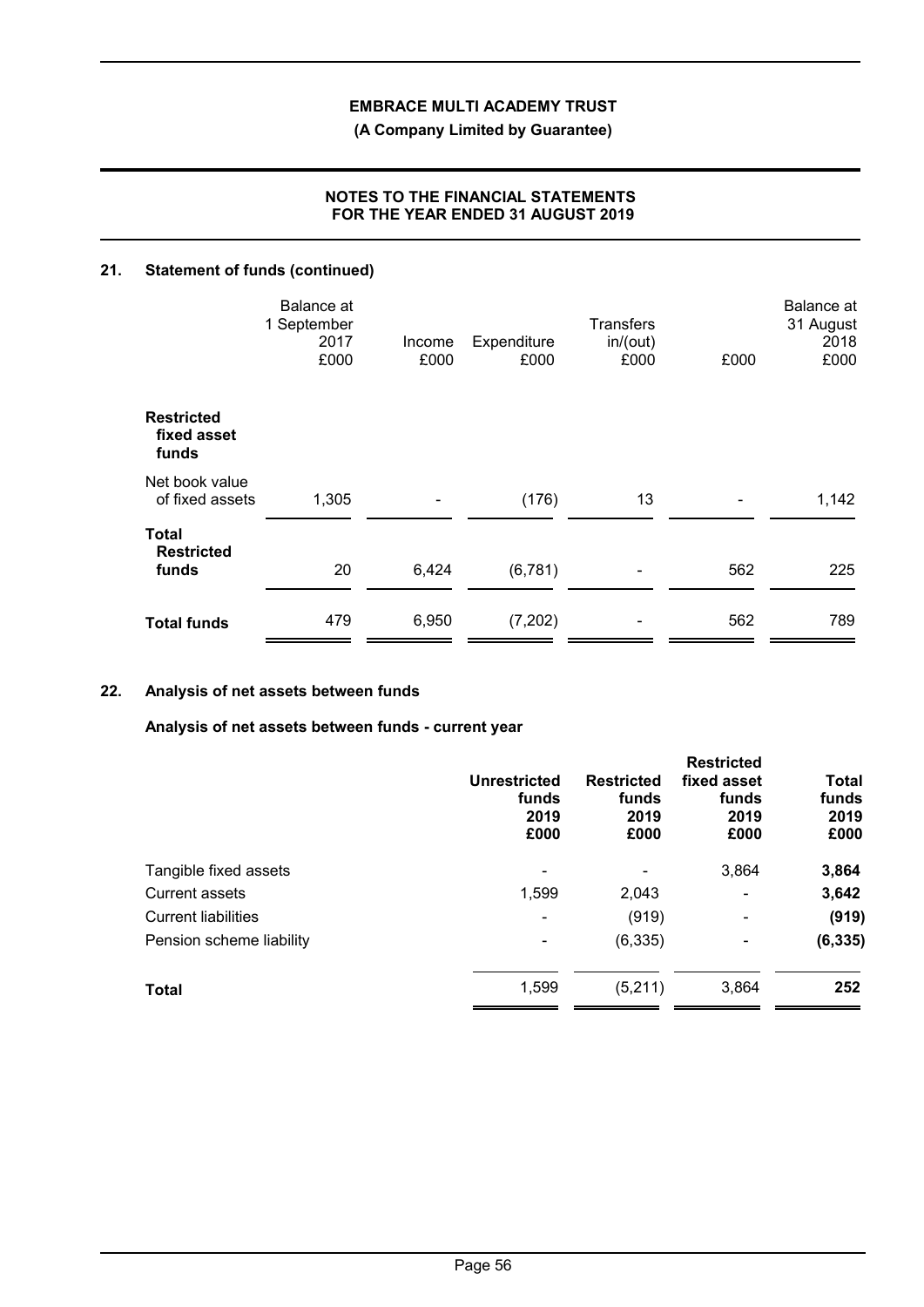# **(A Company Limited by Guarantee)**

# **NOTES TO THE FINANCIAL STATEMENTS FOR THE YEAR ENDED 31 AUGUST 2019**

# **22. Analysis of net assets between funds (continued)**

# **Analysis of net assets between funds - prior year**

|                            |                          |            | Restricted               |         |
|----------------------------|--------------------------|------------|--------------------------|---------|
|                            | Unrestricted             | Restricted | fixed asset              | Total   |
|                            | funds                    | funds      | funds                    | funds   |
|                            | 2018                     | 2018       | 2018                     | 2018    |
|                            | £000                     | £000       | £000                     | £000    |
| Tangible fixed assets      | $\overline{\phantom{a}}$ |            | 1,142                    | 1,142   |
| <b>Current assets</b>      | 564                      | 1,008      | $\overline{\phantom{a}}$ | 1,572   |
| <b>Current liabilities</b> | $\overline{\phantom{a}}$ | (285)      | ۰                        | (285)   |
| Pension scheme liability   | ۰                        | (1,640)    |                          | (1,640) |
| <b>Total</b>               | 564                      | (917)      | 1,142                    | 789     |
|                            |                          |            |                          |         |

# **23. Reconciliation of net income/(expenditure) to net cash flow from operating activities**

|                                                                                     | 2019<br>£000 | 2018<br>£000 |
|-------------------------------------------------------------------------------------|--------------|--------------|
| Net income/(expenditure) for the year (as per Statement of Financial<br>Activities) | 1,567        | (252)        |
| <b>Adjustments for:</b>                                                             |              |              |
| Depreciation                                                                        | 81           | 176          |
| Capital grants from DfE and other capital income                                    | (124)        | (27)         |
| Interest receivable                                                                 | (9)          | (1)          |
| Defined benefit pension scheme cost less contributions payable                      | 402          | 242          |
| Defined benefit pension scheme finance cost                                         | 74           | 51           |
| Decrease/(increase) in stocks                                                       | 6            | (1)          |
| Increase in debtors                                                                 | (746)        | (59)         |
| Increase/(decrease) in creditors                                                    | 634          | (23)         |
| Loss on sale of fixed assets                                                        |              |              |
| Donations from new MAT members, net of cash transferred                             | (641)        |              |
| Net cash provided by operating activities                                           | 1,244        | 107          |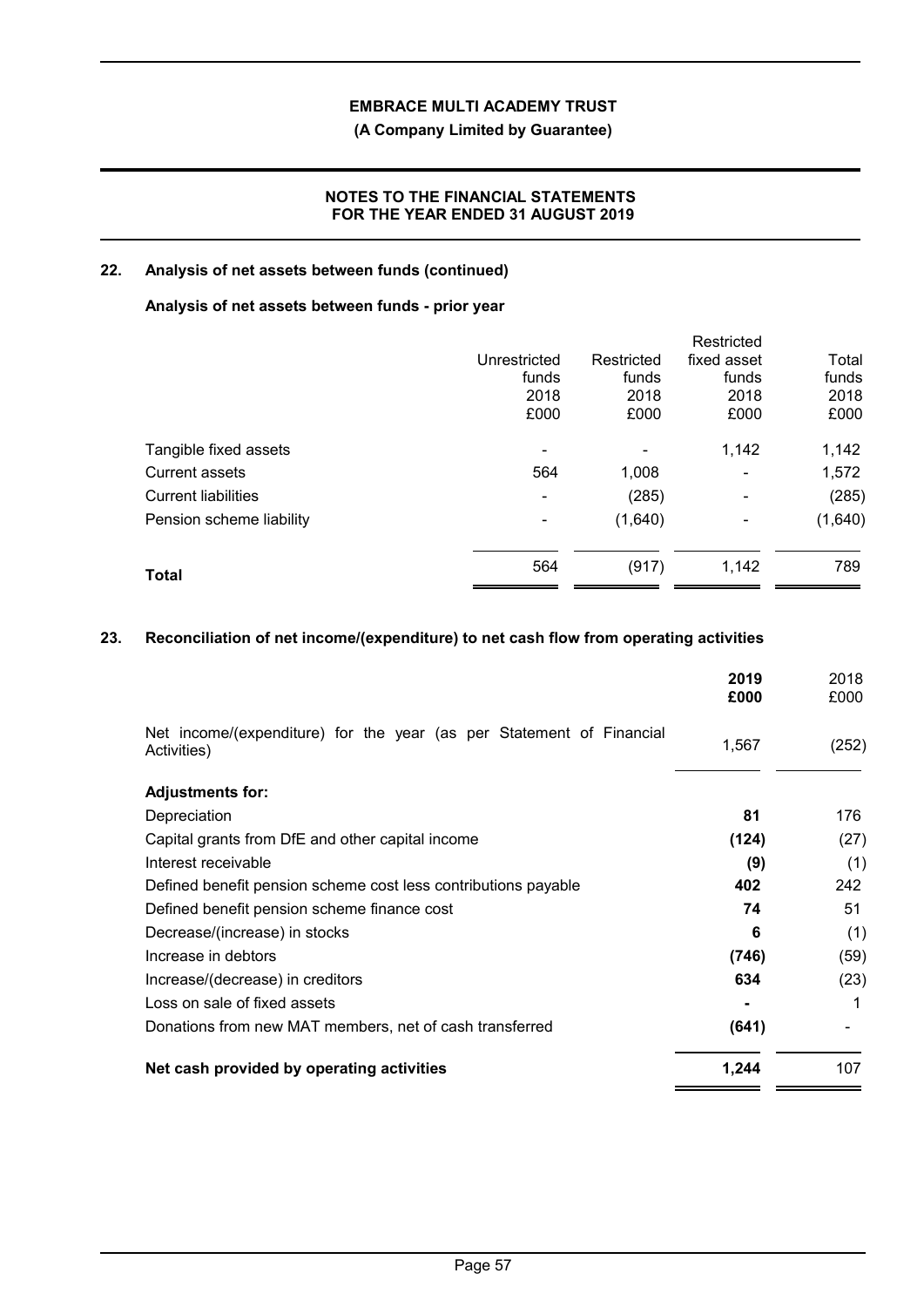**(A Company Limited by Guarantee)**

# **NOTES TO THE FINANCIAL STATEMENTS FOR THE YEAR ENDED 31 AUGUST 2019**

# **24. Cash flows from investing activities**

|     |                                                               | 2019<br>£000 | 2018<br>£000   |
|-----|---------------------------------------------------------------|--------------|----------------|
|     | Interest received                                             | 9            | $\overline{2}$ |
|     | Purchase of tangible fixed assets                             | (47)         | (14)           |
|     | Purchase of current asset investments                         |              | (240)          |
|     | Proceeds from maturity of current asset investments           | 240          |                |
|     | Capital grants from DfE/ESFA                                  | 124          | 27             |
|     | Net cash provided by/(used in) investing activities           | 326          | (225)          |
| 25. | Analysis of cash and cash equivalents                         |              |                |
|     |                                                               | 2019<br>£000 | 2018<br>£000   |
|     | Cash in hand                                                  | 2,666        | 1,096          |
|     | Total cash and cash equivalents                               | 2,666        | 1,096          |
| 26. | <b>Capital commitments</b>                                    |              |                |
|     |                                                               | 2019<br>£000 | 2018<br>£000   |
|     | Contracted for but not provided in these financial statements |              |                |
|     | Acquisition of tangible fixed assets                          | 13           |                |
|     |                                                               |              |                |

# **27. Pension commitments**

The Academy's employees belong to two principal pension schemes: the Teachers' Pension Scheme for England and Wales (TPS) for academic and related staff; and the Local Government Pension Scheme (LGPS) for non-teaching staff, which is managed by Leicestershire County Council. Both are multiemployer defined benefit schemes.

The latest actuarial valuation of the TPS related to the period ended 31 March 2016 and of the LGPS 31 March 2016.

Contributions amounting to £86,515 were payable to the schemes at 31 August 2019 (2018 - £Nil) and are included within creditors.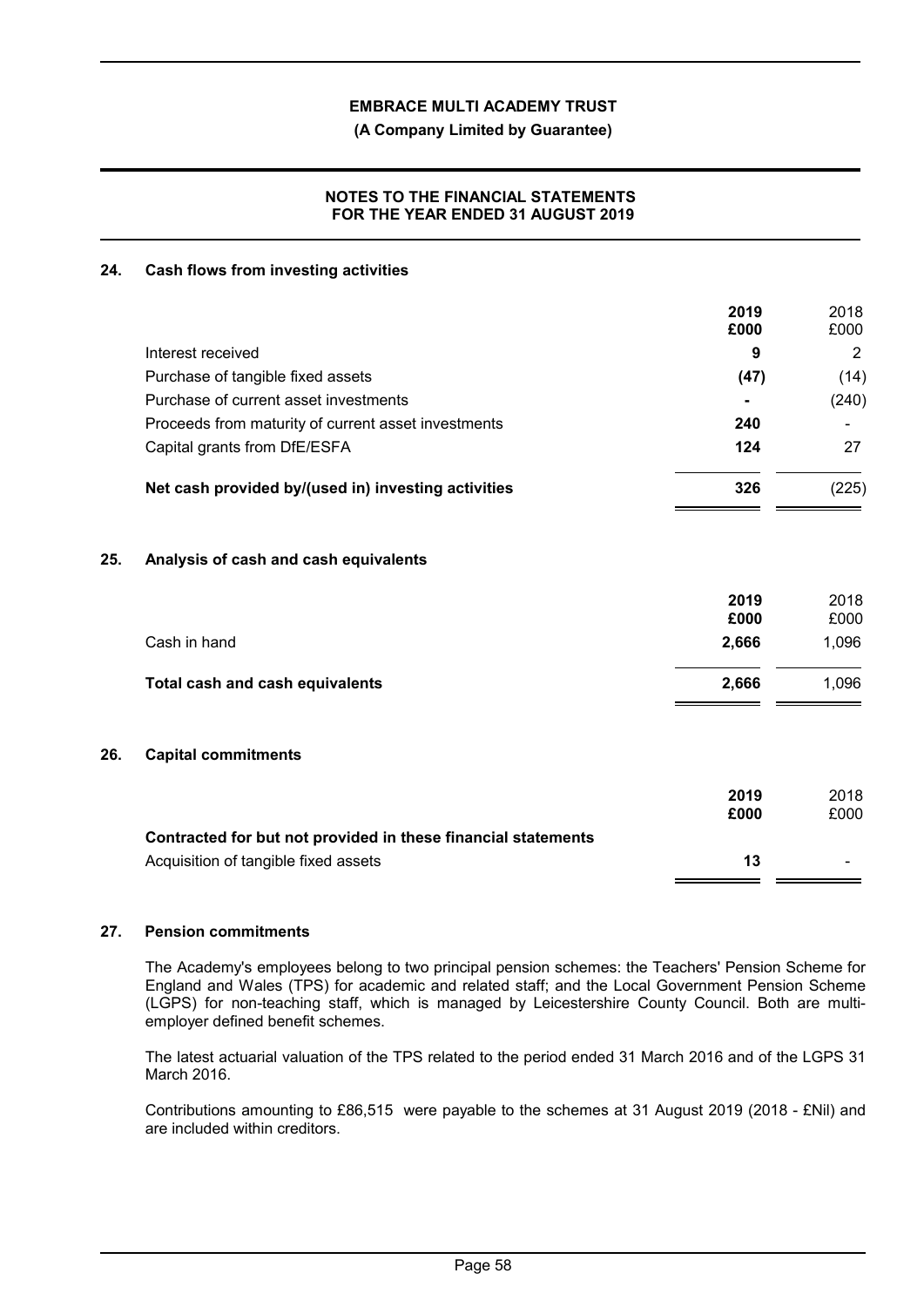**(A Company Limited by Guarantee)**

## **NOTES TO THE FINANCIAL STATEMENTS FOR THE YEAR ENDED 31 AUGUST 2019**

## **27. Pension commitments (continued)**

#### **Teachers' Pension Scheme**

#### **Introduction**

The Teachers' Pension Scheme (TPS or scheme) is a statutory, unfunded, defined benefit occupational scheme, governed by the Teachers' Pensions Regulations 2010 (as amended), and the Teachers' Pension Scheme Regulations 2014 (as amended). These regulations apply to teachers in schools and other educational establishments, including academies, in England and Wales that are maintained by local authorities. In addition, teachers in many independent and voluntary-aided schools and teachers and lecturers in some establishments of further and higher education may be eligible for membership. Membership is automatic for full-time teachers and lecturers and, from 1 January 2007, automatic too for teachers and lecturers in part-time employment following appointment or a change of contract. Teachers and lecturers are able to opt out of the TPS.

#### **The Teachers' Pension Budgeting And Valuation Account**

Although members may be employed by various bodies, their retirement and other pension benefits are set out in regulations made under the Superannuation Act (1972) and Public Service Pensions Act (2013) and are paid by public funds provided by Parliament. The TPS is an unfunded scheme and members contribute on a 'pay as you go 'basis – contributions from members, along with those made by employers, are credited to the Exchequer under arrangements governed by the above Acts.

The Teachers' Pensions Regulations 2010 require an annual account, the Teachers' Pension Budgeting and Valuation Account, to be kept of receipts and expenditure (including the cost of pension increases). From 1 April 2001, the Account has been credited with a real rate of return, which is equivalent to assuming that the balance in the Account is invested in notional investments that produce that real rate of return.

#### **Valuation of the Teachers' Pension Scheme**

The latest valuation of the Teachers' Pension Scheme has now taken place, in line with directions issued by HM Treasury and using membership data as at 31 March 2016. As a result of this valuation TPS employers will pay an increased contribution rate of 23.68% from September 2019 (this includes the administration levy of 0.8%). The timing of the implementation is to align its introduction with employers' budget planning cycles. Until then, employers will pay the current rate of 16.48%

A copy of the latest valuation report can be found by following this link to the Teachers' Pension Scheme website https://www.teacherspensions.co.uk/news/employers/2019/04/teachers-pensions valuationreport.aspx.

#### **Scheme Changes**

The arrangements for a reformed Teachers' Pension Scheme, in line with the recommendations made by Lord Hutton, in particular the introduction of a Career Average Revalued Earnings (CARE) scheme, were implemented from 1 April 2015.

In December 2018, the Court of Appeal held that transitional protection provisions contained in the reformed judicial and firefighter pension schemes, introduced as part of public service pension reforms in 2015, gave rise to direct age discrimination and were therefore unlawful. The Supreme Court, in a decision made in June 2019, have rejected the Government's application for permission to appeal the Court of Appeal's ruling. The case will now be referred to an Employment Tribunal for a decision regarding the remedy which will need to be offered to those members of the two schemes who were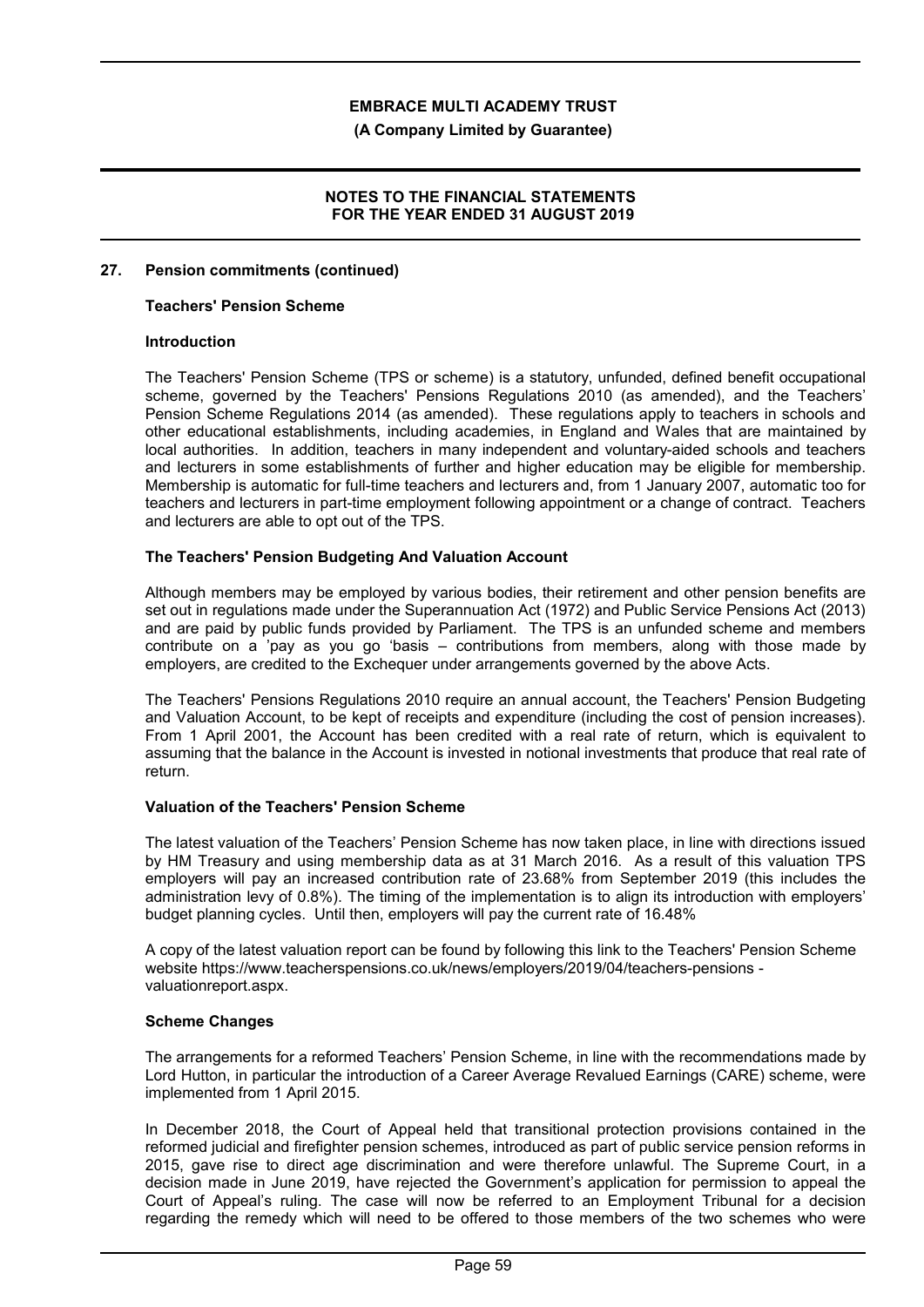**(A Company Limited by Guarantee)**

#### **NOTES TO THE FINANCIAL STATEMENTS FOR THE YEAR ENDED 31 AUGUST 2019**

#### **27. Pension commitments (continued)**

subject of the age discrimination.

HM Treasury are clear that the ruling has implications for the other public service schemes, including the Teachers' Pension Scheme. Those implications are currently being considered and any impact on scheme costs is expected to be looked at within the next scheme valuation, which is currently scheduled to be based on April 2020 data and implemented in April 2023.

The employer's pension costs paid to TPS in the year amounted to £584,000 (2018 - £435,000).

# **Local Government Pension Scheme**

The LGPS is a funded defined benefit pension scheme, with the assets held in separate trusteeadministered funds. The total contribution made for the year ended 31 August 2019 was £556,000 *(2018 - £360,000)*, of which employer's contributions totalled £444,000 *(2018 - £284,000)* and employees' contributions totalled £112,000 *(2018 - £76,000)*. The agreed contribution rates for future years are 25.3% for employers and 5.5% to 12.5% for employees.

Parliament has agreed, at the request of the Secretary of State for Education, to a guarantee that, in the event of academy closure, outstanding Local Government Pension Scheme liabilities would be met by the Department for Education. The guarantee came into force on 18 July 2013.

#### **Principal actuarial assumptions**

|                                                    | 2019<br>% | 2018<br>% |
|----------------------------------------------------|-----------|-----------|
| Rate of increase in salaries                       | 3.3       | 3.3       |
| Rate of increase for pensions in payment/inflation | 2.3       | 2.3       |
| Discount rate for scheme liabilities               | 1.9       | 2.8       |
| Inflation assumption (CPI)                         | 2.3       | 2.4       |
| Commutation of pensions to lump sums               | 50        | 50        |

The current mortality assumptions include sufficient allowance for future improvements in mortality rates. The assumed life expectations on retirement age 65 are:

|                       | 2019<br><b>Years</b> | 2018<br>Years |
|-----------------------|----------------------|---------------|
| <b>Retiring today</b> |                      |               |
| Males                 | 21.2                 | 22.1          |
| Females               | 23.4                 | 24.3          |
| Retiring in 20 years  |                      |               |
| Males                 | 22.2                 | 23.8          |
| Females               | 24.7                 | 26.2          |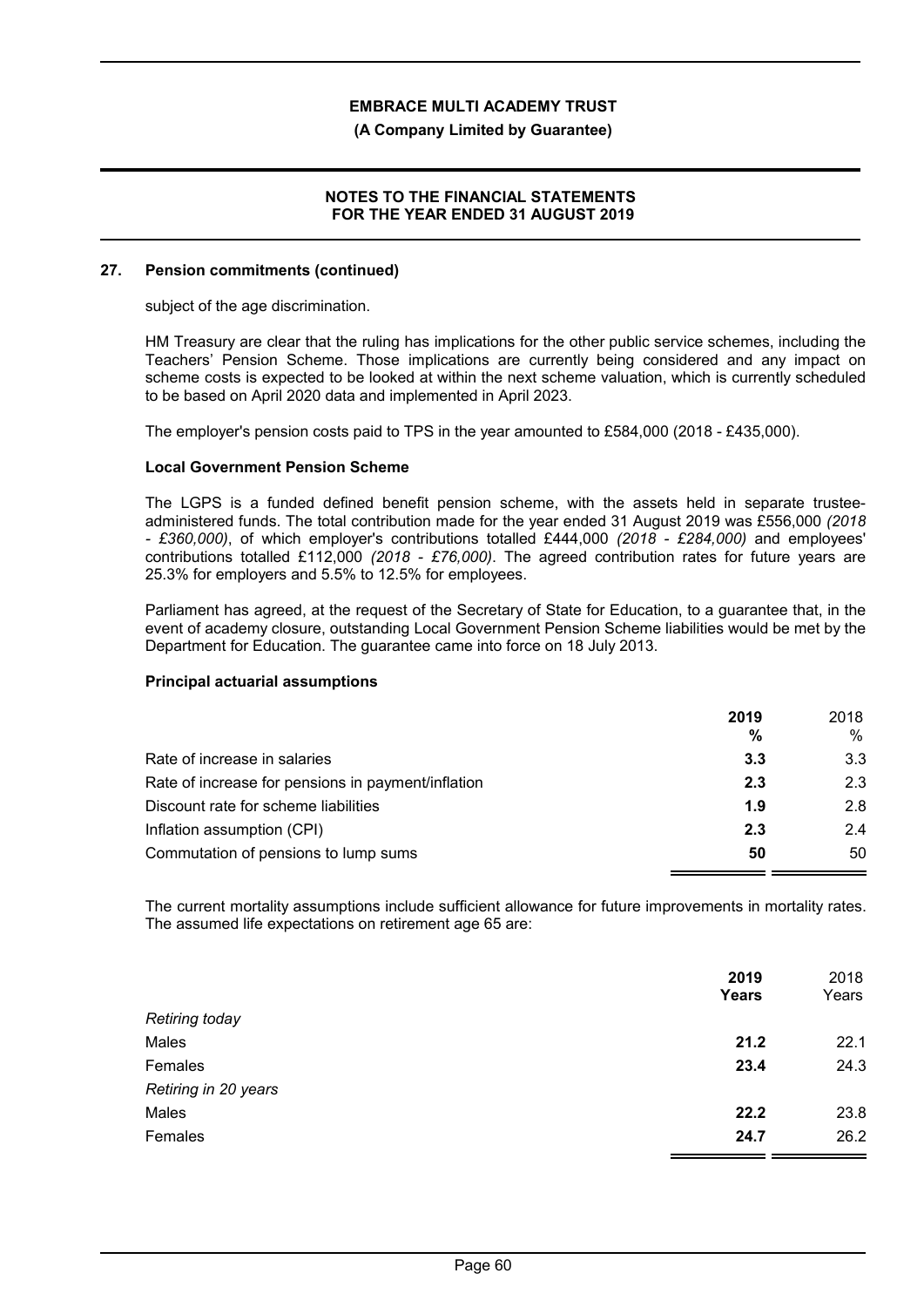**(A Company Limited by Guarantee)**

# **NOTES TO THE FINANCIAL STATEMENTS FOR THE YEAR ENDED 31 AUGUST 2019**

# **27. Pension commitments (continued)**

## **Sensitivity analysis**

|                                        | 2019<br>£000 | 2018<br>£000 |
|----------------------------------------|--------------|--------------|
| Discount rate $+0.1\%$                 | (355)        | (126)        |
| Discount rate -0.1%                    | 355          | 126          |
| Mortality assumption - 1 year increase | 481          | 178          |
| Mortality assumption - 1 year decrease | (481)        | (178)        |
| CPI rate $+0.1\%$                      | 279          | 99           |
| CPI rate $-0.1\%$                      | (279)        | (99)         |

The Academy's share of the assets in the scheme was:

|                                     | August 2019<br>£000 | At 31 At 31 August<br>2018<br>£000 |
|-------------------------------------|---------------------|------------------------------------|
| Equities                            | 3,305               | 1,743                              |
| Debt instruments                    | 1,767               | 759                                |
| Property                            | 456                 | 253                                |
| Cash and other liquid assets        | 171                 | 56                                 |
| <b>Total market value of assets</b> | 5,699               | 2,811                              |

The Academy expects to contribute £420,000 to its defined benefit pension scheme in 2020.

The actual return on scheme assets was £356,000 *(2018 - £119,000)*.

The amounts recognised in the Statement of Financial Activities are as follows:

|                                                                  | 2019<br>£000 | 2018<br>£000 |
|------------------------------------------------------------------|--------------|--------------|
| Current service cost                                             | (679)        | (526)        |
| Past service cost                                                | (167)        |              |
| Interest income                                                  | 107          | 63           |
| Interest cost                                                    | (181)        | (114)        |
| Total amount recognised in the Statement of Financial Activities | (920)        | (577)        |
|                                                                  |              |              |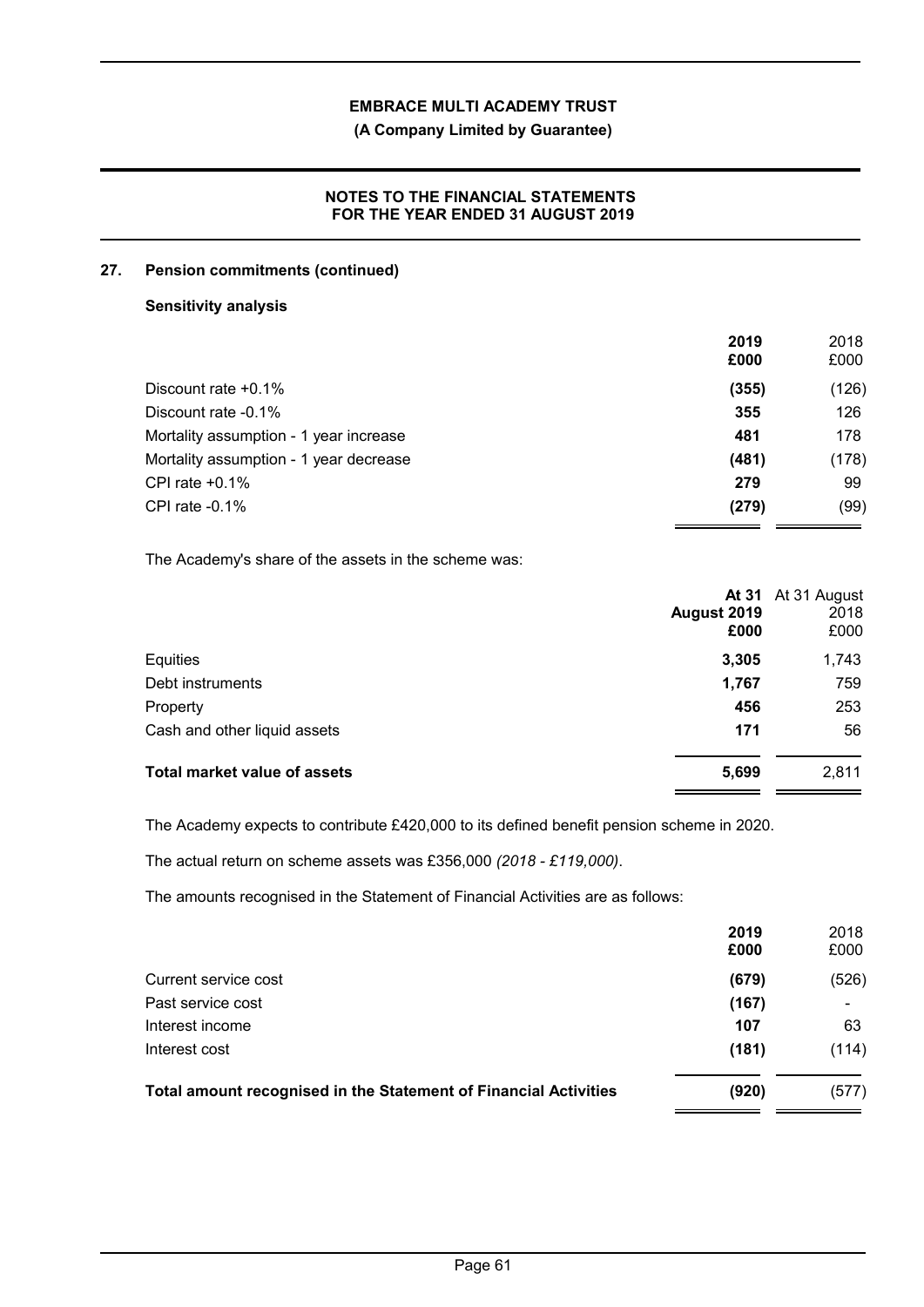**(A Company Limited by Guarantee)**

# **NOTES TO THE FINANCIAL STATEMENTS FOR THE YEAR ENDED 31 AUGUST 2019**

# **27. Pension commitments (continued)**

Changes in the present value of the defined benefit obligations were as follows:

|                                                        | 2019<br>£000 | 2018<br>£000 |
|--------------------------------------------------------|--------------|--------------|
| At 1 September                                         | 4,451        | 4,281        |
| <b>Conversion of Academy Trusts</b>                    | 3,327        |              |
| Transferred in on existing Academies joining the Trust | 806          |              |
| Current service cost                                   | 679          | 526          |
| Interest cost                                          | 181          | 114          |
| Employee contributions                                 | 112          | 76           |
| Actuarial losses/(gains)                               | 2,070        | (506)        |
| Benefits paid                                          | (42)         | (40)         |
| Past service costs                                     | 167          |              |
| Actuarial losses - changes in financial assumptions    | 283          |              |
| At 31 August                                           | 12,034       | 4,451        |

Changes in the fair value of the Academy's share of scheme assets were as follows:

|                                                        | 2019<br>£000 | 2018<br>£000 |
|--------------------------------------------------------|--------------|--------------|
| At 1 September                                         | 2,811        | 2,372        |
| <b>Conversion of Academy Trusts</b>                    | 1,548        |              |
| Transferred in on existing Academies joining the Trust | 470          |              |
| Interest income                                        | 107          | 63           |
| Actuarial gains                                        | 249          | 56           |
| <b>Employer contributions</b>                          | 444          | 284          |
| Employee contributions                                 | 112          | 76           |
| Benefits paid                                          | (42)         | (40)         |
| At 31 August                                           | 5,699        | 2,811        |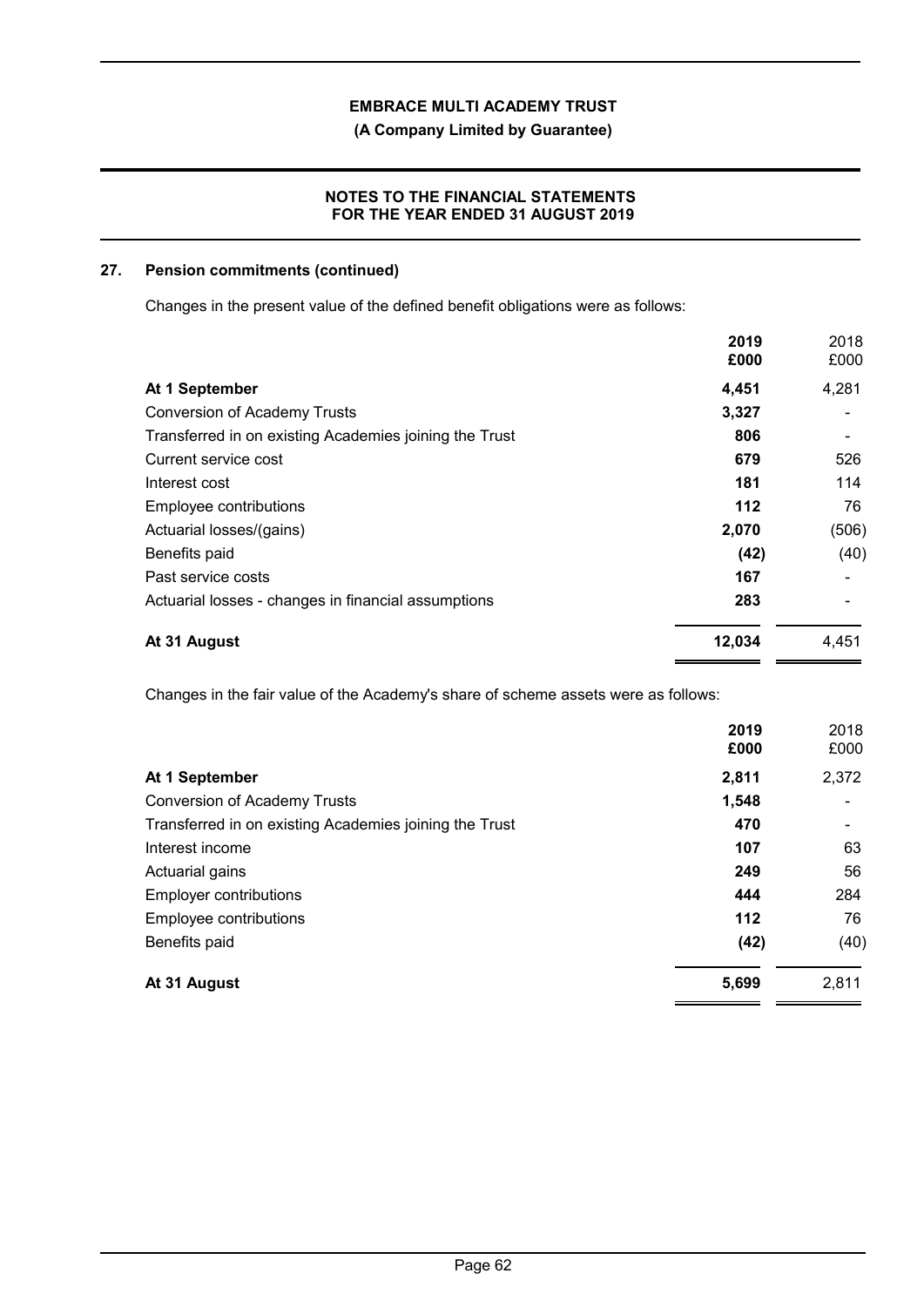#### **(A Company Limited by Guarantee)**

# **NOTES TO THE FINANCIAL STATEMENTS FOR THE YEAR ENDED 31 AUGUST 2019**

#### **28. Operating lease commitments**

At 31 August 2019 the Academy had commitments to make future minimum lease payments under noncancellable operating leases as follows:

|                                              | Academy<br>2019<br>£000 | Academy<br>2018<br>£000 |
|----------------------------------------------|-------------------------|-------------------------|
| Not later than 1 year                        | 146                     | 140                     |
| Later than 1 year and not later than 5 years | 560                     | 536                     |
| Later than 5 years                           | 144                     | 276                     |
|                                              | 850                     | 952                     |

#### **29. Related party transactions**

Owing to the nature of the Academy Trust and the composition of the Board of Trustees being drawn from local public and private sector organisations, transactions may take place with organisations in which a trustees has an interest. All transactions involving such organisations are conducted in accordance with the requirments of the AFH, including notifying the ESFA of all transactions made on or after 1 April 2019 and obtaining their approval where required, and with the Academy Trust's financial regulations and normal procurement procedures relating to connected and related party transactions.

The following related party transactions took place in the period of account:

The Trustees of Embrace Multi Academy Trust, in agreement with the Board of Education of the Diocese of Leicester, occupy buildings and some open land on a rent free licence, the terms of which have been agreed between the Secretary of State and the Trustees of Embrace Multi Academy Trust, and within which is contained a termination clause on the Trustees of Embrace Multi Academy Trust by the Board of Education giving two years notice. Full details of the arrangement are detailed in note 16.

No other related party transactions took place during the year of account, other than certain Trustee's remuneration and expenses already disclosed in note 13.

#### **30. Controlling party**

The Academy is ultimately controlled by the Governing Body, which includes the Chief Executive Officer.

#### **31. Company Limited by Guarantee**

The Academy Trust is a company limited by guarantee and does not have share capital.